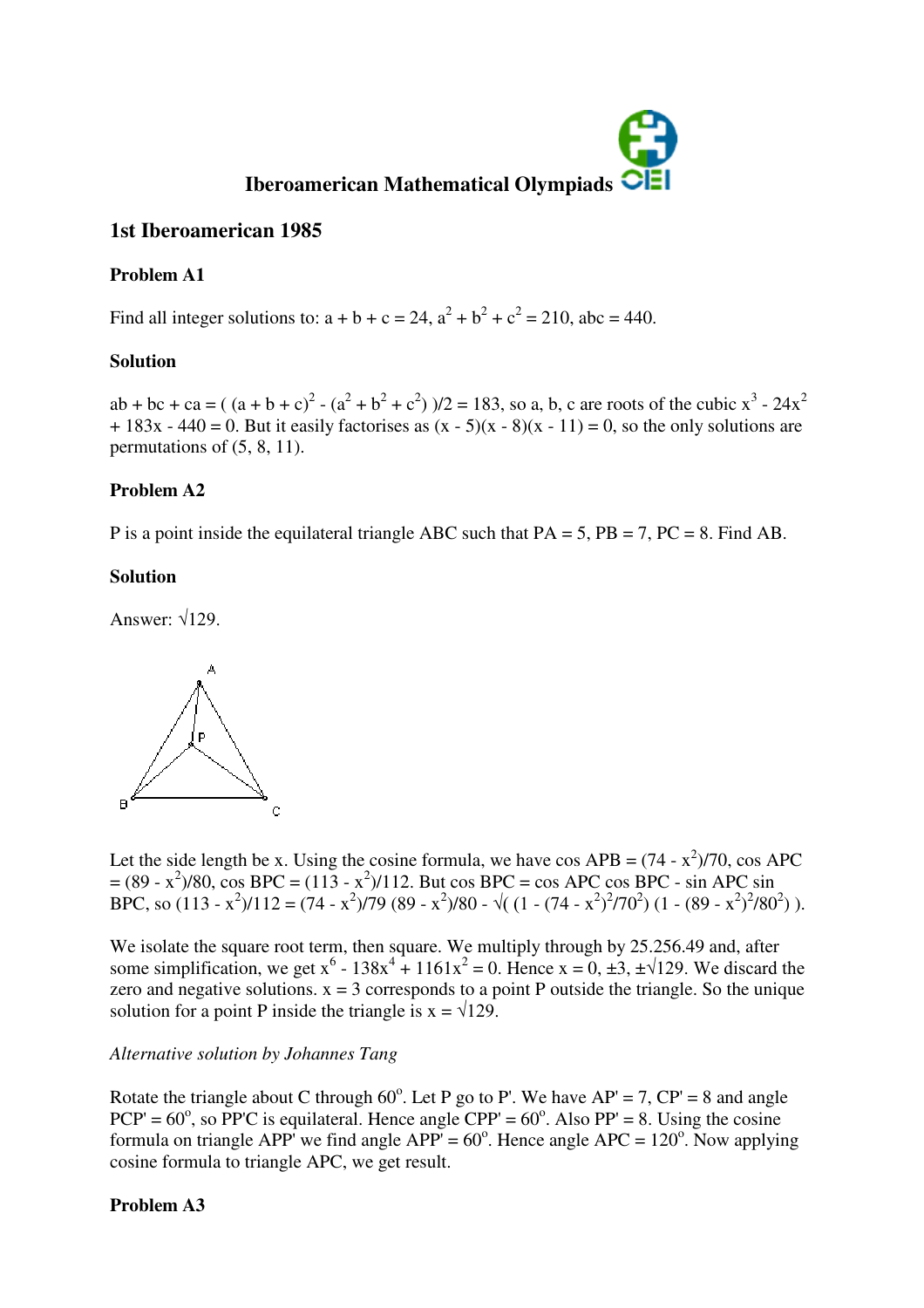

Find the roots  $r_1$ ,  $r_2$ ,  $r_3$ ,  $r_4$  of the equation  $4x^4$  -  $ax^3 + bx^2$   $cx + 5 = 0$ , given that they are positive reals satisfying  $r_1/2 + r_2/4 + r_3/5 + r_4/8 = 1$ .

#### **Solution**

We have  $r_1r_2r_3r_4 = 5/4$  and hence  $(r_1/2)$   $(r_2/4)$   $(r_3/5)$   $(r_4/8)$ =  $1/4^4$ . But AM/GM gives that  $(r_1/2)$   $(r_2/4)$   $(r_3/5)$   $(r_4/8) \le$  $((r_1/2 + r_2/4 + r_3/5 + r_4/8)/4)^4 = 1/4^4$  with equality iff  $r_1/2 = r_2/4 = r_3/5 = r_4/8$ . Hence we must have  $r_1 = 1/2$ ,  $r_2$  $= 1$ ,  $r_3 = 5/4$ ,  $r_4 = 2$ .

#### **Problem B1**

The reals x, y, z satisfy  $x \neq 1$ ,  $y \neq 1$ ,  $x \neq y$ , and  $(yz - x^2)/(1 - x) = (xz - y^2)/(1 - y)$ . Show that  $(yx - x^2)/(1 - x) = x + y + z.$ 

#### **Solution**

We have yz -  $x^2 - y^2z + yx^2 = xz - y^2 - x^2z + xy^2$ . Hence  $z(y - x - y^2 + x^2) = -y^2 + xy^2 - x^2y + z^2$  $x^2$ . Hence  $z = (x + y - xy)/(x + y - 1)$ .

So yz = x + y + z - xy - xz, so yz -  $x^2 = x + y + z - x^2 - xy - xz = (x + y + z)(1 - x)$ , so (yz - $(x^2)/(1 - x) = (x + y + z).$ 

#### **Problem B2**

The function  $f(n)$  is defined on the positive integers and takes non-negative integer values. It satisfies (1)  $f(mn) = f(m) + f(n)$ , (2)  $f(n) = 0$  if the last digit of n is 3, (3)  $f(10) = 0$ . Find f(1985).

#### **Solution**

If  $f(mn) = 0$ , then  $f(m) + f(n) = 0$  (by (1)). But  $f(m)$  and  $f(n)$  are non-negative, so  $f(m) = f(n) =$ 0. Thus  $f(10) = 0$  implies  $f(5) = 0$ . Similarly  $f(3573) = 0$  by (2), so  $f(397) = 0$ . Hence  $f(1985)$  $= f(5) + f(397) = 0.$ 

#### **Problem B3**

O is the circumcenter of the triangle ABC. The lines AO, BO, CO meet the opposite sides at D, E, F respectively. Show that  $1/AD + 1/BE + 1/CF = 2/AO$ .

#### **Solution**

Projecting onto the altitude from A, we have AD cos(C - B) = AC sin C = 2R sin B sin C, so  $2R/AD = cos(C - B)/(sin B sin C).$ 

Hence  $2R/AD + 2R/BE + 2R/CF = cos(C - B)/(sin B sin C) + cos(A - C)/(sin C sin A) + cos(B$  $-$  A)/(sin A sin B). So 2R sin A sin B sin C (1/AD + 1/BE + 1/CF) = sin A cos(B - C) + sin B  $cos(C - A) + sin C cos(A - B) = 3 sin A sin B sin C + sin A cos B cos C + sin B cos A cos C +$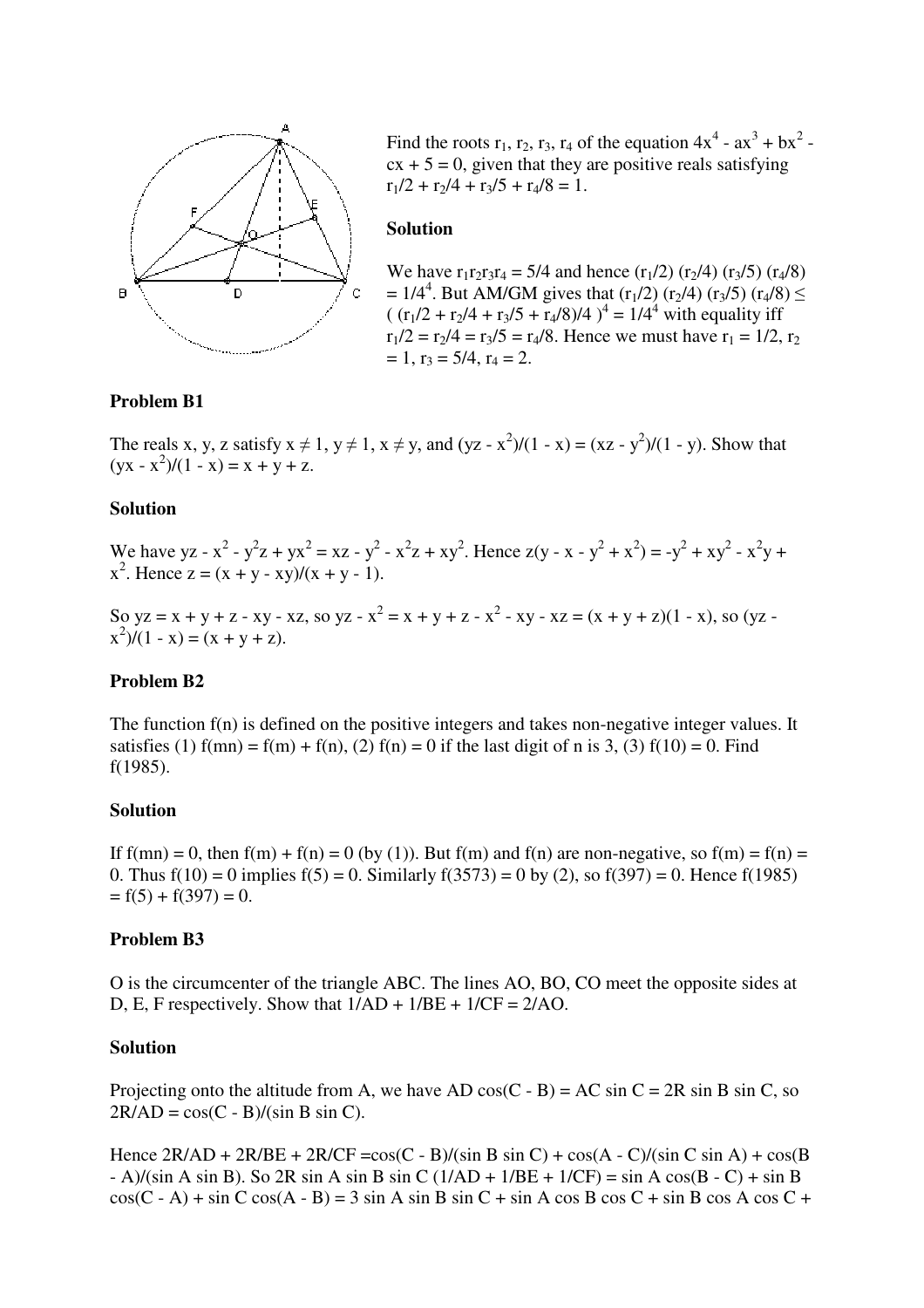$\sin C \cos A \cos B = 3 \sin A \sin B \sin C + \sin(A + B) \cos C + \sin C \cos A \cos B = 3 \sin A \sin B$ B sin C + sin C (cos C + cos A cos B) = 3 sin A sin B sin C + sin C (-cos(A + B) + cos A cos B) = 4 sin A sin B sin C. Hence  $1/AD + 1/BE + 1/CF = 2/R$ .

## **2nd Iberoamerican 1987**

#### **Problem A1**

Find f(x) such that  $f(x)^{2}f((1-x)/(1+x)) = 64x$  for x not 0, ±1.

#### **Solution**

Put  $x = (1-y)/(1+y)$ , then  $(1-x)/(1+x) = y$ , so f( $(1-y)/(1+y)$ )<sup>2</sup> f(y) = 64(1-y)/(1+y). Hence f(  $(1-x)/(1+x)$ )<sup>2</sup> f(x) = 64(1-x)/(1+x). But f(x)<sup>4</sup> f((1-x)/(1+x))<sup>2</sup> = 64<sup>2</sup>x<sup>2</sup>, so f(x)<sup>3</sup> = 64 x<sup>2</sup>(1+ x $y/(1 - x)$ . Hence f(x) = 4 ( $x^2(1 + x)/(1 - x)$ )<sup>1/3</sup>.

#### **Problem A2**

In the triangle ABC, the midpoints of AC and AB are M and N respectively. BM and CN meet at P. Show that if it is possible to inscribe a circle in the quadrilateral AMPN (touching every side), then ABC is isosceles.

#### **Solution**



If the quadrilateral has an inscribed circle then  $AM + PN = AN + PM$  (consider the tangents to the circle from A, M, P, N). But if  $AB > AC$ , then BM  $> CN$  (see below). We have  $AN =$ AB/2, PM = BM/3, AM = AC/2, PN = CN/3, so it follows that  $AM + PN < AN + PM$ . Similarly,  $AB < AC$  implies  $AM + PN > AN + PM$ , so the triangle must be isosceles.

To prove the result about the medians, note that  $BM^2 = BC^2 + CM^2 - 2 BC$ . CM cos C = (BC -CM cos C)<sup>2</sup> + (CM sin C)<sup>2</sup>. Similarly, CN<sup>2</sup> = (BC - BN cos B)<sup>2</sup> + (BN sin B)<sup>2</sup>. But MN is parallel to BC, so CM sin C = BN sin B. But AB > AC, so BN > CM and B < C, so  $\cos B$  >  $\cos C$ , hence BN  $\cos B > CM$   $\cos C$  and BC - CM  $\cos C > BC$  - BN  $\cos B$ . So BM  $> CN$ .

### **Problem A3**

Show that if  $(2 + \sqrt{3})^k = 1 + m + n\sqrt{3}$ , for positive integers m, n, k with k odd, then m is a perfect square.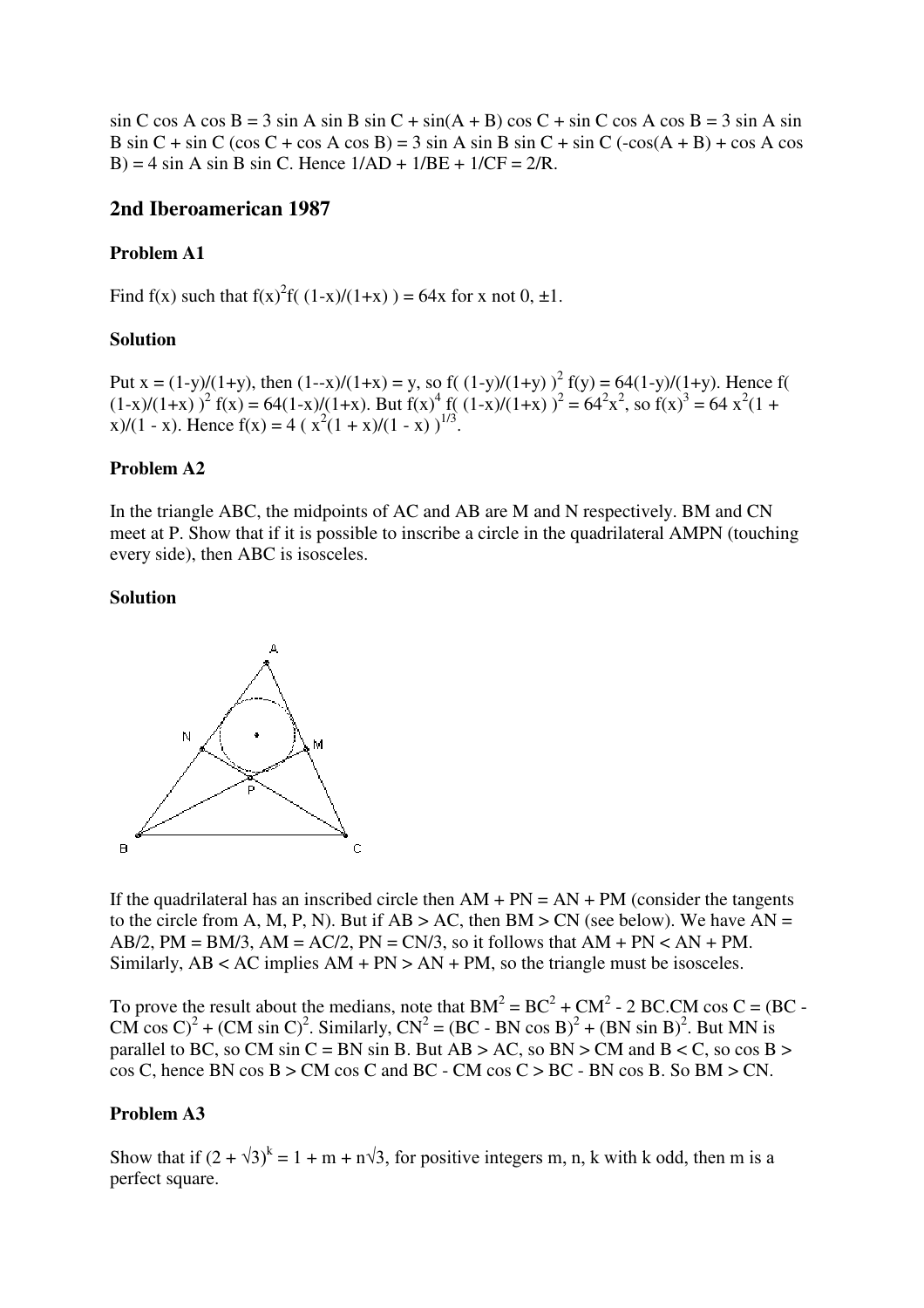### **Solution**

We have  $(2 + \sqrt{3})^4 = 97 + 56\sqrt{3} = 14(7 + 4\sqrt{3}) - 1 = 14(2 + \sqrt{3})^2 - 1$ . Hence  $(2 + \sqrt{3})^{k+2} = 14$  $(2 + \sqrt{3})^k - (2 + \sqrt{3})^{k-2}$ . Thus if  $(2 + \sqrt{3})^k = a_k + b_k\sqrt{3}$ , then  $a_{k+2} = 14 a_k - a_{k-2}$ .

Now suppose the sequence  $c_k$  satisfies  $c_1 = 1$ ,  $c_2 = 5$ ,  $c_{k+1} = 4$   $c_k$  -  $c_{k-1}$ . We claim that  $c_k^2$  -  $c_k$ .  $_{1}c_{k+1} = 6$ . Induction on k. We have  $c_3 = 19$ , so  $c_2^2 - c_1c_3 = 25 - 19 = 6$ . Thus the result is true for  $k = 2$ . Suppose it is true for k. Then  $c_{k+1} = 4 c_k - c_{k-1}$ , so  $c_{k+1}^2 = 4 c_k c_{k+1} - c_{k-1} c_{k+1} = 4 c_k c_{k+1}$  $-c_k^2 + 6 = c_k(4 \ c_{k+1} - c_k) + 6 = c_k c_{k+2} + 6$ , so the result is true for k+1.

Now put  $d_k = c_k^2 + 1$ . We show that  $d_{k+2} = 14 d_{k+1} - d_k$ . Induction on k. We have  $d_1 = 2$ ,  $d_2 =$  $26$ ,  $d_3 = 362 = 14$   $d_2$  -  $d_1$ , so the result is true for k = 1. Suppose it is true for k. We have  $c_{k+3}$  - $4 c_{k+2} + c_{k+1} = 0$ . Hence  $12 + 2 c_{k+3}c_{k+1} - 8 c_{k+2}c_{k+1} + 2 c_{k+1}^2 = 12$ . Hence  $2 c_{k+2}^2 - 8 c_{k+2}c_{k+1} + 2 c_{k+2}^2 = 12$  $c_{k+1}^2$  = 12. Hence 16  $c_{k+2}^2$  - 8  $c_{k+2}c_{k+1}$  +  $c_{k+1}^2$  + 1 = 14  $c_{k+2}^2$  + 14  $\frac{1}{2}c_{k+1}^2$  - 1, or  $(4 c_{k+2} - c_{k+1})^2$  +  $1 = 14 (c_{k+2}^2 + 1) - (c_{k+1}^2 + 1)$ , or  $c_{k+3}^2 + 1 = 14 (c_{k+2}^2 + 1) - (c_{k+1}^2 + 1)$ , or  $d_{k+3} = 14 d_{k+2} - d_{k+1}$ . So the result is true for all k.

But  $a_1 = 2$ ,  $a_3 = 26$  and  $a_{2k+3} = 14 a_{2k+1} - a_{2k-1}$ , and  $d_1 = 2$ ,  $d_2 = 26$  and  $d_{k+1} = 14 d_k - d_{k-1}$ . Hence  $a_{2k-1} = d_k = c_k^2 + 1.$ 

### **Problem B1**

Define the sequence  $p_1$ ,  $p_2$ ,  $p_3$ , ... as follows.  $p_1 = 2$ , and  $p_n$  is the largest prime divisor of  $p_1p_2$ ...  $p_{n-1} + 1$ . Prove that 5 does not occur in the sequence.

### **Problem B2**

Show that the roots r, s, t of the equation  $x(x - 2)(3x - 7) = 2$  are real and positive. Find tan<sup>-1</sup>r  $+ \tan^{-1} s + \tan^{-1} t.$ 

### **Solution**

Put  $f(x) = x(x - 2)(3x - 7) - 2 = 3x^3 - 13x^2 + 14x - 2$ . Then  $f(0) = -2$ ,  $f(1) = 2$ , so there is a root between 0 and 1.  $f(2) = -2$ , so there is another root between 1 and 2.  $f(3) = 4$ , so the third root is between 2 and 3.  $f(x) = 0$  has three roots, so they are all real and positive.

We have  $tan(a + b + c) = (tan a + tan b + tan c - tan a tan b tan c)/(1 - (tan a tan b + tan b tan c)$ + tan c tan a)). So putting  $a = \tan^{-1}r$ ,  $b = \tan^{-1}s$ ,  $c = \tan^{-1}t$ , we have,  $\tan(a + b + c) = (r + s + t)$  $-\text{rst}$ /(1 - (rs + st + tr)) = (13/3 - 2/3)/(1 - 14/3) = -1. So a + b + c = - $\pi$ /4 + k $\pi$ . But we know that each of r, s, t is real and positive, so  $a + b + c$  lies in the range 0 to  $3\pi/2$ . Hence  $a + b + c$  $= 3\pi/4.$ 

### **Problem B3**

ABCD is a convex quadrilateral. P, Q are points on the sides AD, BC respectively such that  $AP/PD = BO/OC = AB/CD$ . Show that the angle between the lines PQ and AB equals the angle between the lines PQ and CD.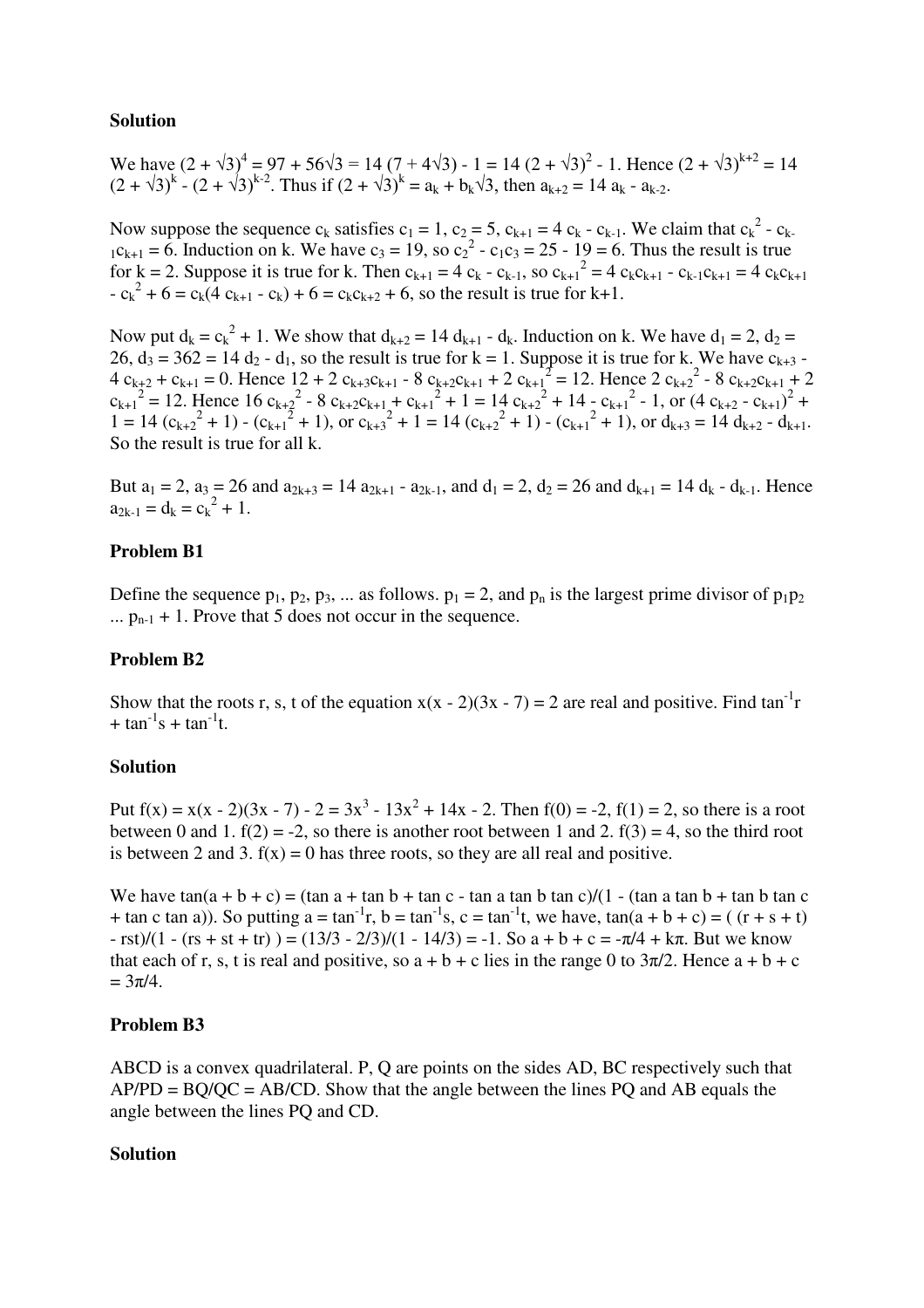

If AB is parallel to CD, then it is obvious that PQ is parallel to both. So assume AB and CD meet at O. Take O as the origin for vectors. Let **e** be a unit vector in the direction OA and **f** a unit vector in the direction OC. Take the vector OA to be a**e**, OB to be b**e**, OC to be c**f**, and OD to be d**f**. Then OP is ( $(d - c)ae + (a - b)df$ )/ $(d - c + a - b)$  and OQ is ( $(d - c)be + (a - c)af$ ) b)c**f**)/(d - c + a - b). Hence PQ is (c - d)(a - b)(**e** + **f**)/(d - c + a - b). But **e** and **f** are unit vectors, so **e**+ **f** makes the same angle with each of them and hence PQ makes the same angle with AB and CD.

## **3rd Iberoamerican 1988**

#### **Problem A1**

The sides of a triangle form an arithmetic progression. The altitudes also form an arithmetic progression. Show that the triangle must be equilateral.

#### **Solution**

Let the sides be a, a+d, a+2d with  $d \ge 0$ . Then the altitudes are  $k/a \ge k/(a+d) \ge k/(a+2d)$ , where k is twice the area. We claim that  $k/a + k/(a+2d) > 2k/(a+d)$  unless d = 0. This is equivalent to  $(a + d)(a + 2d) + a(a + d) > 2a(a + 2d)$  or  $2d^2 > 0$ , which is obviously true. So the altitudes can only form an arithmetic progression if  $d = 0$  and hence the triangle is equilateral.

### **Problem A2**

The positive integers a, b, c, d, p, q satisfy ad - bc = 1 and  $a/b > p/q > c/d$ . Show that  $q > = b +$ d and that if  $q = b + d$ , then  $p = a + c$ .

#### **Solution**

 $p/q > c/d$  implies  $pd > cq$  and hence  $pd > cq + 1$ , so  $p/q \ge c/d + 1/(qd)$ . Similarly,  $a/b > p/q$ implies  $a/b \ge p/q + 1/(bq)$ . So  $a/b - c/d \ge 1/(qd) + 1/(qb) = (b + d)/(qbd)$ . But  $a/b - c/d = 1/bd$ . Hence  $q \ge b + d$ .

Now assume  $q = b + d$ . We have ad - bc = 1 < d, so ad + cd - d < bc + cd and hence (a+c- $1/(b+d) \le c/d$ . So  $p \ge a + c$ . Similarly ad - bc  $\le b$ , so bc + b + ab  $\ge ad + ab$ , so  $(a+c+1)/(b+d)$  $\geq$  a/b. So  $p \leq a + c$ . Hence  $p = a + c$ .

#### **Problem A3**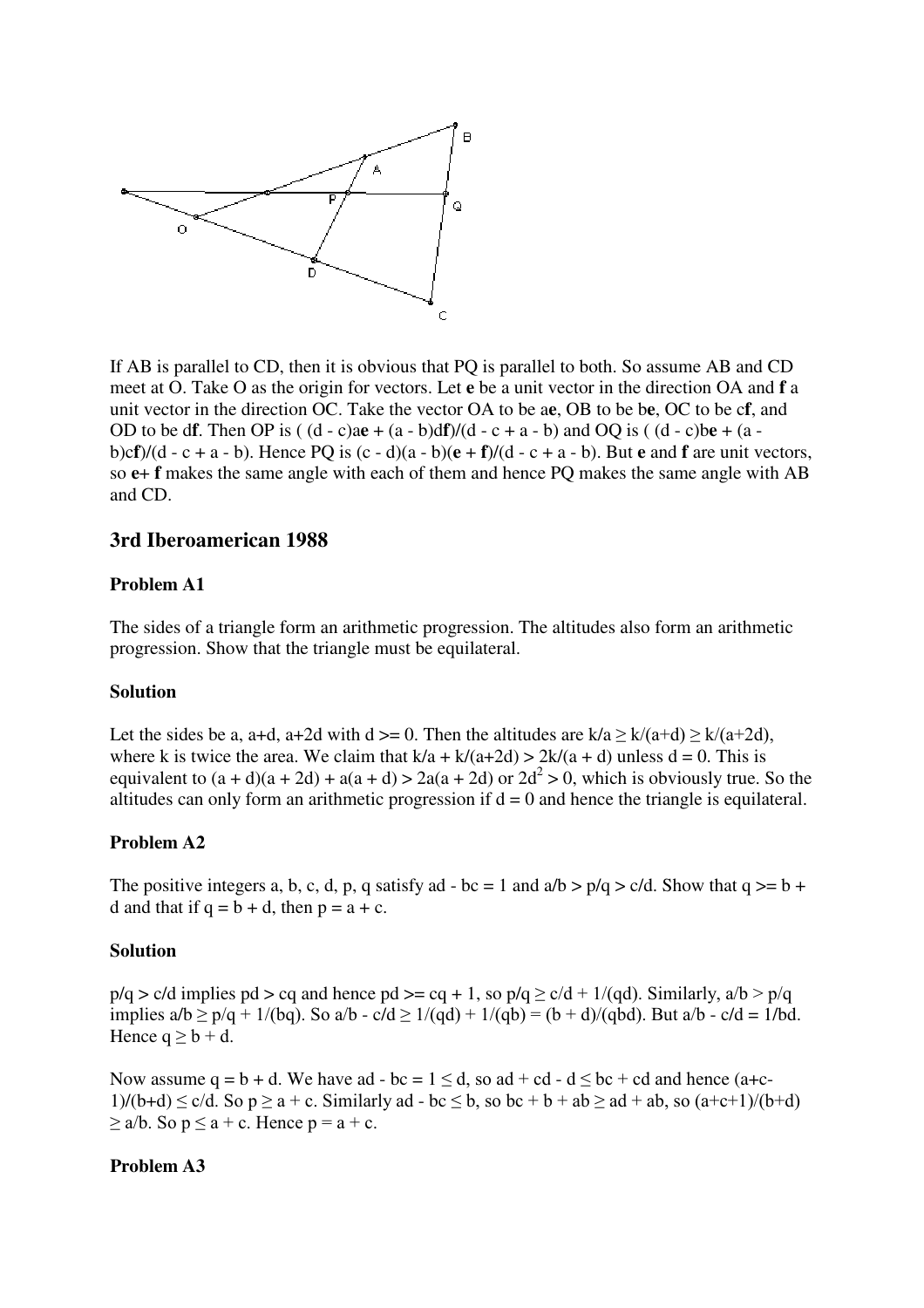P is a fixed point in the plane. Show that amongst triangles ABC such that  $PA = 3$ ,  $PB = 5$ ,  $PC$  $= 7$ , those with the largest perimeter have P as incenter.

#### **Solution**



Given points P, B, C and a fixed circle center P, we show that the point A on the circle which maximises AB + AC is such that PA bisects angle BAC. Consider a point A' close to A. Then the change in AB + AC as we move A to A' is  $AA'(sin$  PAC - sin PAB) + O( $AA'^2$ ). So for a maximal configuration we must have sin PAC = sin PAB, otherwise we could get a larger sum by taking A' on one side or the other. This applies to each vertex of the triangle, so P must be the incenter.

#### **Problem B1**

Points  $A_1, A_2, \ldots, A_n$  are equally spaced on the side BC of the triangle ABC (so that  $BA_1 =$  $A_1A_2 = ... = A_{n-1}A_n = A_nC$ . Similarly, points  $B_1, B_2, ..., B_n$  are equally spaced on the side CA, and points  $C_1, C_2, ..., C_n$  are equally spaced on the side AB. Show that  $(AA_1^2 + AA_2^2 + ... +$  $AA_n^2 + BB_1^2 + BB_2^2 + ... + BB_n^2 + C_1^2 + ... + CC_n^2$  is a rational multiple of  $(AB^2 + BC^2 +$  $CA<sup>2</sup>$ ).

#### **Solution**

Using the cosine formula,  $AA_k^2 = AB^2 + k^2 BC^2/(n+1)^2 - 2k AB.BC/(n+1) \cos B$ . So  $\sum AA_k^2 =$ n AB<sup>2</sup> + BC<sup>2</sup>/(n+1)<sup>2</sup> (1<sup>2</sup> + 2<sup>2</sup> + ... + n<sup>2</sup>) - 2 AB.BC cos B (1 + 2 + ... + n)/(n+1). Similarly for the other two sides.

Thus the total sum is n  $(AB^2 + BC^2 + CA^2) + n(2n+1)/(6(n+1)) (AB^2 + BC^2 + CA^2) - n$  $(AB, BC \cos B + BC, CA \cos C + CA, AB \cos A)$ . But AB.BC  $\cos B = (AB^2 + BC^2 - CA^2)/2$ , so AB.BC cos B + BC.CA cos C + CA.AB cos A =  $(AB<sup>2</sup> + BC<sup>2</sup> + CA<sup>2</sup>)/2$ . Thus the sum is rational multiple of  $(AB^2 + BC^2 + CA^2)$ .

### **Problem B2**

Let  $k^3 = 2$  and let x, y, z be any rational numbers such that  $x + y k + z k^2$  is non-zero. Show that there are rational numbers u, v, w such that  $(x + y k + z k^2)(u + v k + w k^2) = 1$ .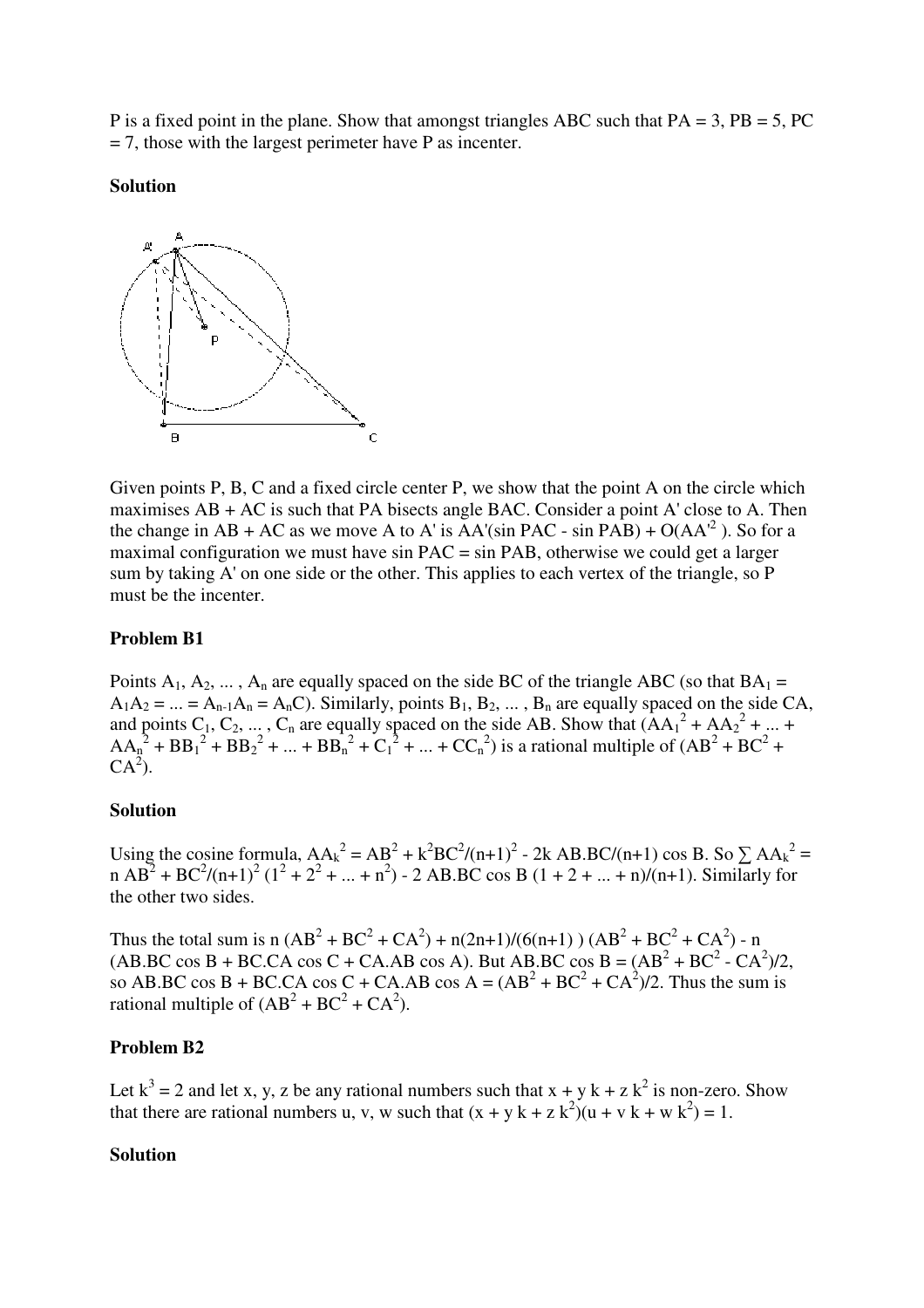We need  $xu + 2zy + 2yw = 1$ ,  $yu + xv + 2zw = 0$ ,  $zu + yv + xw = 0$ . This is just a straightforward set of linear equations. Solving, we get:  $u = (x^2 - 2yz)/d$ ,  $v = (2z^2 - xy)/d$ ,  $w =$  $(y^2 - xz)/d$ , were  $d = x^3 + 2y^3 + 4z^3 - 6xyz$ .

This would fail if  $d = 0$ . But if  $d = 0$ , then multiplying through by a suitable integer we have 6mnr =  $m^3 + 2n^3 + 4r^3$  for some integers m, n, r. But we can divide by any common factor of m, n, r to get them without any common factor. But 6mnr,  $2n<sup>3</sup>$ ,  $4r<sup>3</sup>$  are all even, so m must be even. Put m = 2M. Then  $12Mnr = 8M^3 + 2n^3 + 4r^3$ , so  $6Mnr = 4M^3 + n^3 + 2r^3$ . But  $6Mnr$ ,  $4M^3$ and  $2r^3$  are all even, so n must be even. Put n = 2N. Then  $12MNr = 4M^3 + 8N^3 + 2r^3$ , so 6MNr  $= 2M^3 + 4N^3 + r^3$ , so r must be even. So m, n, r had a common factor 2. Contradiction. So d cannot be zero.

#### **Problem B3**

Let S be the collection of all sets of n distinct positive integers, with no three in arithmetic progression. Show that there is a member of S which has the largest sum of the inverses of its elements (you do not have to find it or to show that it is unique).

#### **Solution**

Induction on n. For  $n = 1$ ,  $\{1\}$  is obviously maximal. Now suppose  $a_1 < a_2 < ... < a_n$  is a maximal set for n. Take  $a_{n+1}$  to be the smallest integer  $>a_n$  such that  $\{a_1, a_2, ..., a_{n+1}\}$  has no three members in AP. Now consider the sequences  $b_1 < b_2 < ... < b_n$  which have no three in AP and  $b_{n+1} \le a_{n+1}$ . There are only *finitely* many such sequences. So we can find one which is maximal. Suppose it is  $c_1 < c_2 < ... < c_{n+1}$ . Now take whichever of  $a_i$ ,  $c_i$  has the larger sum of inverses. It is clearly maximal with respect to sequences whose largest member is  $\leq a_{n+1}$ . Suppose we have a sequence  $x_1 < x_2 < ... < x_{n+1}$  with no three in AP and  $x_{n+1} > a_{n+1}$ . Then we have  $1/x_{n+1} < 1/a_{n+1}$  and, by induction,  $1/x_1 + ... + 1/x_n \le 1/a_1 + ... + 1/a_n$ , so  $1/x_1 + ... + 1/x_{n+1}$  $\langle 1/a_1 + ... + 1/a_{n+1} \rangle$ , so it is worse than the sequence we have chosen.

#### **4th Iberoamerican 1989**

#### **Problem A1**

Find all real solutions to:  $x + y - z = -1$ ;  $x^2 - y^2 + z^2 = 1$ ,  $-x^3 + y^3 + z^3 = -1$ .

#### **Solution**

Answer:  $(x, y, z) = (1, -1, 1)$  or  $(-1, -1, -1)$ .

From the first equation  $x = z - y - 1$ . Substituting in the second equation:  $2z^2 - 2yz + 2y - 2z = 1$ 0, so  $(z - 1)(z - y) = 0$ . Hence  $z = 1$  or  $y = z$ . If  $z = 1$ , then from the first equation  $x + y = 0$ , and hence from the last equation,  $x = 1$ ,  $y = -1$ . If  $y = z$ , then  $x = -1$ , and hence from the last equation  $y = z = -1$ .

#### **Problem A2**

Given positive real numbers x, y, z each less than  $\pi/2$ , show that  $\pi/2 + 2 \sin x \cos y + 2 \sin y$  $\cos z > \sin 2x + \sin 2y + \sin 2z$ .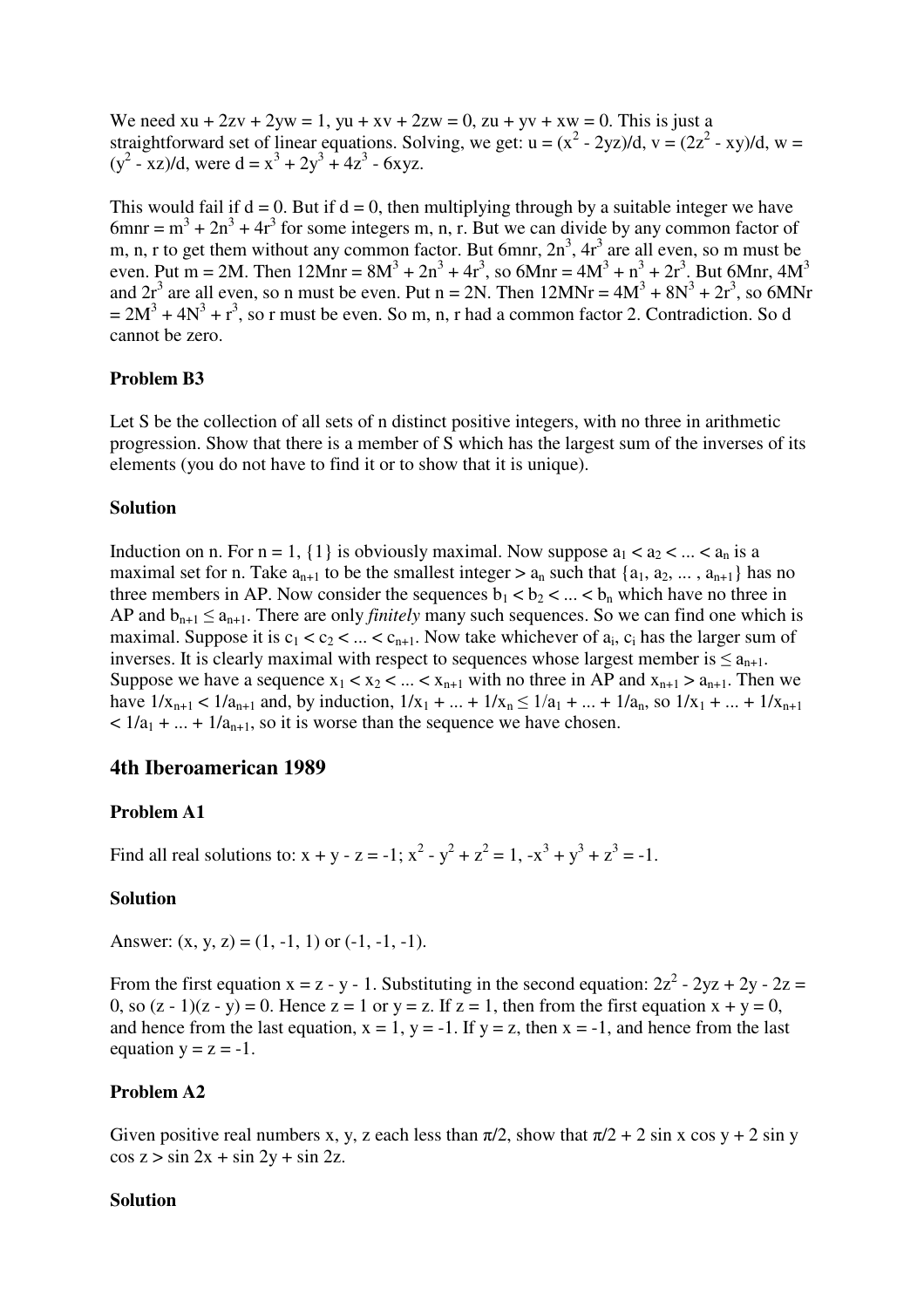We have  $\sin 2x + \sin 2y + \sin 2z - 2 \sin x \cos y - 2 \sin y \cos z = 2 \sin x(\cos x - \cos y) + 2 \sin x$  $y(\cos y - \cos z) + 2 \sin z \cos z$ , so we wish to show that  $\sin x(\cos x - \cos y) + \sin y(\cos y - \cos z)$  $(z)$  + sin z cos z <  $\pi/2$  (\*).



We have to consider six cases: (1)  $x \le y \le z$ ; (2)  $x \le z \le y$ ; (3)  $y \le x \le z$ ; (4)  $y \le z \le x$ ; (5)  $z \le$  $x \le y$ ; (6)  $z \le y \le x$ . The first case is obvious from the diagram, because the lhs represents the shaded area, and the rhs represents the whole quarter circle.

In cases (2) and (5) the second term is negative, and - sin  $y < -\sin x$ , so the sum of the first two terms is less than sin x  $(\cos x - \cos y) + \sin x (\cos y - \cos z) = \sin x (\cos x - \cos z)$ . But by the same argument as the first case the two rectangles represented by sin x( cos x - cos z) and sin z cos z are disjoint and fit inside the quarter circle. So we have proved (2) and (5).

In cases (3) and (4), the first term is negative. The remaining two terms represent disjoint rectangles lying inside the quarter circle, so again the inequality holds.

In case (6) the first two terms are negative. The last term is  $\frac{1}{2}$  sin  $2z \leq \frac{1}{2} < \pi/2$ , so the inequality certainly holds.

#### **Problem A3**

If a, b, c, are the sides of a triangle, show that  $(a - b)/(a + b) + (b - c)/(b + c) + (c - a)/(a + c) <$ 1/16.

#### **Solution**

Put  $f(a, b, c) = (a - b)/(a + b) + (b - c)/(b + c) + (c - a)/(a + c)$ . Let A, B, C be the permutation of a, b, c, with  $A \leq B \leq C$ . If  $(A, B, C) = (b, a, c), (a, c, b)$  or  $(c, b, a)$ , then  $f(a, b, c) = X$ , where  $X = (B - A)/(B + A) + (C - B)/(C + B) - (C - A)/(A + C)$ . If  $(A, B, C) = (a, b, c), (b, c, c)$ a) or  $(c, a, b)$ , then  $f(a, b, c) = -X$ .

Put  $B = A + h$ ,  $C = B + k = A + h + k$ , where h,  $k \ge 0$ . Since A, B, C are the sides of a triangle, we also have  $A + B > C$  or  $A > k$ . So  $X = h/(2A + h) + k/(2A + 2h + k) - (h + k)/(2A + h + k)$  $=$  hk(h + k)/(  $(2A + h)(2A + h + k)(2A + 2h + k)$ ). This is obviously non-negative. We claim also that it is < 1/20. That is equivalent to:  $20h^2k + 20hk^2 < (2A + h)(2A + h + k)(2A + 2h +$ k). Since k < A it is sufficient to show that  $20h^2k + 20hk^2 \le (2k + h)(2k + h + k)(2k + 2h + k)$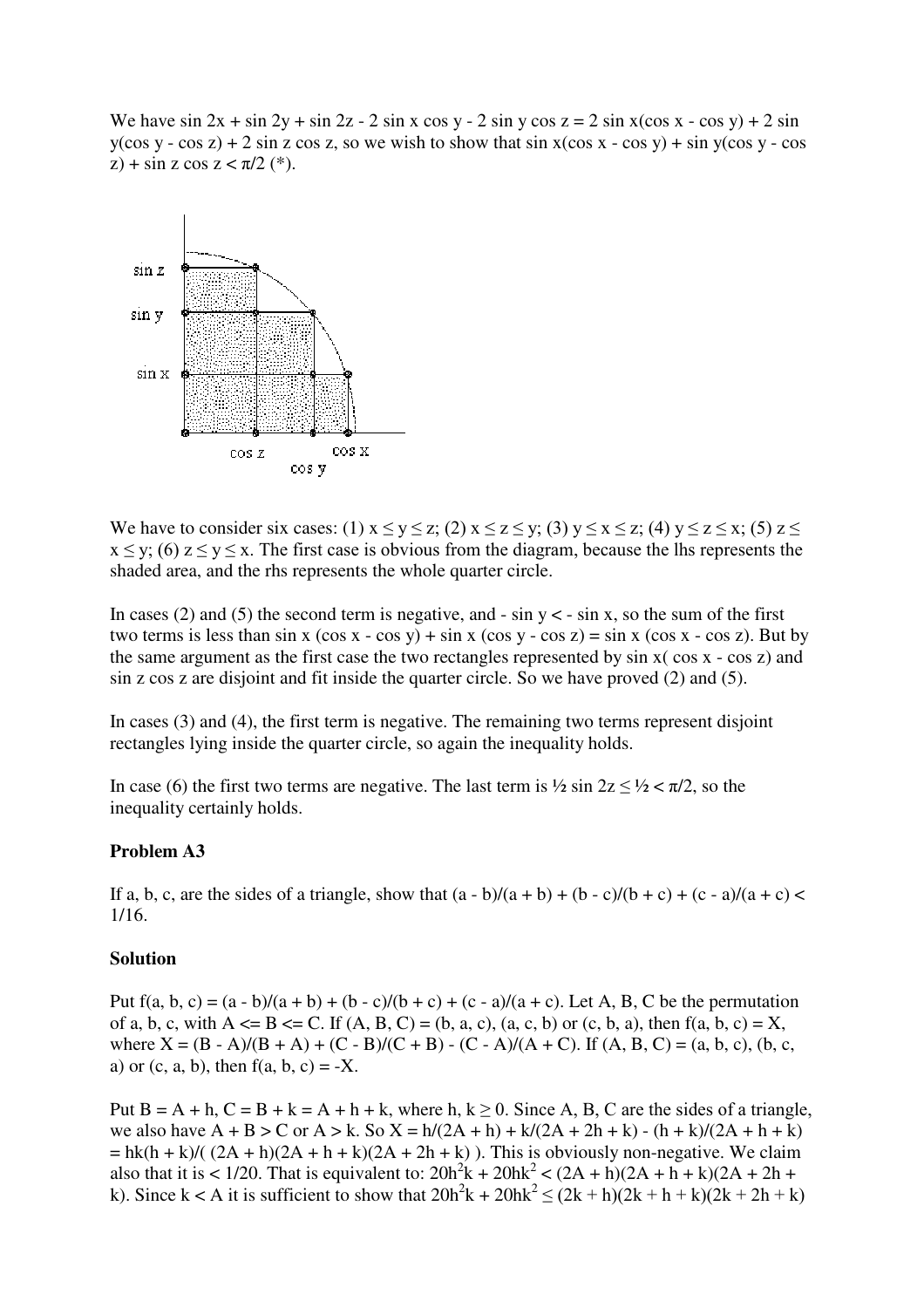$= 18k^3 + 27hk^2 + 13h^2k + 2h^3$  or  $18k^3 + 7hk^2 - 7h^2k + 2h^3 \ge 0$ . But  $7k^2 - 7hk + 2h^2 = 7(k - 1)$  $(h/2)^{2} + h^{2}/4 \ge 0$  and h and k are non-negative, so  $18k^{3} + h(7k^{2} - 7hk + 2h^{2}) \ge 0$ .

Thus we have established that  $0 \le X \le 1/20$ , which shows that  $f(a, b, c) < 1/20$ , which is slightly stronger than the required result.

#### **Problem B1**

The incircle of the triangle ABC touches AC at M and BC at N and has center O. AO meets MN at P and BO meets MN at Q. Show that MP.OA = BC.OQ.

#### **Solution**



The key to getting started is to notice that angle  $AQB = 90^\circ$ .

Angle BAQ =  $90^{\circ}$  - B/2, so angle OAQ =  $90^{\circ}$  - B/2 - A/2 = C/2. So OQ = AO sin C/2. Thus we have to show that  $MP = BC \sin C/2$ .

Let the incircle touch AB at L and let Y be the midpoint of ML (also the intersection of ML with AO). Angle NMC =  $90^{\circ}$  - C/2. It is also A/2 + angle MPY, so angle MPY =  $90$  - C/2 - $A/2 = B/2$ . Hence MP = MY/sin B/2. We have MY = MO sin MOA = r cos A/2 (where r is the inradius, as usual). So MP = (r cos A/2)/sin B/2. We have BC = BN + NC = r (cot B/2 + cot C/2), so MP/BC =  $(\cos A/2)/(\sin B/2 (\cot B/2 + \cot C/2))$ . Hence MP/(BC sin C/2) = ( cos A/2 )/( cos B/2 sin C/2 + sin B/2 cos C/2) = cos A/2 /sin(B/2 + C/2) = 1.

### **Problem B2**

The function f on the positive integers satisfies  $f(1) = 1$ ,  $f(2n + 1) = f(2n) + 1$  and  $f(2n) = 3$ f(n). Find the set of all m such that  $m = f(n)$  for some n.

#### **Solution**

We show that to obtain f(n), one writes n in base 2 and then reads it in base 3. For example 12  $= 1100<sub>2</sub>$ , so f(12) = 1100<sub>3</sub> = 36. Let g(n) be defined in this way. Then certainly g(1) = 1. Now  $2n+1$  has the same binary expansion as  $2n$  except for a final 1, so  $g(2n+1) = g(2n) + 1$ . Similarly, 2n has the same binary expansion as n with the addition of a final zero. Hence  $g(2n) = 3 g(n)$ . So g is the same as f. Hence the set of all m such that  $m = f(n)$  for some n is the the set of all m which can be written in base 3 without a digit 2.

#### **Problem B3**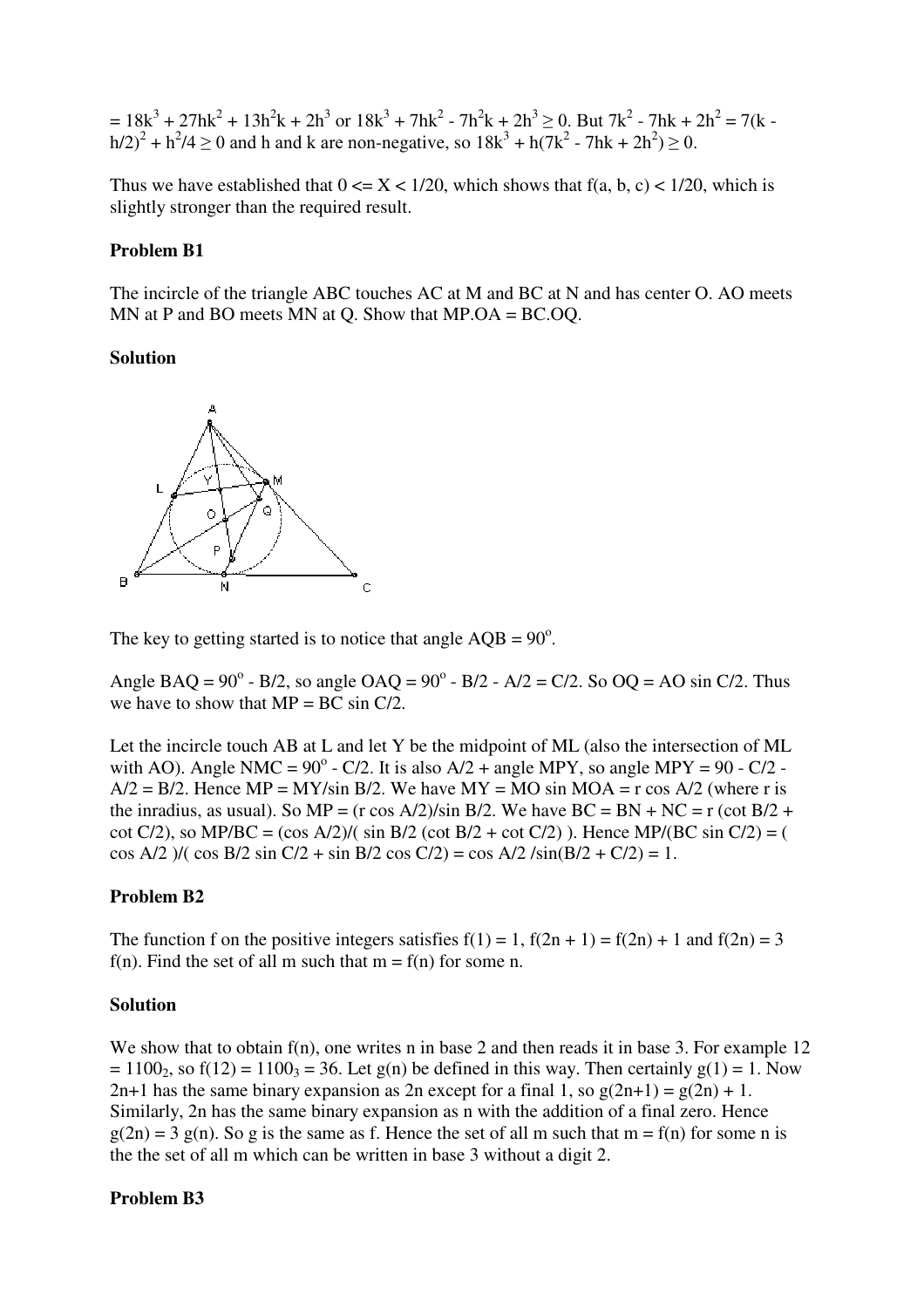Show that there are infinitely many solutions in positive integers to  $2a^2 - 3a + 1 = 3b^2 + b$ .

### **Solution**

Put A = a - 1 and the equation becomes  $A(2A + 1) = b(3b + 1)$ . Let d be the greatest common divisor of A and b. Put  $A = dx$ ,  $b = dy$ . Then  $x(2dx + 1) = y(3dy + 1)$ . Since x and y are coprime, x must divide  $3dy + 1$ . So put  $3dy + 1 = nx$ . Then  $2dx + 1 = ny$ . Solving for x and y in terms of n and d we get  $x = (n + 3d)/(n^2 - 6d^2)$ ,  $y = (n + 2d)/(n^2 - 6d^2)$ .

So we would certainly be home if we could show that there were infinitely many solutions to  $n^2 - 6d^2 = 1$ . It is not hard to find the first few:  $1^2 - 6.0^2 = 1$ ,  $5^2 - 6.2^2 = 1$ ,  $49^2 - 6.20^2 = 1$ . We notice that  $49^2 = 2.5^2 - 1$ , so we wonder whether n = 2.49<sup>2</sup> - 1 might be another solution and indeed we find it gives  $d = 1960 = 2.49.20$ . This suggests we try  $(2 n^2 - 1)^2 - 6(2nd)^2 = 4n^4$  $4n^2 + 1 - 24n^2d^2 = 4n^2(n^2 - 6d^2 - 1) + 1 = 1$ . So there are indeed infinitely many solutions to  $n^2$  $-6d^2 = 1$  and we are done.

# **5th Iberoamerican 1990**

### **Problem A1**

The function f is defined on the non-negative integers.  $f(2^n - 1) = 0$  for  $n = 0, 1, 2, ...$  If m is not of the form  $2^n - 1$ , then  $f(m) = f(m+1) + 1$ . Show that  $f(n) + n = 2^k - 1$  for some k, and find  $f(2^{1990})$ .

#### **Solution**

We claim that if  $2^m \le n \le 2^{m+1}$ , then  $f(n) = 2^{m+1}$  - n - 1. Put  $r = 2^{m+1}$  - n. Then the claim follows by induction on r. Hence  $f(2^{1990}) = 2^{1990} - 1$ .

### **Problem A2**

I is the incenter of the triangle ABC and the incircle touches BC, CA, AB at D, E, F respectively. AD meets the incircle again at P. M is the midpoint of EF. Show that PMID is cyclic (or the points are collinear).

#### **Solution**



 $\angle$ AEI =  $\angle$ AME = 90°, so AEI and AME are similar. Hence AM/AE = AE/AI or AM· AI =  $AE^2$ . AE is tangent to the incircle, so  $AE2 = AP$  AD. Hence AM· AI = AP· AD, so if P,M,I,D are not collinear, then they are cyclic.

#### **Problem A3**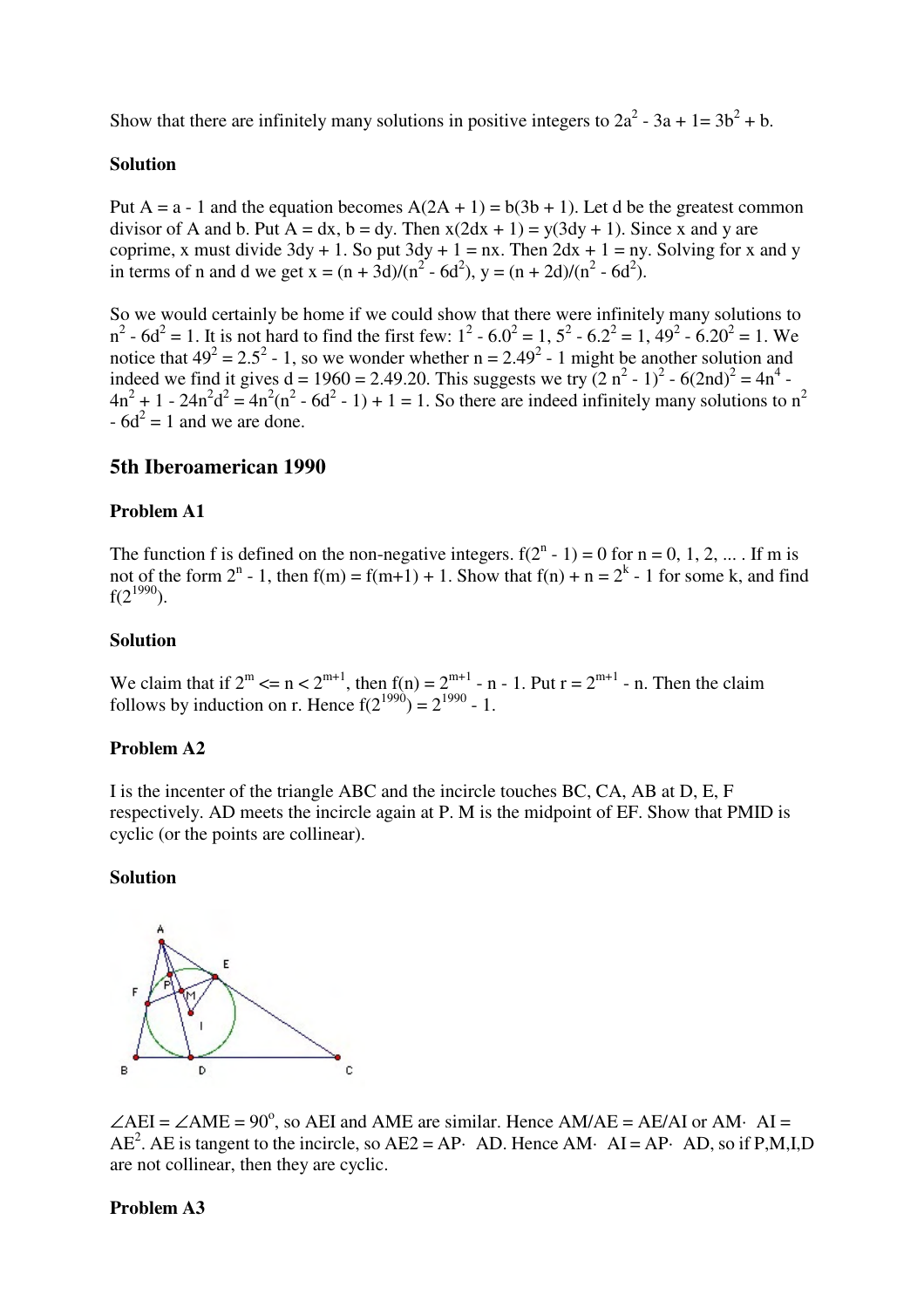$f(x) = (x + b)^2 + c$ , where b and c are integers. If the prime p divides c, but  $p^2$  does not divide c, show that  $f(n)$  is not divisible by  $p^2$  for any integer n. If an odd prime q does not divide c, but divides  $f(n)$  for some n, show that for any r, we can find N such that  $q<sup>r</sup>$  divides  $f(N)$ .

#### **Solution**

The first part is trivial. If p does not divide  $(x+b)$ , then it does not divide  $(x+b)^2$ , so it does not divide  $(x+b)^2$ +c. On the other hand, if p does divide x+b, then  $p^2$  divides  $(x+b)^2$ , so  $p^2$  does not divide  $(x+b)^2+c$ .

For the second part, we use induction on r. For  $r = 1$ , we are given that q divides  $f(n)$ . Now suppose that  $q^r$  divides  $f(N)$  for some N. If  $q^{r+1}$  divides  $f(N)$ , then we are done. So suppose  $q^{r+1}$ does not divide  $f(N)$ , so  $f(N) = q<sup>r</sup>h$  where q does not divide h. We have  $f(N+kq<sup>r</sup>) = f(N) +$  $q^{r}(2N+2b)k = q^{r}h + q^{r}(2N+2b)k$ . Now q divides  $(N+b)^{2}+c$ , and does not divide c, so it does not divide  $(N+b)^2$  and hence does not divide N+b. It is odd, so it does not divide  $2N+2b$ . Hence we can find k such that  $k(2N+2b) = -h \text{ mod } q$ . Then we have  $q^{r+1}$  divides  $f(N+kq^r)$ , which completes the induction.

### **Problem B1**

The circle C has diameter AB. The tangent at B is T. For each point M (not equal to A) on C there is a circle C' which touches T and touches C at M. Find the point at which C' touches T and find the locus of the center of C' as M varies. Show that there is a circle orthogonal to all the circles C'.

#### **Answer**

C' touches T at the intersection of T and the line AM the locus of the center is a parabola vertex B the circle center A radius AB is orthogonal to all circles C'

### **Solution**



Let O be the center of C. Let the line AM meet T at N. Let the perpendicular to T at N meet the line OM at O'. Then  $\angle$ O'NM =  $\angle$ MAB (O'N parallel to AB, because both perpendicular to T) =  $\angle$ OMA (OM = OA) =  $\angle$ O'MN. So O'M = O'N. Hence O' is the center of C'.

Take B to be the origin and A to be the point (2a,0), so O is (a,0) and C has radius a. If O' is (x,y), then we require that  $O'O = x+a$  or  $(x-a)^2+y^2 = (x+a)^2$ , or  $y^2 = 4ax$ , which is a parabola with vertex B and axis the x-axis.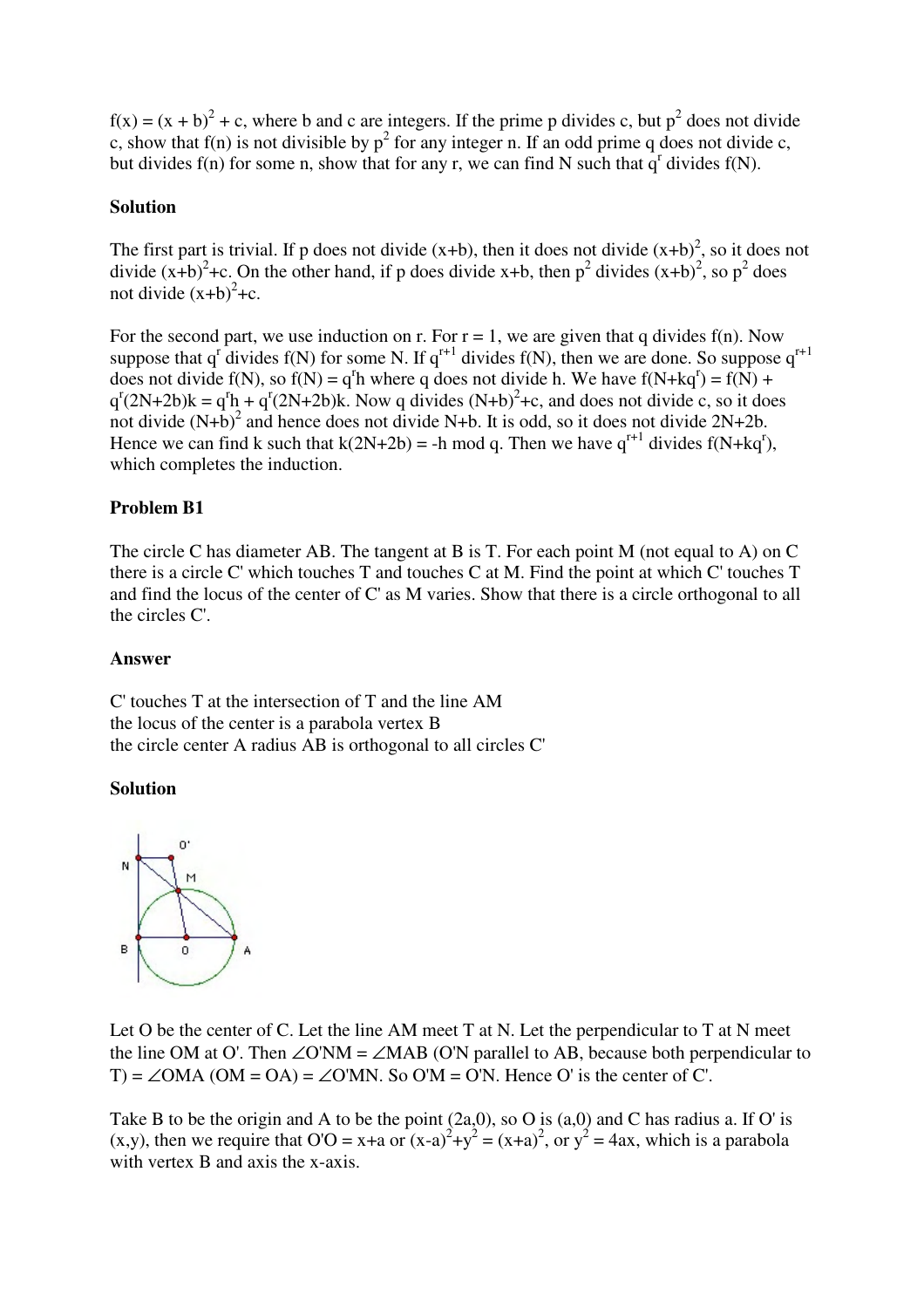Triangles AMB, ABN are similar ( $\angle$ AMB =  $\angle$ ABN = 90<sup>o</sup>), so AM/AB = AB/AN and hence AM· AN =  $AB^2$ . Now consider the circle center A radius AB. It must meet the circle C', because it contains the point M. Suppose it meets at X. Then  $AX^2 = AB^2 = AM$  AN, so AX is tangent to C' and hence the circles are orthogonal.

# **Problem B2**

A and B are opposite corners of an n x n board, divided into  $n^2$  squares by lines parallel to the sides. In each square the diagonal parallel to AB is drawn, so that the board is divided into  $2n^2$ small triangles. The board has  $(n + 1)^2$  nodes and large number of line segments, each of length 1 or  $\sqrt{2}$ . A piece moves from A to B along the line segments. It never moves along the same segment twice and its path includes exactly two sides of every small triangle on the board. For which n is this possible?

## **Answer**

n=2 only

# **Solution**

The diagram above shows that  $n=2$  is possible (the path is AHEFGHCDIHB). Now suppose n  $> 2$ .

Note that if X is any vertex except A or B, then an even number of segments with endpoint X must be in the path.

Let F be the bottom left-hand vertex. Two sides of the triangle EFG are in the path, so at least one of EF and FG is. But EF and EG are the only segments with endpoint F, so an even number of them must be in the path, so both are in the path. Hence, again considering EFG, EG is not in the path. Hence, considering EHG, EH and HG are in the path.

E has an even number of segments on the path, so CE is not on the path. Hence (considering CEH) CH is on the path. Similarly, GJ is not on the path and HJ is on the path. An even number of segments at H are on the path, so DH and HI are either both on the path or neither is on the path. But (considering DHI) at least one must be, so they both are. Hence DI is not, and CD is not.

Since  $n > 2$ , C is not the top left vertex. Considering MCD, MC and MD are both on the path. Considering DLI, DL is on the path. There must be an even number of segments at D, so DP is on the path. Hence MP is not. Now M cannot be the top left vertex (with  $n = 3$ ) because then it should have an odd number of segments, whereas it would have two (MC and MD). So there must be a vertex N above M. Considering NMP, MN must be in the path. But now M has an odd number of segments. Contradiction.

# **Problem B3**

 $f(x)$  is a polynomial of degree 3 with rational coefficients. If its graph touches the x-axis, show that it has three rational roots.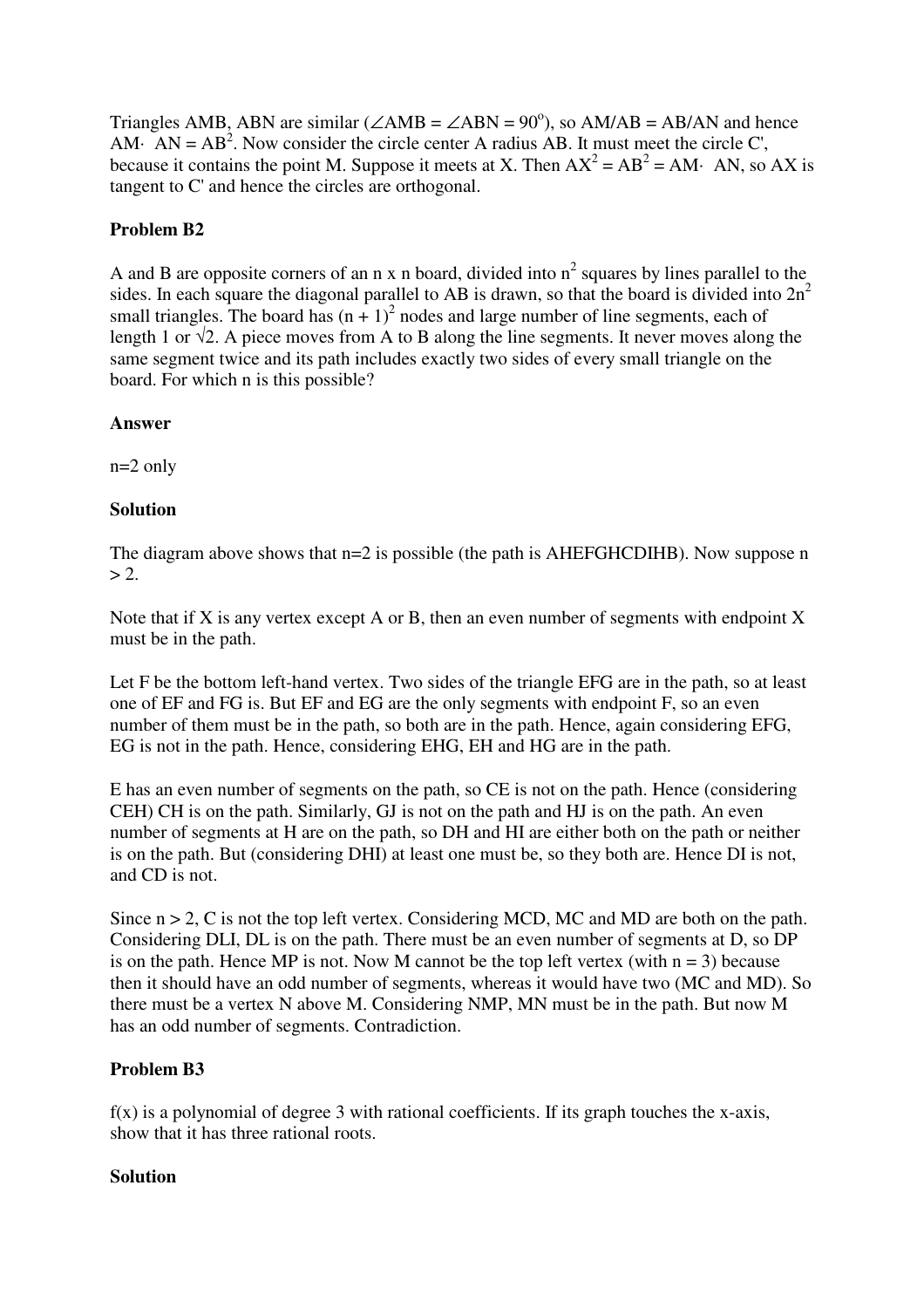Without loss of generality,  $f(x) = x^3 - ax^2 + bx - c$ , where a, b, c are rational. Since the graph touches the x-axis, there is a repeated root, so we may take the roots to be h, h, k. Hence  $2h +$  $k = a$ ,  $2hk + k^2 = b$ ,  $h^2k = c$ . Hence  $a^2 - 3b = (h - k)^2$ . Put  $r = \pm \sqrt{(a^2 - 3b)}$ , where the sign is chosen so that  $h = a/3 + r/3$ ,  $k = a/3 - 2r/3$ . We need to show that r is rational. If r is zero there is nothing to prove, so assume r is non-zero.

We have  $9h^2 = 2a^2 - 3b + 2ar$ . Hence  $27h^2k = -2a^3 + 9ab + (6b - 2a^2)r$ . But  $27h^2k = 27c$ . So r =  $(27c + 2a<sup>3</sup> - 9ab)/(2(3b - a<sup>2</sup>))$ . Note that 3b -  $2a<sup>2</sup>$  is non-zero because r is non-zero. So r is a rational combination of a, b, c and hence is rational.

### **6th Iberoamerican 1991**

### **Problem 1**

The number 1 or the number -1 is assigned to each vertex of a cube. Then each face is given the product of its four vertices. What are the possible totals for the resulting 14 numbers?

### **Solution**

Answer: 14, 6, 2, -2, -6, -10.

If every vertex is 1, we get 14 and that is clearly the highest possible total. The lowest possible total cannot be lower than -14, but we cannot even achieve that because if all the vertices are -1, then all the faces are 1.

If we change a vertex, then we also change three faces. If the vertex and the three faces are all initially the same, then we make a change of  $\pm 8$ . If three are of one kind and one the opposite, then we make a change of  $\pm 4$ . If two are of one kind and two the opposite, then we make no change. Thus any sequence of changes must take us to  $14 + 4n$  for some integer n. But we have already shown that the total is greater than  $-14$  and at most 14, so the only possibilities are -10, -6, -2, 2, 6, 10 and 14.

We show that 10 is not possible. If more than 2 vertices are  $-1$ , then the vertex total is at most 2, there are only 6 faces, so the total is less than 10. If all vertices are 1, then the total is 14. If all but one vertex is 1, then the total is 6. So the only possibility for 10 is just two vertices -1. But however we choose any two vertices, there is always a face containing only one of them, so at least one face is -1, so the face total is at most 4 and the vertex total is 4, so the total is less than 10. The other totals are possible, for example:

14: all vertices 1 6: one vertex -1, rest 1 2: three vertices of one face -1, rest 1 -2: all vertices -1 -6: all vertices but one -1 -10: two opposite corners 1, rest -1

### **Problem A2**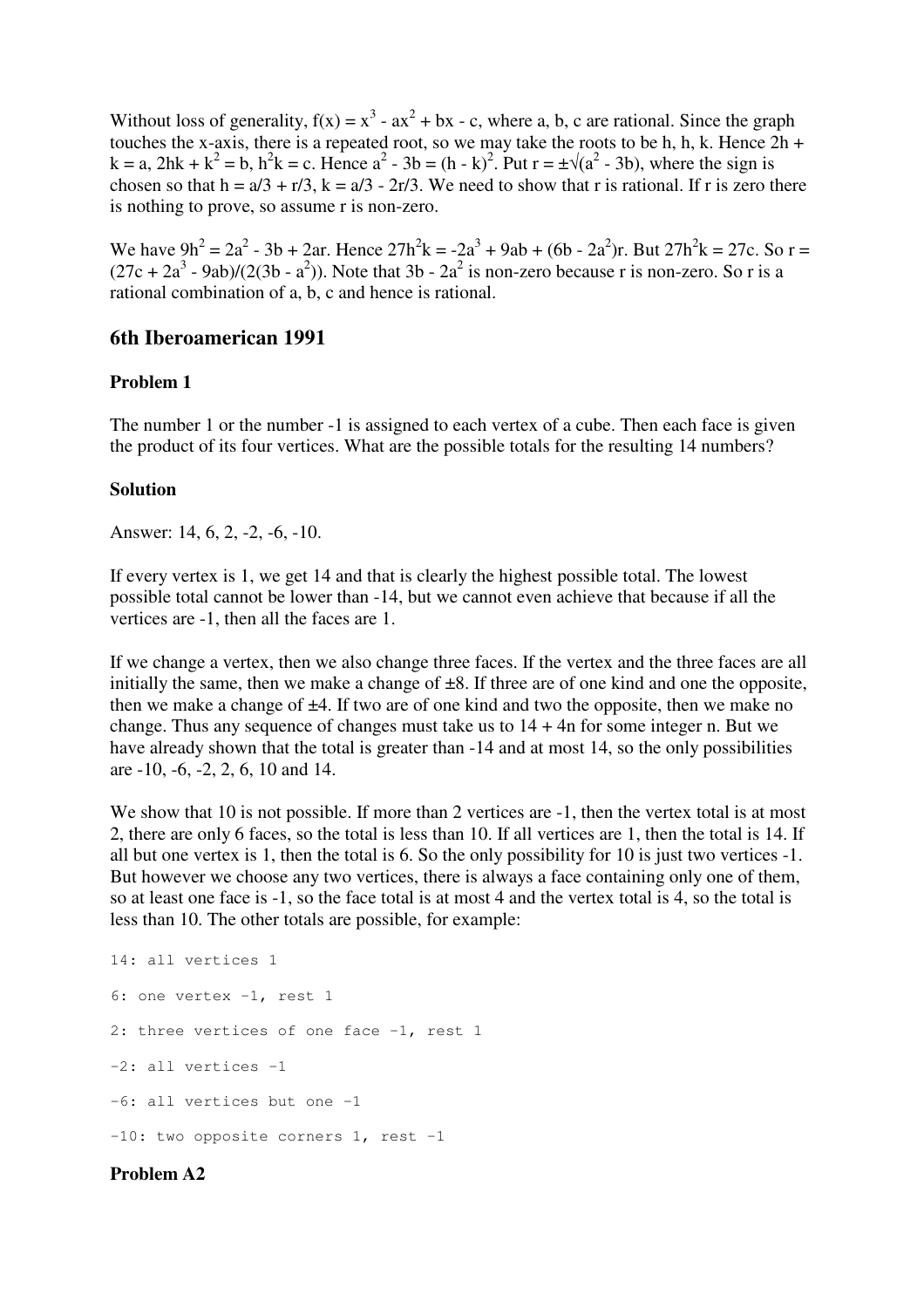Two perpendicular lines divide a square into four parts, three of which have area 1. Show that the fourth part also has area 1.

### **Problem A3**

f is a function defined on all reals in the interval [0, 1] and satisfies  $f(0) = 0$ ,  $f(x/3) = f(x)/2$ , f(1 - x) = 1 - f(x). Find  $f(18/1991)$ .

## **Problem B1**

Find a number N with five digits, all different and none zero, which equals the sum of all distinct three digit numbers whose digits are all different and are all digits of N.

## **Solution**

### Answer: 35964

There are  $4.3 = 12$  numbers with a given digit of n in the units place. Similarly, there are 12 with it in the tens place and 12 with it in the hundreds place. So the sum of the 3 digit numbers is 12.111 (a + b + c + d + e), where n = abcde. So  $8668a = 332b + 1232c + 1322d +$ 1331e. We can easily see that  $a = 1$  is too small and  $a = 4$  is too big, so  $a = 2$  or 3. Obviously e must be even. 0 is too small, so  $e = 2, 4, 6$  or 8. Working mod 11, we see that  $0 = 2b + 2d$ , so  $b + d = 11$ . Working mod 7, we see that  $2a = 3b + 6d + e$ . Using the mod 11 result,  $b = 2$ ,  $d =$ 9 or  $b = 3$ ,  $d = 8$  or  $b = 4$ ,  $d = 7$  or  $b = 5$ ,  $d = 6$  or  $b = 6$ ,  $d = 5$  or  $b = 7$ ,  $d = 4$  or  $b = 8$ ,  $d = 3$  or  $b = 9$ ,  $d = 2$ . Putting each of these into the mod 7 result gives  $2a - e = 4$ , 1, 5, 2, 6, 3, 0, 4 mod 7. So putting a = 2 and remembering that e must be 2, 4, 6, 8 and that all digits must be different gives a, b, d,  $e = 2,4, 7, 6$  or 2, 7, 4, 8 or 2, 8, 3, 4 as the only possibilities. It is then straightforward but tiresome to check that none of these give a solution for c. Similarly putting  $a = 4$ , gives a, b, d, e = 3, 4, 7, 8 or 3, 5, 6, 4 as the only possibilities. Checking, we find the solution above and no others.

# **Problem B2**

Let p(m, n) be the polynomial  $2m^2$  - 6mn + 5n<sup>2</sup>. The range of p is the set of all integers k such that  $k = p(m, n)$  for some integers m, n. Find which members of  $\{1, 2, ..., 100\}$  are in the range of p. Show that if h and k are in the range of p, then so is hk.

# **Answer**

1,2,4,5,8,9,10,13,16,17,18, 20,25,26,29,32,34,36,37, 40,41,45,49,50,52,53,58, 61,64,65,68,72,73,74, 80,81,82,85,89,90,97,98,100

# **Solution**

We have  $p(m,n) = (m-2n)^2 + (m-n)^2$ , so  $p(2a-b, a-b) = a^2 + b^2$ . Hence the range of p is just the sums of two squares.

 $(a<sup>2</sup> + b<sup>2</sup>)(c<sup>2</sup> + d<sup>2</sup>) = (ac - bd)<sup>2</sup> + (ad + bc)<sup>2</sup>$ , which establishes that if h and k are in the range, then so is hk.

# **Problem B3**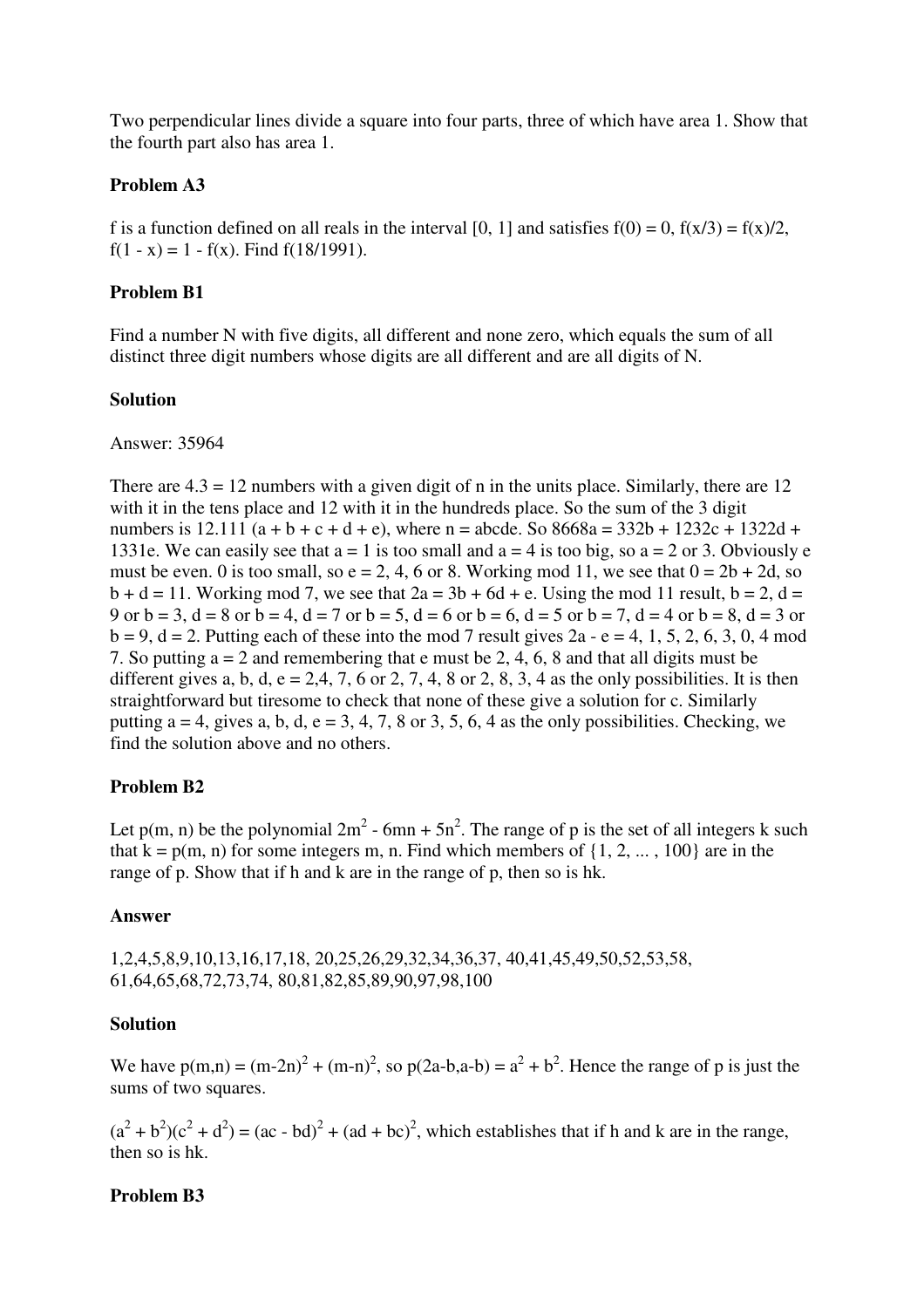Given three non-collinear points M, N, H show how to construct a triangle which has H as orthocenter and M and N as the midpoints of two sides.

## **Solution**



Take H' so that M is the midpoint of HH'. The circle diameter NH' meets the line through H perpendicular to MN in two points (in general), either of which we may take as A. Then B is the reflection of A in M, and C is the reflection of A in N.

To see that this works, note that M is the midpoint of HH' and AB, so AHBH' is a parallelogram. Hence AH' is parallel to BH and hence perpendicular to AC. In other words  $\angle$ NAH' = 90°, so A lies on the circle diameter NH'. MN is parallel to BC, so A lies on the perpendicular to MN through H.

# **7th Iberoamerican 1992**

### **Problem A1**

 $a_n$  is the last digit of  $1 + 2 + ... + n$ . Find  $a_1 + a_2 + ... + a_{1992}$ .

### **Solution**

It is easy to compile the following table, from which we see that  $a_n$  is periodic with period 20, and indeed the sum for each decade (from 0 to 9) is 35. Thus the sum for 1992 is 199 $\cdot$  35 + 5 +  $6 + 8 = 6984.$ 

n 0 1 2 3 4 5 6 7 8 9 10 11 12 13 14 15 16 17 18 19 20 a<sup>n</sup> 0 1 3 6 0 5 1 8 6 5 5 6 8 1 5 0 6 3 1 0 0 sum 0 1 4 10 10 15 16 24 30 35 40 46 54 55 60 60 66 69 70 70 70

# **Problem A2**

Let  $f(x) = a_1/(x + a_1) + a_2/(x + a_2) + ... + a_n/(x + a_n)$ , where  $a_i$  are unequal positive reals. Find the sum of the lengths of the intervals in which  $f(x) \ge 1$ .

**Answer**  $\sum a_i$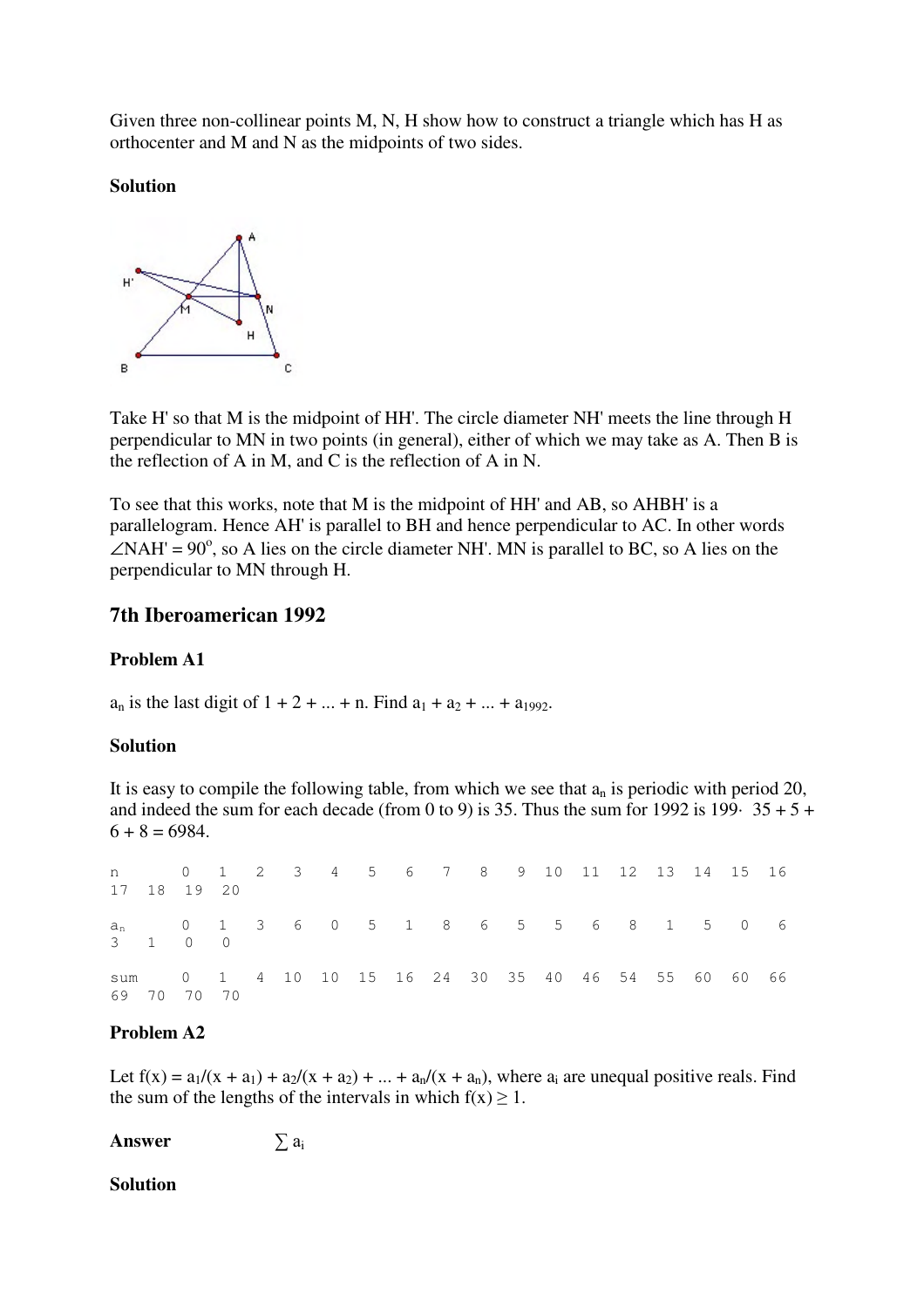wlog  $a_1 > a_2 > ... > a_n$ . The graph of each  $a_i/(x + a_i)$  is a rectangular hyberbola with asymptotes  $x = -a_i$  and  $y = 0$ . So it is not hard to see that the graph of  $f(x)$  is made up of n+1 strictly decreasing parts. For  $x < -a_1$ ,  $f(x)$  is negative. For  $x \square (-a_i, -a_{i+1}), f(x)$  decreases from  $\infty$  to  $-\infty$ . Finally, for  $x > -a_n$ ,  $f(x)$  decreases from  $\infty$  to 0. Thus  $f(x) = 1$  at n values  $b_1 < b_2 < ... < b_n$ , and  $f(x) \ge 1$  on the n intervals  $(-a_1,b_1)$ ,  $(-a_2,b_2)$ , ...,  $(-a_n,b_n)$ . So the sum of the lengths of these intervals is  $\sum (a_i + b_i)$ . We show that  $\sum b_i = 0$ .

Multiplying  $f(x) = 1$  by  $\prod(x + a_i)$  we get a polynomial of degree n:

$$
\prod(x+a_j)\text{ - }\sum_i\ (a_i\ \textstyle\prod_{j\neq i}(x+a_j)\ )=0.
$$

The coefficient of  $x^n$  is 1 and the coefficient of  $x^{n-1}$  is  $\sum a_j - \sum a_i = 0$ . Hence the sum of the roots, which is  $\sum b_i$ , is zero.

#### **Problem A3**

ABC is an equilateral triangle with side 2. Show that any point P on the incircle satisfies  $PA^2$ + PB<sup>2</sup> + PC<sup>2</sup> = 5. Show also that the triangle with side lengths PA, PB, PC has area  $(\sqrt{3})/4$ .

#### **Solution**

Take vectors centered at the center O of the triangle. Write the vector OA as **A** etc. Then PA 2  $+ PB^{2} + PC^{2} = (P - A)^{2} + (P - B)^{2} + (P - C)^{2} = 3P^{2} + (A^{2} + B^{2} + C^{2}) - 2P(A + B + C) = 15P^{2}$ since  $A^2 = B^2 = C^2 = 4P^2$  and  $A + B + C = 0$ . Finally the side is 2, so an altitude is  $\sqrt{3}$  and the inradius is  $(\sqrt{3})/3 = 1/\sqrt{3}$ , so  $PA^2 + PB^2 + PC^2 = 15/3 = 5$ .

Take Q outside the triangle so that  $BQ = BP$  and  $CQ = AP$ . Then  $BQC$  and  $BPA$  are congruent, so  $\angle$ ABP =  $\angle$ CBQ and hence  $\angle$ PBQ = 60°, so PBQ is equilateral. Hence PQ is PB and PQC has sides equal to PA, PB, PC. If we construct two similar points outside the other two sides then we get a figure with total area equal to 2 area ABC and to 3 area PQC + area of three equilateral triangles sides PA, PB, PC. Hence 3 area PQC = 2 area ABC - area ABC  $(PA^2 + PB^2 + PC^2)/PA^2 = (3/4)$  area ABC =  $(3\sqrt{3})/4$ . So area PQC =  $(\sqrt{3})/4$ .

#### **Problem B1**

Let  $a_n$ ,  $b_n$  be two sequences of integers such that: (1)  $a_0 = 0$ ,  $b_0 = 8$ ; (2)  $a_{n+2} = 2 a_{n+1} - a_n + 2$ ,  $b_{n+2} = 2 b_{n+1} - b_n$ , (3)  $a_n^2 + b_n^2$  is a square for  $n > 0$ . Find at least two possible values for (a<sub>1992</sub>,  $b_{1992}$ ).

#### **Answer**

(1992· 1996, 4· 1992+8), (1992· 1988, -4· 1992+8)

#### **Solution**

 $a_n$  satisfies a standard linear recurrence relation with general solution  $a_n = n^2 + An + k$ . But  $a_n$  $= 0$ , so k = 0. Hence  $a_n = n^2 + An$ . If you are not familiar with the general solution, then you can guess this solution and prove it by induction.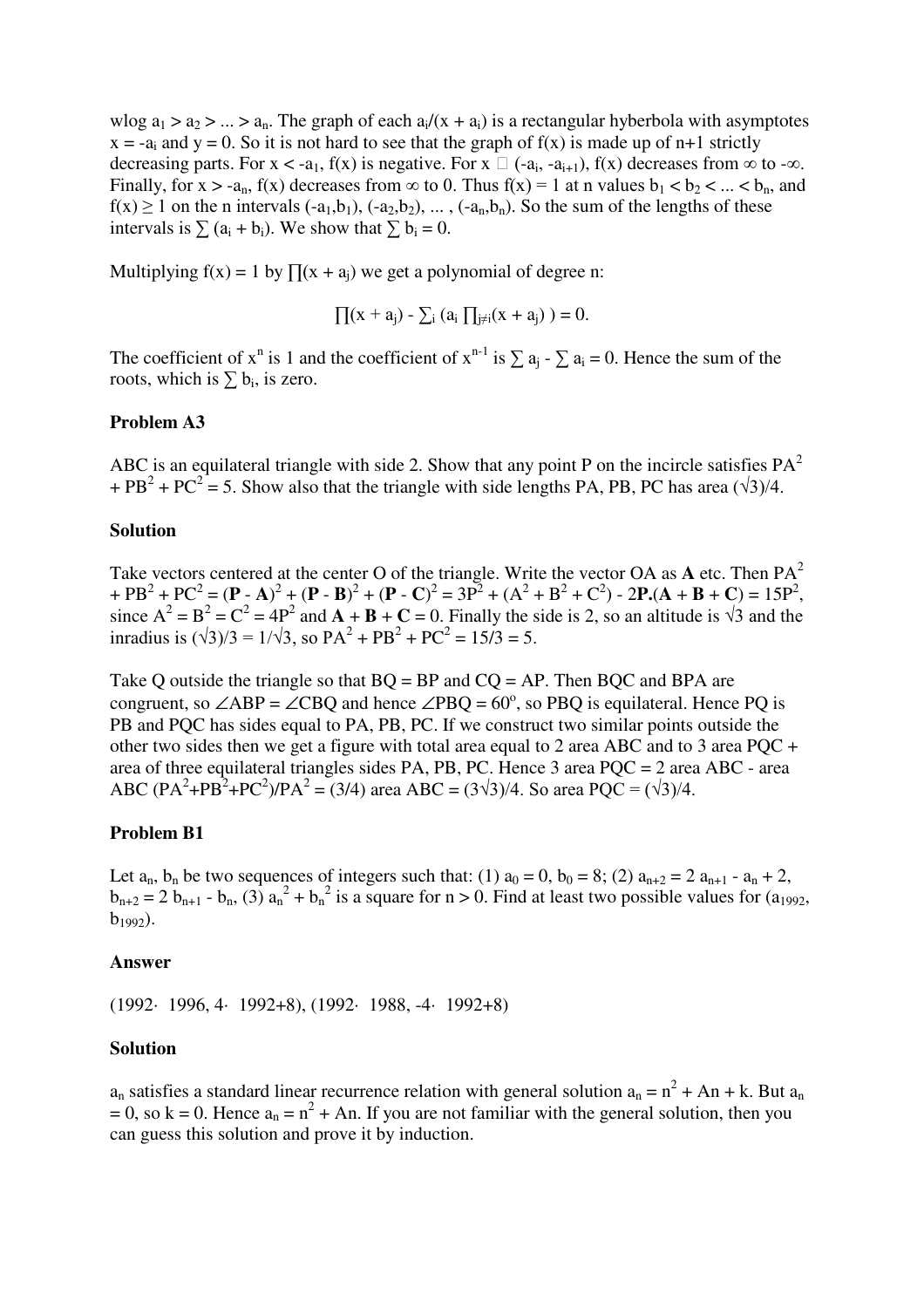Similarly,  $b_n = Bn + 8$ . Hence  $a_n^2 + b_n^2 = n^4 + 2An^3 + (A^2 + B^2)n^2 + 16Bn + 64$ . If this is a square, then looking at the constant and  $n^3$  terms, it must be  $(n^2 + An + 8)$ . Comparing the other terms,  $A = B = \pm 4$ .

## **Problem B2**

Construct a cyclic trapezium ABCD with AB parallel to CD, perpendicular distance h between AB and CD, and  $AB + CD = m$ .

## **Problem B3**

Given a triangle ABC, take A' on the ray BA (on the opposite side of A to B) so that  $AA' =$ BC, and take A" on the ray CA (on the opposite side of A to C) so that  $AA'' = BC$ . Similarly take B', B" on the rays CB, AB respectively with  $BB' = BB'' = CA$ , and C', C" on the rays AB, CB. Show that the area of the hexagon A"A'B"B'C"C' is at least 13 times the area of the triangle ABC.

# **8th Iberoamerican 1993**

## **Problem 1**

A palindrome is a positive integers which is unchanged if you reverse the order of its digits. For example, 23432. If all palindromes are written in increasing order, what possible prime values can the difference between successive palindromes take?

### **Solution**

Answer: 2, 11.

Let x be a palindrome and x' the next highest palindrome. If  $x < 101$ , then it is easy to see by inspection that  $x' - x = 1$ , 2 or 11, so the only prime differences are 2 and 11.

So assume  $x > 100$ . If x and x' have the same final digit, then their difference is divisible by 10 and hence not prime. So they must have different digits. Thus either  $x = d9...9d$  and  $x' =$ d'0...0d', where  $d < 9$  and  $d' = d+1$ , or x' has one more digit than x and  $d = 9$ ,  $d' = 1$ . In the first case x' - x = 11. In the second case x' - x = 2. So again the only prime differences are 2 and 11.

# **Problem 2**

Show that any convex polygon of area 1 is contained in some parallelogram of area 2.

### **Solution**

Let the vertices X, Y of the polygon be the two which are furthest apart. The polygon must lie between the lines through X and Y perpendicular to XY (for if a vertex Z lay outside the line through Y, then  $ZY > XY$ ). Take two sides of a rectangle along these lines and the other two sides as close together as possible. There must be a vertices U and V on each of the other two sides. But now the area of the rectangle is twice the area of XUYV, which is at most the area of the polygon. [In the case of a triangle one side of the rectangle will be XY.]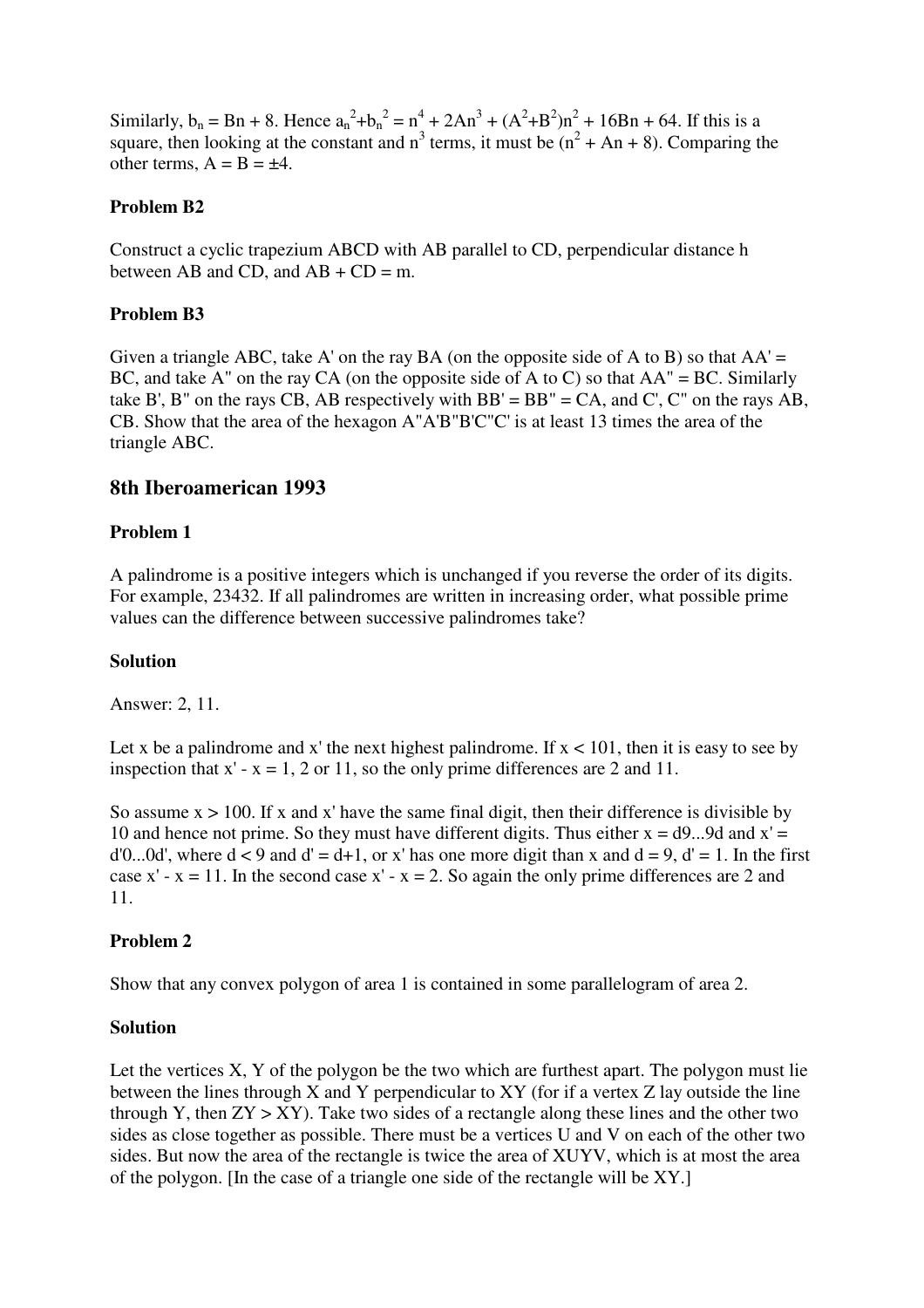# **Problem A3**

Find all functions f on the positive integers with positive integer values such that (1) if  $x < y$ , then  $f(x) < f(y)$ , and (2)  $f(y f(x)) = x^2 f(xy)$ .

## **Solution**

Answer:  $f(x) = x^2$ .

Note that  $(1)$  implies f is  $(1, 1)$ .

Put  $y = 1$ . Then  $f(f(x)) = x^2 f(x)$ .

Put y = f(z), then f( f(z) f(x) ) =  $x^2$  f(x f(z) ) =  $x^2z^2$  f(xz) = f( f(xz) ). But f is (1, 1) so f(xz) =  $f(x) f(z)$ .

Now suppose  $f(m) > m^2$  for some m. Then by (1),  $f(f(m)) > f(m^2 = f(m,m) = f(m)^2$ . But  $f(m)$  $f(m)$ ) =  $m^2 f(m)$ , so  $m^2 > f(m)$ . Contradiction.

Similarly, suppose  $f(m) < m^2$ . Then  $m^2 f(m) = f(f(m)) < f(m^2) = f(m)^2$ , so  $m^2 < f(m)$ . Contradiction. So we must have  $f(m) = m^2$ .

### **Problem B1**

ABC is an equilateral triangle. D is on the side AB and E is on the side AC such that DE touches the incircle. Show that  $AD/DB + AE/EC = 1$ .

### **Solution**

Put  $BD = x$ ,  $CE = y$ ,  $BC = a$ . Then since the two tangents from B to the incircle are of equal length, and similarly the two tangents from D and E, we have  $ED + BC = BD + CE$ , or  $ED =$ x + y - a. By the cosine law,  $ED^{2} = AE^{2} + AD^{2}$  - AE.AD. Substituting and simplifying, we get  $a = 3xy/(x + y)$ . Hence AD/DB =  $(2y - x)/(x + y)$  and AE/EC =  $(2x - y)/(x + y)$  with sum 1.

### **Problem B2**

If P and Q are two points in the plane, let m(PQ) be the perpendicular bisector of PQ. S is a finite set of  $n > 1$  points such that: (1) if P and O belong to S, then some point of m(PO) belongs to S, (2) if PQ, P'Q', P"Q" are three distinct segments, whose endpoints are all in S, then if there is a point in all of m(PQ), m(P'Q'), m(P"Q") it does not belong to S. What are the possible values of n?

### **Answer**

 $n = 3$  (equilateral triangle), 5 (regular pentagon).

# **Solution**

There are n(n-1)/2 pairs of points. Each has a point of S on its bisector. But each point of S is on at most two bisectors, so  $2n \ge n(n-1)/2$ . Hence  $n \le 5$ .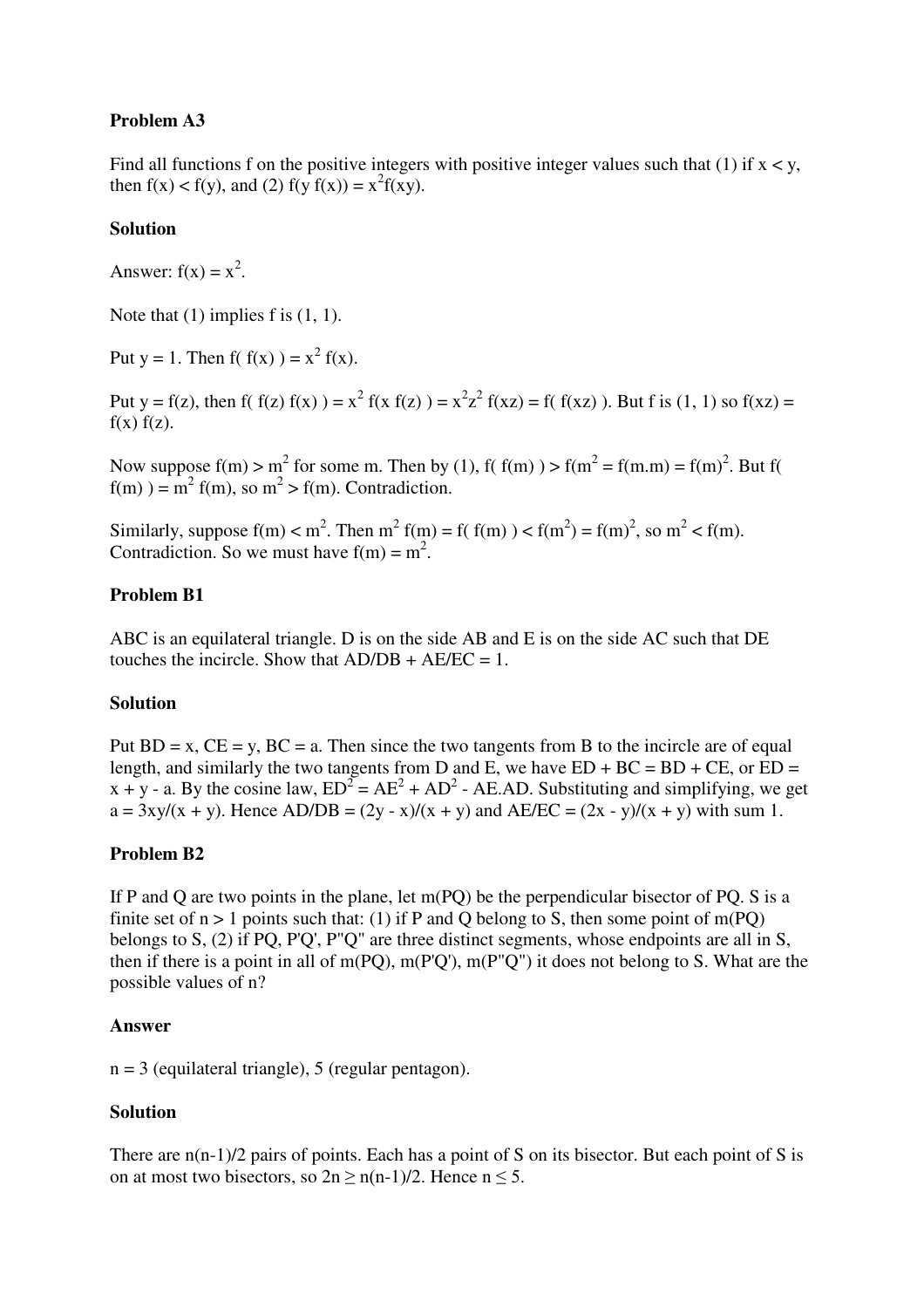The equilateral triangle and regular pentagon show that  $n = 3$ , 5 are possible.

Consider  $n = 4$ . There are 6 pairs of points, so at least one point of S must be on two bisectors. wlog A is on the bisectors of BC and BD. But then it is also on the bisector of CD. Contradiction.

# **Problem B3**

We say that two non-negative integers are *related* if their sum uses only the digits 0 and 1. For example 22 and 79 are related. Let A and B be two infinite sets of non-negative integers such that: (1) if a  $\Box$  A and b  $\Box$  B, then a and b are related, (2) if c is related to every member of A, then it belongs to B, (3) if c is related to every member of B, then it belongs to A. Show that in one of the sets A, B we can find an infinite number of pairs of consecutive numbers.

## **Solution**

Suppose there is a member of A with last digit d. Then every member of B must have one of two possible last digits. Suppose there are members of B with both possibilities. Then every member of A must have last digit d. So either every member of A has the same last digit or every member of B has the same last digit (or both). Suppose every member of A has the same last digit d.

But now if n belongs to B and  $n + d$  has last digit 0, then  $n+1 + d$  has last digit 1. Moreover, if m is any member of A, then m+n has last digit 0 and other digits all 0 or 1. Hence m+n+1 last last digit 1 and other digits all 0 or 1, so n+1 must also belong to B. Similarly, if n is in B and n+d has last digit 1, then n-1 must also belong to B. So in either case there are infinitely many pairs of consecutive numbers in B.

# **9th Iberoamerican 1994**

# **Problem A1**

Show that there is a number  $1 < b < 1993$  such that if 1994 is written in base b then all its digits are the same. Show that there is no number  $1 < b < 1992$  such that if 1993 is written in base b then all its digits are the same.

### **Solution**

Any even number 2n can be written as 22 in base n-1. In particular  $1994 = 22_{996}$ .

We have to show that we cannot write  $1993 = aaa$ ...  $a_b$ . If the number has n digits, then 1993  $= a(1 + b + ... + b^{n-1}) = a(b^{n} - 1)/(b - 1)$ . But 1993 is prime, so a must be 1. Hence  $b^{n-1} + ... + b$  $-1992 = 0$ . So b must divide  $1992 = 2^33.83$ . We cannot have n = 2, for then b = 1992 and we require  $b < 1992$ . So  $n > 2$ . But  $83^2 = 6889 > 1993$ , so b must divide 24. Hence  $b = 2, 3, 4, 6$ , 8, 12, or 24. But we can easily check that none of these work:

 $1 + 2 + 2^2 + ... + 2^9 = 1023$ ,  $1 + ... + 2^{10} = 2047$ .  $1 + 3 + ... + 3^{6} = 1093, 1 + ... + 3^{6} = 3280$  $1 + 4 + \ldots + 4^5 = 1365$ ,  $1 + \ldots + 4^6 = 5461$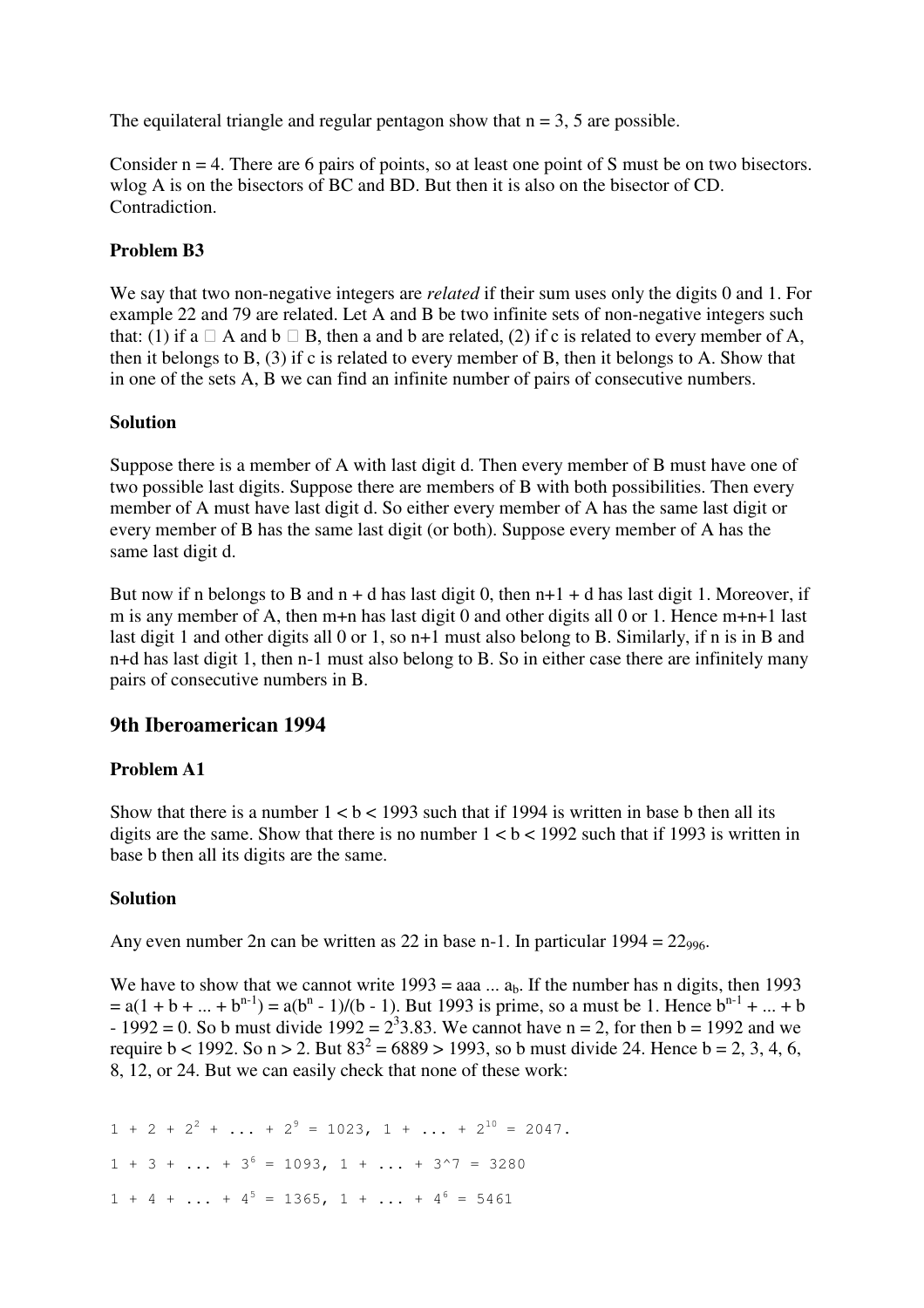$1 + 6 + ... 6^4 = 1555, 1 + ... + 6^5 = 9331$  $1 + 8 + 8^2 + 8^3 = 585$ ,  $1 + ... + 8^4 = 4681$  $1 + 12 + 12^{2} + 12^{3} = 1885$ ,  $1 + ... + 12^{4} = 22621$  $1 + 24 + 24^2 = 601$ ,  $1 + ... + 24^3 = 14425$ 

### **Problem A2**

ABCD is a cyclic quadrilateral. A circle whose center is on the side AB touches the other three sides. Show that  $AB = AD + BC$ . What is the maximum possible area of ABCD in terms of  $|AB|$  and  $|CD|$ ?

### **Answer**

 $(h/2 + k/2) \sqrt{(hk/2 - h^2/4)}$ , where h = ICDI, k = IABI

#### **Solution**



Let the circle have center O on AB and radius r. Let ∠OAD =  $\theta$ , ∠OBC =  $\varphi$ . Since ABCD is cyclic,  $\angle ADC = 180^\circ$ - $\varphi$ , so  $\angle ODA = 90^\circ$ - $\varphi/2$ . If AD touches the circle at X, then AD = AX +  $XD = r \cot \theta + r \tan(\phi/2)$ . Similarly,  $BC = r \cot \phi + r \tan(\theta/2)$ . Put t = tan( $\theta/2$ ). Then cot  $\theta =$  $(1-t^2)/2t$ , so cot  $\theta$  + tan( $\theta/2$ ) =  $(1+t^2)/2t$  = 1/sin  $\theta$ . Similarly for  $\phi$ , so AD + BC = r/sin  $\theta$  + r/sin  $\varphi = AO + OB = AB$ .

Suppose AD and BC meet at H (we deal below with the case where they are parallel). Then HCD and HAB are similar, so area  $HCD = (CD<sup>2</sup>/AB<sup>2</sup>)$  area HAB and area ABCD = (1 - $CD<sup>2</sup>/AB<sup>2</sup>$ ) area HAB. Also AB/CD = HA/HC = HB/HD = (HA+HB)/(HC+HD) =  $(HA+HB)/(HB-BC+HA-DA) = (HA+HB)/(HA+HB-AB)$ . Hence  $HA+HB = AB^2/(AB-CD)$ , which is fixed. Now for fixed  $HA+HB$  we maximise the area of  $HAB$  by taking  $HA = HB$  and hence  $AD = BC$ .

Put h = CD, k = AB. So k cos  $\theta$  + h = k. Hence cos  $\theta$  = (1-h/k). Hence sin  $\theta = \sqrt{(2h/k - h^2/k^2)}$ . So area ABCD = ½(h+k) ½ k sin  $\theta = (h/2 + k/2) \sqrt{(hk/2 - h^2/4)}$  (\*).

If AD and BC are parallel then A and B must lie on the circle, so that  $\angle$ DAB =  $\angle$ ABC = 90<sup>o</sup>. But ABCD is cyclic, so it must be a rectangle. Hence  $AB = CD$  and area  $ABCD = k^2/2$ . In this case (\*) still gives the correct answer.

### **Problem A3**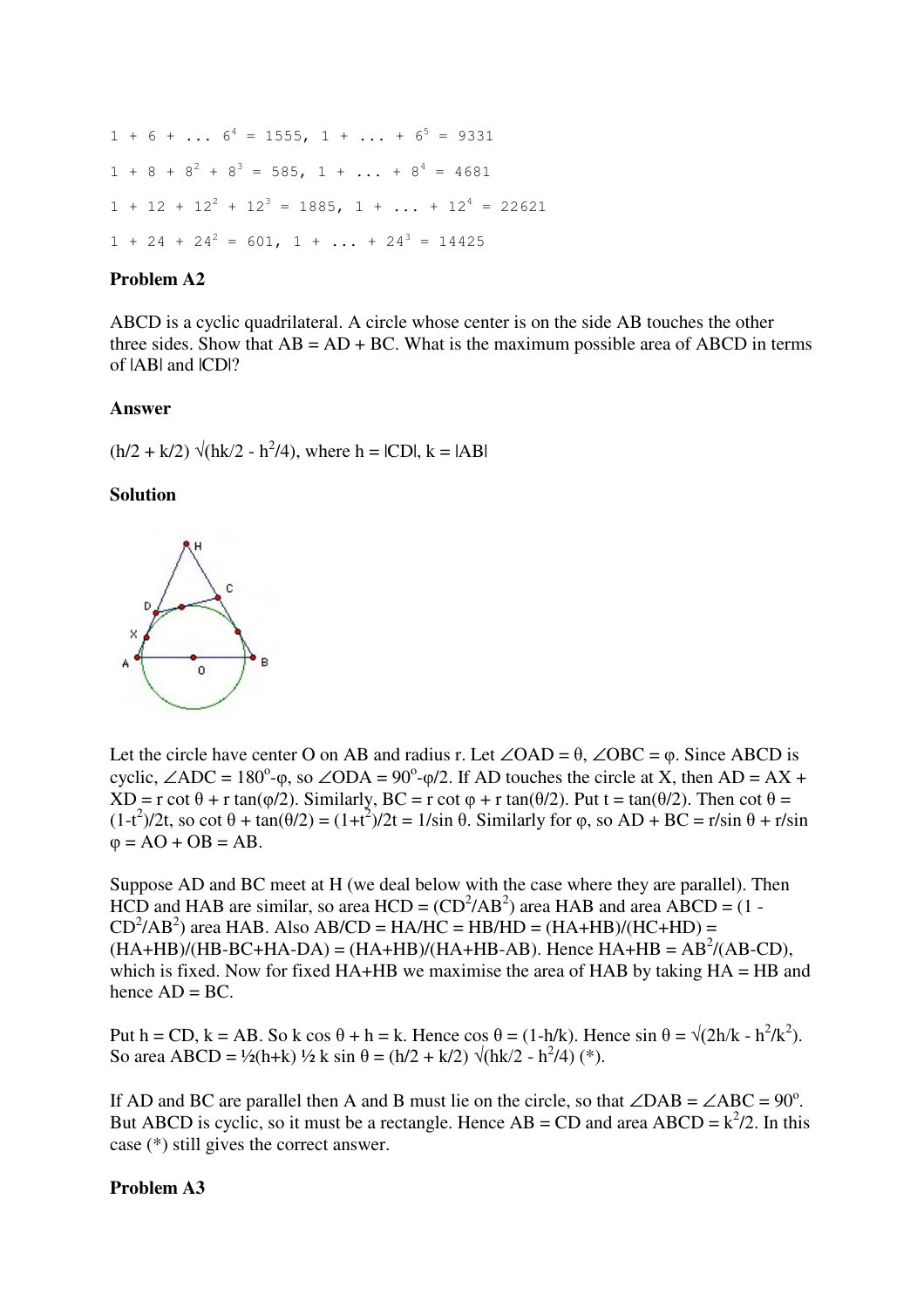There is a bulb in each cell of an n x n board. Initially all the bulbs are off. If a bulb is touched, that bulb and all the bulbs in the same row and column change state (those that are on, turn off, and those that are off, turn on). Show that it is possible by touching m bulbs to turn all the bulbs on. What is the minimum possible value of m?

## **Answer**

n odd, n is minimum n even,  $n^2$  is minimum

## **Solution**

If n is odd, touch each bulb in the first column. Then bulbs in the first column are each switched n times, which is odd and so end up on. All other bulbs are switched just once, and so end up on. n is obviously minimal, because if  $m < n$ , then there is a bulb which is not switched at all (there must be a column with no bulb touched and a row with no bulb touched, so the bulb in that column and row is not switched).

In n is even, touch each bulb. Then each bulb is switched 2n-1 times, so ends up on. We show that it is not possible to do better.

Note first that there is no benefit in touching a bulb more than once, so each must be touched zero of one times. Thus we can represent the scheme as an array of 0s and 1s, where 0 means that the corresponding bulb is not touched, and 1 means that it is touched.

Let A, B, C, D be four values at the corners of a rectangle. We claim that A+B has the same parity as C+D. Let  $L_{AB}$  be the number of 1s in the row AB are touched, similarly  $L_{BC}$  (the number of 1s in the column BC),  $L_{CD}$ ,  $L_{DA}$ . Since bulb A is switched we must have  $L_{AB} + L_{DA}$ + A odd (note that  $L_{AB}$  +  $L_{DA}$  double-counts the no. of touches of A). Similarly,  $L_{BC}$  +  $L_{CD}$  + C is odd, so  $A + C + (L_{AB} + L_{BC} + L_{CD} + L_{DA})$  is even. Similarly, considering B and D, we find that  $B + D + (L_{AB} + L_{BC} + L_{CD} + L_{DA})$  is even, so A+C and B+D have the same parity. Adding B+C to both, we get that A+B and C+D have the same parity. It follows that either A  $= D$  and  $B = C$ , or  $A \neq D$  and  $B \neq D$ .

Keeping A and B fixed, we can now vary C (and hence D). It follows that either the row through B matches that through A, or it has every cell different (to the corresponding cell in row A). Similarly for the other rows. So we have k rows of one type and n-k rows which are equal to its "complement". Suppose first that  $k = n$ , so that all rows are the same. If we have all 1s, then we have a solution. If we have all 0s, we obviously do not have a solution. So suppose there is a 0 and a 1 in each row. Then the total count at a 1 is n-1 higher than at a 0 (because of the extra n-1 1s in the same column). So they cannot both be odd (because n is even). Contradiction.

Finally suppose there is a row and a complement row. So position A in one is 1, then position B in the same column in the other has 0. If a row has h 1s, then a complement row has n-h 1s. The column has z 1s, so A has z+h-1 or z+n-h-1 1s, and B has z+h or z+n-h 1s. But since n is even, z+h and z+n-h have the same parity, so A and B have opposite parity. Contradiction. So the only solution for n even is all 1s.

# **Problem B1**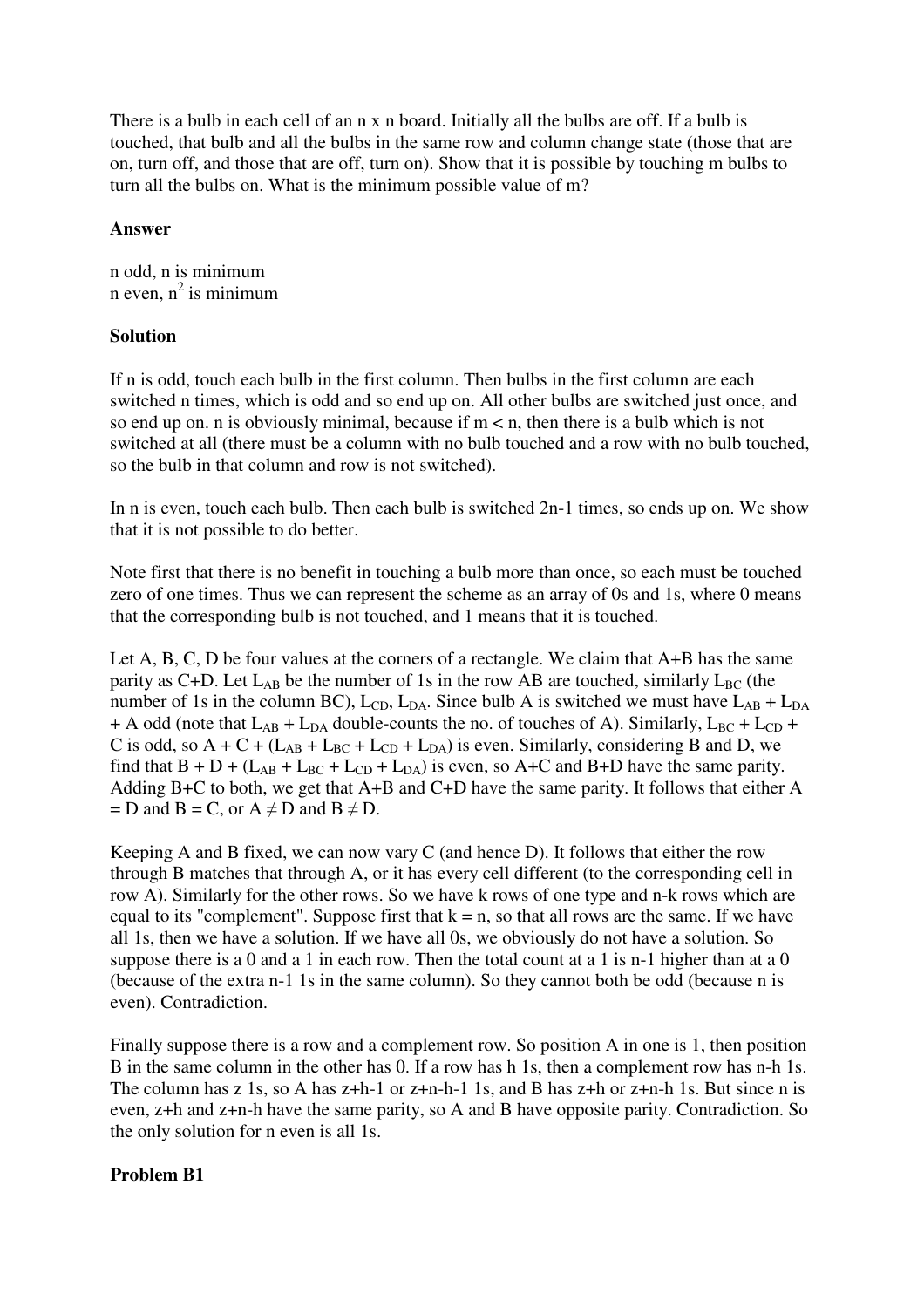ABC is an acute-angled triangle. P is a point inside its circumcircle. The rays AP, BP, CP intersect the circle again at D, E, F. Find P so that DEF is equilateral.

### **Solution**

Let the angle bisector of A meet BC at A'. Let the perpendicular bisector of AA' meet the line BC at X. Take the circle center X through A and A'. Similarly, let the angle bisector of B meet AC at B' and let the perpendicular bisector of BB' meet the line AC at Y. Take the circle center Y through B and B'. The two circles meet at a point P inside the triangle, which is the desired point.



PAB and PED are similar, so DE/AB = PD/PB. Similarly, DF/AC = PD/PC, so DE/DF =  $(AB/AC)(PC/PB)$ . Thus we need PB/PC = AB/AC. So P must lie on the circle of Apollonius, which is the circle we constructed with center X. Similarly, it must lie on the circle of Apollonius with center Y and hence be one of their points of intersection. It also lies on the third circle and hence we choose the point of intersection inside the triangle.

# **Problem B2**

n and r are positive integers. Find the smallest k for which we can construct r subsets  $A_1$ ,  $A_2$ , ..., A<sub>r</sub> of  $\{0, 1, 2, \ldots, n-1\}$  each with k elements such that each integer  $0 \le m < n$  can be written as a sum of one element from each of the r subsets.

### **Answer**

smallest integer such that  $k^r \ge n$ .

### **Solution**

We can form at most  $k^r$  distinct sums, so  $k^r$  must be  $\geq n$ .

Now consider A<sub>1</sub> = {0, 1, 2, ..., k-1}, A<sub>2</sub> = {0, k, 2k, ..., (k-1)k}, A<sub>3</sub> = {0, k<sup>2</sup>, 2k<sup>2</sup>, ..., (k-1) $k^2$ , ...,  $A_r = \{0, k^{r-1}, 2k^{r-1}, ..., (k-1)k^{r-1}\}\$ . Then for any non-negative integer m < k<sup>r</sup>, we can write m with r digits in base k (using leading zeros as necessary) and hence as a sum of one element from each  $A_i$ . This subset works for  $(k-1)k^{r-1} < n \leq k^r$ . For smaller n above  $(k-1)^r$  we cannot use all the elements given above, but we do not need them, so we just replace the elements which are too large by arbitrary elements under n.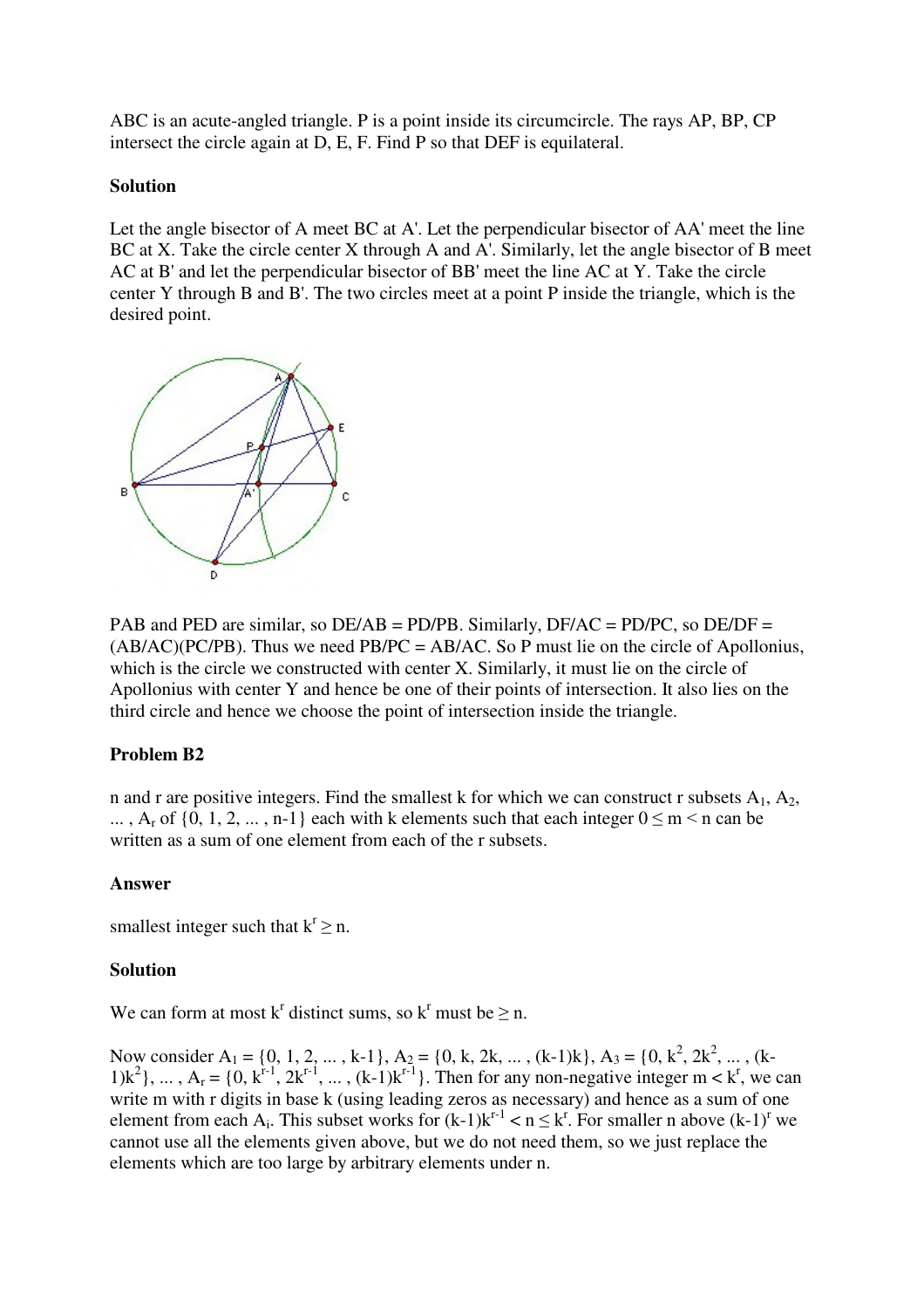For example, suppose  $n = 17$ ,  $r = 4$ . We need  $k = 3$ . So we form  $A_1 = \{0, 1, 2\}$ ,  $A_2 = \{0, 3, 6\}$ ,  $A_3 = \{0, 9, 18\}, A_4 = \{0, 27, 54\}.$  Now 18, 27, 54 are unnecessary, so we pad out  $A_3$  and  $A_4$ with other elements. We could take  $A_3 = \{0, 1, 9\}$ ,  $A_4 = \{0, 1, 2\}$ .

## **Problem B3**

Show that given any integer  $0 < n \le 2^{1000000}$  we can find at set S of at most 1100000 positive integers such that S includes 1 and n and every element of S except 1 is a sum of two (possibly equal) smaller elements of S.

# **10th Iberoamerican 1995**

# **Problem A1**

Find all possible values for the sum of the digits of a square.

## **Solution**

Answer: any non-negative integer  $= 0, 1, 4$  or 7 mod 9.

 $0^2 = 0$ ,  $(\pm 1)^2 = 1$ ,  $(\pm 2)^2 = 4$ ,  $(\pm 3)^2 = 0$ ,  $(\pm 4)^2 = 7$  mod 9, so the condition is necessary.

We exhibit squares which give these values.

0 mod 9. Obviously  $0^2 = 0$ . We have  $9^2 = 81$ ,  $99^2 = 9801$  and in general  $9...9^2 = (10^n - 1)^2 =$  $10^{2n}$  - 2.10<sup>n</sup> + 1 = 9...980...01, with digit sum 9n.

*1 mod 9*. Obviously  $1^2 = 1$  with digit sum 1, and  $8^2 = 64$  with digit sum 10. We also have 98<sup>2</sup>  $= 9604, 998^2 = 996004$ , and in general  $9...98^2 = (10^n - 2)^2 = 10^{2n} - 4.10^n + 4 = 9...960...04$ , with digit sum 9n+1.

*4 mod 9* Obviously  $2^2 = 4$  with digit sum 4, and  $7^2 = 49$  with digit sum 13. Also  $97^2 = 9409$ with digit sum 22, 997<sup>2</sup> = 994009 with digit sum 31, and in general 9...97<sup>2</sup> =  $(10^{n} - 3)^{2} = 10^{2n}$  $6.10^{n} + 9 = 9...940...09$ , with digit sum 9n+4.

*7 mod 9* Obviously  $4^2 = 16$ , with digit sum 7. Also  $95^2 = 9025$ , digit sum  $16$ ,  $995^2 = 990025$ with digit sum 25, and in general  $9...95^2 = (10^n - 5)^2 = 10^{2n} - 10^{n+1} + 25 = 9...90...025$ , with digit sum 9n-2.

# **Problem A2**

Find all solutions in real numbers  $x_1, x_2, \ldots, x_{n+1}$  all at least 1 such that: (1)  $x_1^{1/2} + x_2^{1/3} + x_3^{1/4}$ + ... +  $x_n^{1/(n+1)} = n x_{n+1}^{1/2}$ ; and (2)  $(x_1 + x_2 + ... + x_n)/n = x_{n+1}$ .

### **Answer**

The only solution is the obvious, all  $x_i = 1$ .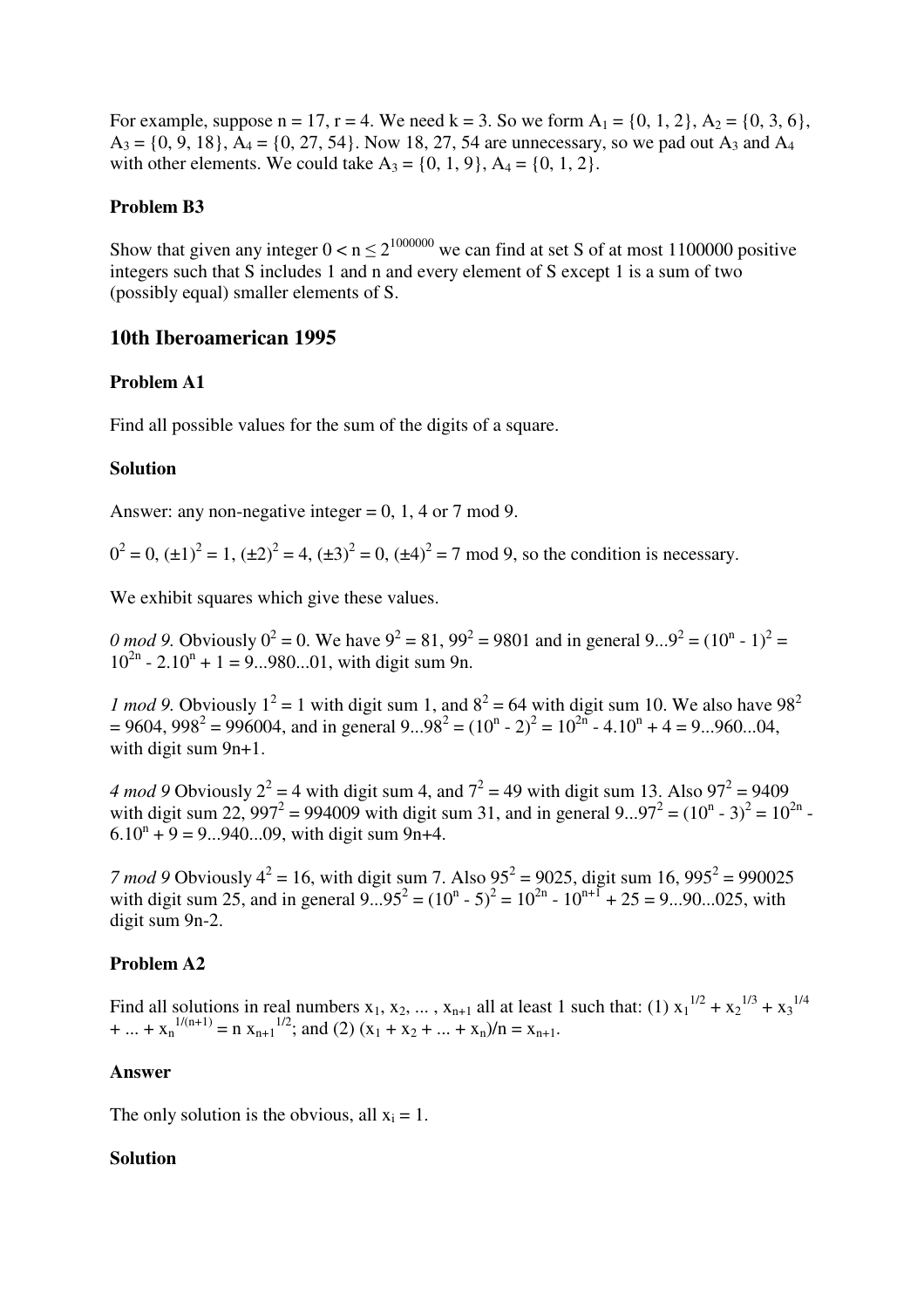By Cauchy-Schwartz,  $(\sum x_i^{1/2})^2 \leq (\sum 1)(\&\text{sum } x_i)$ , with equality iff all  $x_i$  equal. In other words, if we put  $x_{n+1} = (x_1 + x_2 + ... + x_n)/n$ , then  $\sum x_i^{1/2} \le n x_{n+1}^{1/2}$ . But since all  $x_i \ge 1$ , we have  $x_1^{1/2} + x_2^{1/3} + x_3^{1/4} + ... + x_n^{1/(n+1)} \le \sum x_i^{1/2}$  with equality iff  $x_2 = x_3 = ... = x_n = 1$ . Hence  $x_1^{1/2} + x_2^{1/3} + x_3^{1/4} + ... + x_n^{1/(n+1)} \le x_{n+1}^{1/2}$  with equality iff all  $x_i = 1$ .

### **Problem A3**

L and L' are two perpendicular lines not in the same plane. AA' is perpendicular to both lines, where A belongs to L and A' belongs to L'. S is the sphere with diameter AA'. For which points P on S can we find points X on L and X' on L' such that XX' touches S at P?

## **Problem B1**

ABCD is an n x n board. We call a diagonal row of cells a positive diagonal if it is parallel to AC. How many coins must be placed on an n x n board such that every cell either has a coin or is in the same row, column or positive diagonal as a coin?

### **Answer**

smallest integer  $\geq (2n-1)/3$ [so 2m-1 for  $n = 3m-1$ , 2m for  $n = 3m$ , 2m+1 for  $n = 3m+1$ ]

### **Solution**

There must be at least n-k rows without a coin and at least n-k columns without a coin. Let  $r_1$ ,  $r_2, \ldots, r_{n-k}$  be cells in the top row without a coin which are also in a column without a coin. Let  $r_1, c_2, c_3, \ldots, c_{n-k}$  be cells in the first column without a coin which are also in a row without a coin. Each of the 2n-2k-1  $r_i$  and  $c_i$  are on a different positive diagonal, so we must have  $k \ge$ 2n-2k-1 and hence  $k > (2n-1)/3$ .

Let  $(i,j)$  denote the cell in row i, col j. For  $n = 3m-1$ , put coins in  $(m,1)$ ,  $(m-1,2)$ ,  $(m-2,3)$ , ...  $(1,m)$  and in  $(2m-1,m+1)$ ,  $(2m-2,m+2)$ , ...,  $(m+1,2m-1)$ . It is easy to check that this works. For  $n = 3m$ , put an additional coin in  $(2m,2m)$ , it is easy to check that works. For  $n = 3m+1$ we can use the same arrangement as for 3m+2.



### **Problem B2**

The incircle of the triangle ABC touches the sides BC, CA, AB at D, E, F respectively. AD meets the circle again at X and  $AX = XD$ . BX meets the circle again at Y and CX meets the circle again at Z. Show that  $EY = FZ$ .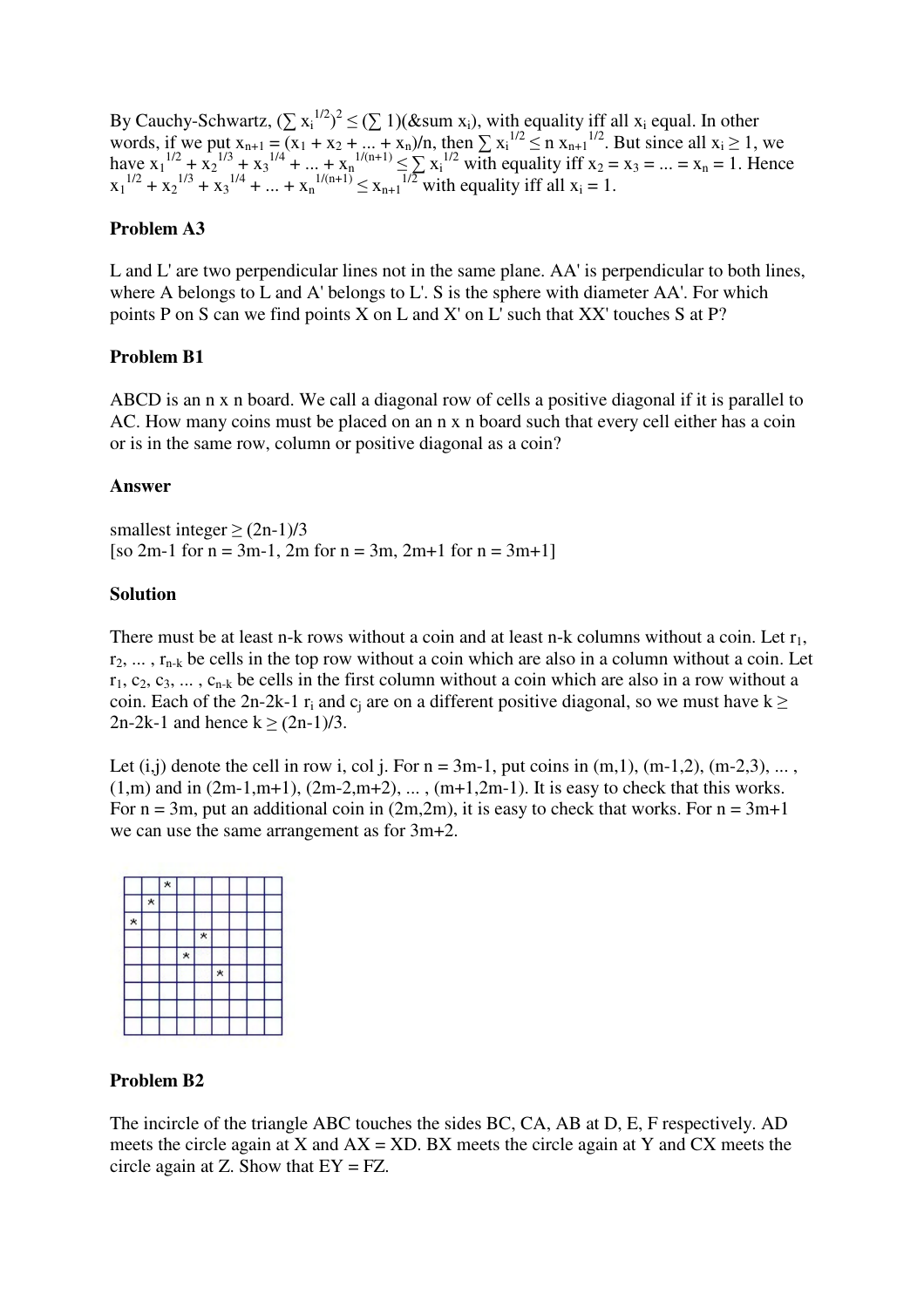# **Problem B3**

f is a function defined on the positive integers with positive integer values. Use  $f^{m}(n)$  to mean  $f(f(... f(n) ...)$  = n where f is taken m times, so that  $f^{2}(n) = f(f(n))$ , for example. Find the largest possible  $0 < k < 1$  such that for some function f, we have  $f^{m}(n) \neq n$  for  $m = 1, 2, ...$ , [kn], but  $f^{m}(n) = n$  for some m (which may depend on n).

# **Answer**

we can get k arbitrarily close to 1

# **Solution**

The basic idea is to take a block of integers  $m+1$ ,  $m+2$ , ..., M and to define  $f(m+1) = m+2$ ,  $f(m+2) = m+3, \dots, f(M-1) = M$ ,  $f(M) = m+1$ . Then for any integer h in the block we have  $f^{(n)}(h)$  $\neq$  h for n = 1, 2, ..., M-m-1 and f<sup>M-m</sup>(h) = h. Note that the ratio (M-m)/h is worst (smallest) for  $h = M$ .

For example, take the first block to be 1, 2, ..., N, the second block to be N+1, ...,  $N^2$ , the third block,  $N^2+1$ , ...,  $N^3$  and so on. Then for any integer n we have  $f^m(n) \neq n$  for  $m < kn$ where  $k = 1 - 1/N$ .

# **11th Iberoamerican 1996**

# **Problem A1**

Find the smallest positive integer n so that a cube with side n can be divided into 1996 cubes each with side a positive integer.

# **Solution**

Answer: 13.

Divide all the cubes into unit cubes. Then the 1996 cubes must each contain at least one unit cube, so the large cube contains at least 1996 unit cubes. But  $12^3 = 1728 < 1996 < 2197 = 13^3$ , so it is certainly not possible for  $n < 13$ .

It can be achieved with 13 by  $1.5^3 + 11.2^3 + 1984.1^3 = 13^3$  (actually packing the cubes together to form a 13 x 13 x 13 cube is trivial since there are so many unit cubes).

# **Problem 2**

M is the midpoint of the median AD of the triangle ABC. The ray BM meets AC at N. Show that AB is tangent to the circumcircle of NBC iff  $BM/BN = (BC/BN)^2$ .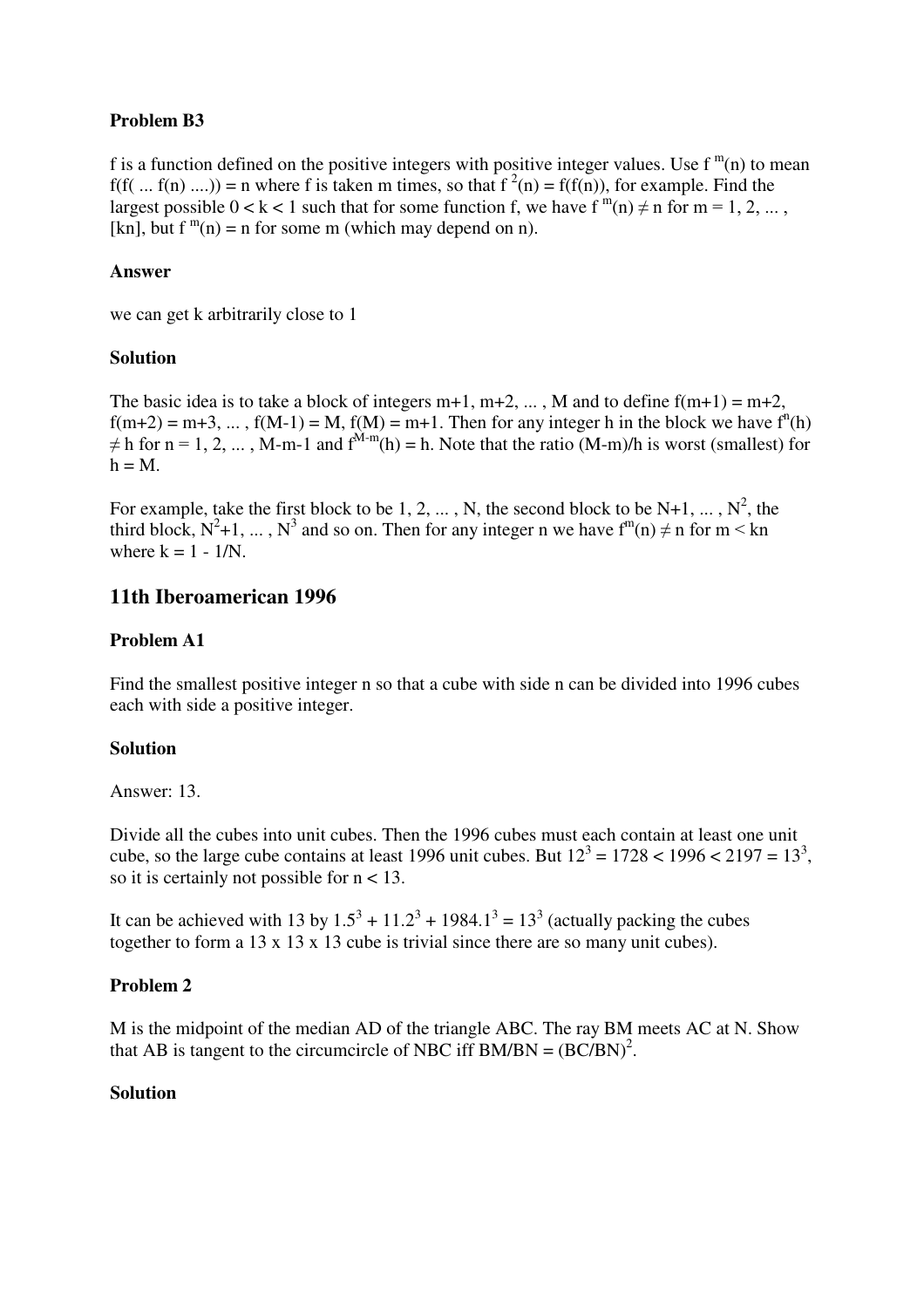

Applying Menelaus to the triangle ADC, we have  $(AM/MD)(BD/DC)(CN/NA) = 1$ , so  $(CN/NA) = 2$ . Hence AN/AC = 1/3. Applying Menelaus to the triangle BNC, we have  $(BM/MN)(AN/AC)(CD/DB) = 1$ , so  $BM/MN = 3$ . That is true irrespective of whether AB is tangent to the circle NBC.

If AB is tangent, then  $AB^2 = AN$ . AC = 1/3 AC<sup>2</sup>. Also angle ABN = angle BCN, so triangles ANB and ABC are similar. Hence  $BC/BN = AC/AB$ . Hence  $(BC/BN)^2 = 3 = BM/BN$ .

Conversely, if  $(BC/BN)^2 = BM/BN$ , then  $(BC/BN)^2 = 3$ .

Now applying the cosine formula to AMN and AMB and using  $\cos AMN + \cos AMB = 0$ , we have  $(3AN^2 - 3AM^2 - 3MN^2) + (AB^2 - AM^2 - BM^2) = 0$ , so  $AB^2 + AC^2/3 = AD^2 + 3/4 BN^2$ . Similarly from triangles ADC and ADB we get  $AB^2 + AC^2 = 2AD^2 + BC^2/2$ . So using  $BN^2 =$ BC<sup>2</sup>/3 we get  $2AB^2 + 2/3 AC^2 = AB^2 + AC^2$  and hence  $(AC/AB)^2 = 3 = (BC/BN)^2$ . So AC/AB = BC/BN. Note that is not enough to conclude that triangles ABC and BNC are similar, because the common angle C is not between AC and AB. However, we have  $AN/AB = (1/3)$  $AC/AB = AB/AC$ , so  $AB^2 = AN.AC$ , so  $AB$  is tangent to the circle NBC.

### **Problem A3**

 $n = k^2 - k + 1$ , where k is a prime plus one. Show that we can color some squares of an n x n board black so that each row and column has exactly k black squares, but there is no rectangle with sides parallel to the sides of the board which has its four corner squares black.

#### **Solution**

We can regard the rows as lines and the columns as points. Black squares denote incidence. So line 3 contains point 4 iff square  $(3, 4)$  is black. The condition about rectangles then means that there is at most one line through two distinct points.

Suppose we take the points to be  $(a, b, c)$ , where a, b, c are residues mod p, not all zero, and the coordinates are homogeneous, so that we regard  $(a, b, c)$ ,  $(2a, 2b, 2c)$ , ...,  $((p-1)a, (p-1)b,$  $(p-1)c$ ) as the same point. That gives  $(p^3 - 1)/(p-1) = p^2 + p + 1$  points, which is the correct number.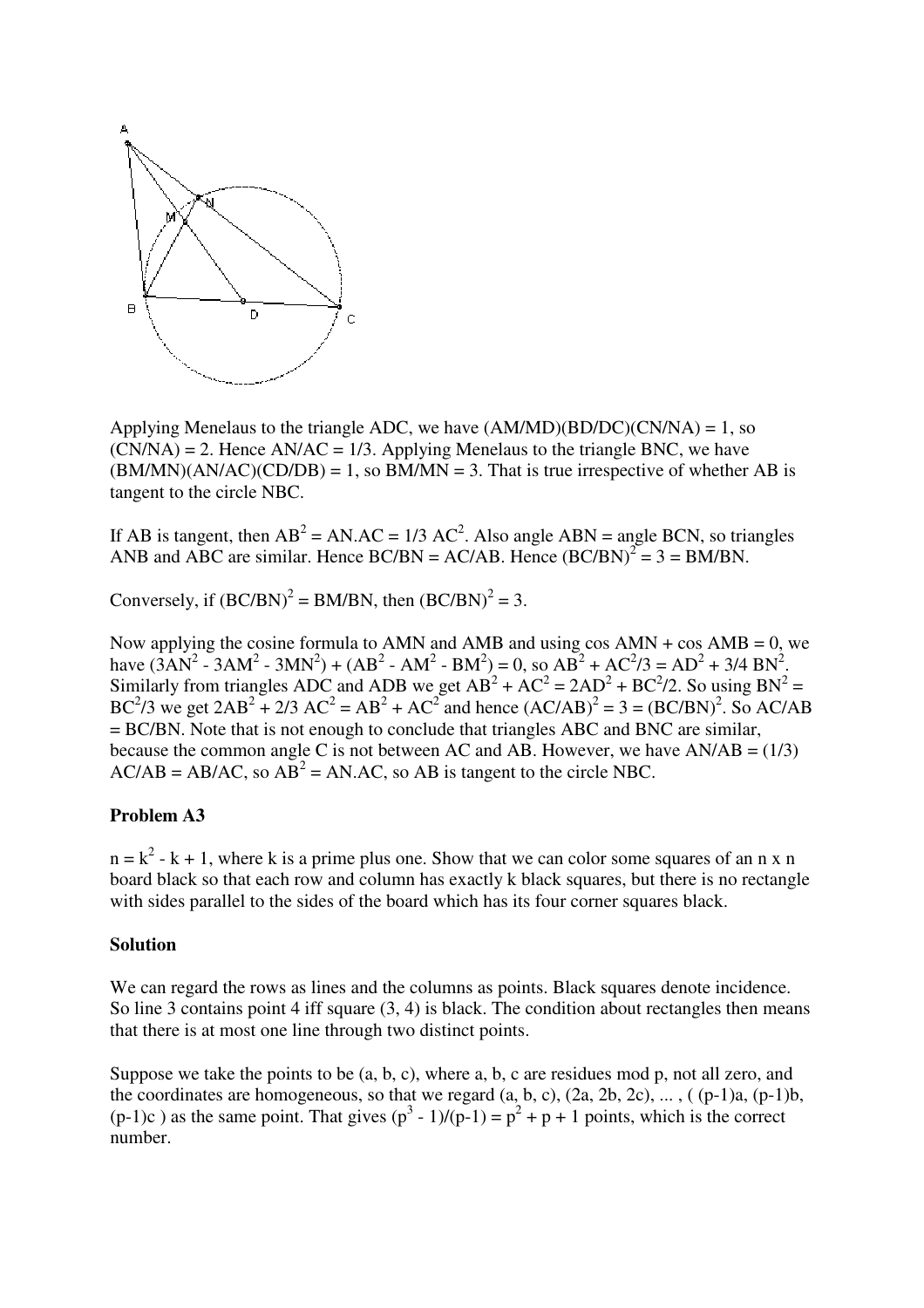We can take lines to be  $lx + my + nz = 0$ , where the point is  $(x, y, z)$ . In other words, the lines are also triples (*l, m, n*), with *l, m, n* residues mod p, not all zero and (*l, m, n*), (*2l, 2m, 2n*), ... ,  $((p-1)l, (p-1)m, (p-1)n)$  representing the same line.

One way of writing the points is  $p^2$  of the form  $(a, b, 1)$ , p of the form  $(a, 1, 0)$  and lastly  $(1, 0, 1)$ 0). Similarly for the lines. We must show that (1) each point is on p+1 lines (so each column has p+1 black squares), (2) each line has p+1 points (so each row has p+1 black squares, (3) two lines meet in just one point (so no rectangles).

(1): Consider the point P (a, b, 1) with a non-zero. Then for any *m*, there is a unique *l* such that  $l\text{a} + m\text{b} + 1.1 = 0$ , so there are p lines of the form  $(l, m, 1)$  which contain P. Similarly, there is a unique *l* such that  $l$ a + 1b + 0.1 = 0, so one line of the form  $(l, 1, 0)$  contains P. The line  $(1, 0, 0)$  does not contain P. So P lies on just p+1 lines. Similarly for  $(a, b, 1)$  with b nonzero. The point  $(0, 0, 1)$  does not lie on any lines  $(l, m, 1)$ , but lies on  $(l, 1, 0)$  and  $(1, 0, 0)$ , so again it lies on p+1 lines.

Consider the point Q (a, 1, 0) with a non-zero. For any m, there is a unique *l* such that Q lies on (*l, m,* 0). There is also a unique *l* such that Q lies on (*l*, 1, 0). Q does not lie on (1, 0, 0), so it lies on just  $p+1$  lines. Similarly, the point  $(0, 1, 0)$  lies on the p lines  $(l, 0, 0)$  and on  $(1, 0, 0)$ 0), but no others.

Finally, the point  $(1, 0, 0)$  lies on the p lines  $(0, m, 1)$ , the line  $(0, 1, 0)$  and no others. Thus in all cases a point lies on just p+1 lines. The proof of (2) is identical.

(3). Suppose the lines are (*l, m, n*) and (*L, M, N*). If *l* and *L* are non-zero, then we can take the lines as  $(1, m', n')$  and  $(1, M', N')$ . So any point  $(x, y, z)$  on both satisfies  $x + m'y + n'z = 0$  (\*) and  $x + M'y + N'z = 0$ . Subtracting,  $(m' - M')y + (n' - N')z = 0$ . The coefficients cannot both be zero, since the lines are distinct. So the ratio  $y : z$  is fixed. Then  $(*)$  gives the ratio  $x : y$ . So the point is uniquely determined. If just one of *l*, *L* is non-zero, then we can take the lines as (0,  $m'$ ,  $n'$ ,  $(1, M', N')$ . We cannot have both  $m'$  and  $n'$  zero, so the ratio  $y : z$  is determined, then the other line determines the ratio  $x : y$ . So again the point is uniquely determined. Finally, suppose *l* and *L* are both zero. Then since the lines are distinct y and z must both be zero. So the unique point on both lines is  $(1, 0, 0)$ .

### **Problem B1**

 $n > 2$  is an integer. Consider the pairs (a, b) of relatively prime positive integers, such that a  $\lt$  $b \le n$  and  $a + b > n$ . Show that the sum of 1/ab taken over all such pairs is 1/2.

### **Solution**

Induction on n. It is obvious for  $n = 3$ , because the only pairs are  $(1, 3)$  and  $(2, 3)$ , and  $1/3 +$  $1/6 = 1/2$ . Now suppose it is true for n. As we move to n+1, we introduce the new pairs (a, n+1) with a relatively prime to n+1 and we lose the pairs (a, n+1-a) with a relatively prime to n+1-a and hence to n+1. So for each a relatively prime to n+1 and  $\lt (n+1)/2$  we gain  $(a, n+1)$ and  $(n+1-a, n+1)$  and lose  $(a, n+1-a)$ . But  $1/a(n+1) + 1/((n+1-a)(n+1)) = (n+1-a+a)/(a(n+1-a))$ a)(n+1) ) =  $1/(\alpha(n+1-a))$ .

### **Problem B2**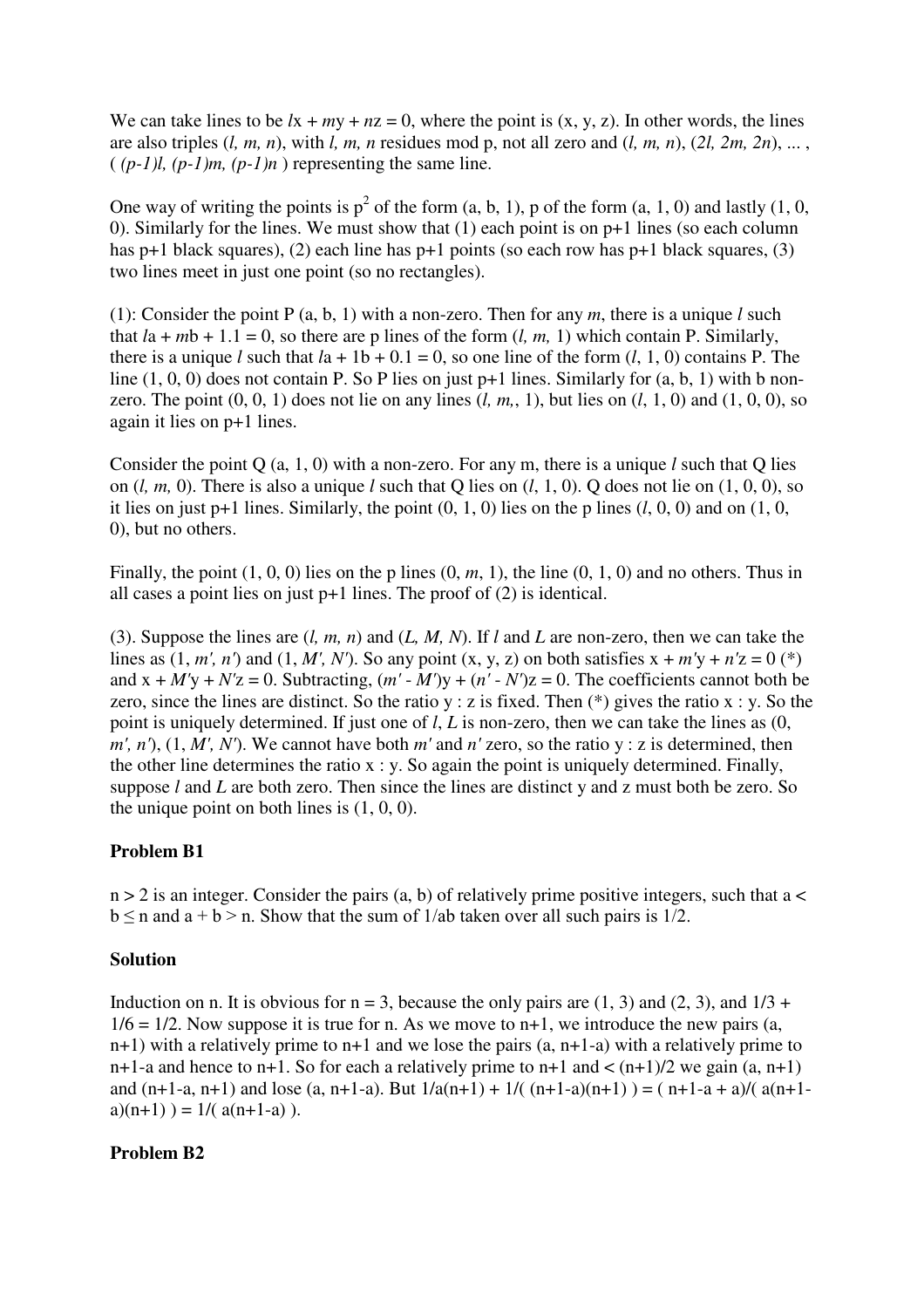An equilateral triangle of side n is divided into  $n^2$  equilateral triangles of side 1 by lines parallel to the sides. Initially, all the sides of all the small triangles are painted blue. Three coins A, B, C are placed at vertices of the small triangles. Each coin in turn is moved a distance 1 along a blue side to an adjacent vertex. The side it moves along is painted red, so once a coin has moved along a side, the side cannot be used again. More than one coin is allowed to occupy the same vertex. The coins are moved repeatedly in the order A, B, C, A, B, C, ... . Show that it is possible to paint all the sides red in this way.

#### **Solution**



We use induction. It is obvious for  $n = 1$  and  $2$  - see diagram above. Note that A, B, C start and end at vertices of the large triangle.

Now assume that for n we can find a solution with A, B, C starting and ending at the vertices of the large triangle. Take n+1. We start with the paths shown which bring A, B, C to A', B', C' at the vertices of a triangle side n-1. Now by induction we can continue the paths so that we bring A, B, C, back to the vertices of that triangle after tracing out all its edges. Finally, note that for each of the points A', B', C' there is a path length 2 over untraced segments to a vertex of the large triangle. So we get a solution for n+1 and hence for all n.

### **Problem B3**

 $A_1, A_2, \ldots, A_n$  are points in the plane. A non-zero real number  $k_i$  is assigned to each point, so that the square of the distance between  $A_i$  and  $A_j$  (for  $i \neq j$ ) is  $k_i + k_j$ . Show that n is at most 4 and that if n = 4, then  $1/k_1 + 1/k_2 + 1/k_3 + 1/k_4 = 0$ .

### **Solution**

Suppose we have four points A, B, C, D with associated numbers a, b, c, d. Then  $AB^2 = a + b$ ,  $AC^2 = a + c$ , so  $AB^2 - AC^2 = b - c$ . Similarly,  $DB^2 - DC^2 = b - c$ , so  $AB^2 - AC^2 = DB^2 - DC^2$ . Let  $X$  be the foot of the perpendicular from  $\overrightarrow{A}$  to  $\overrightarrow{BC}$ , and  $\overrightarrow{Y}$  the foot of the perpendicular from D to BC. Then AB<sup>2</sup> - AC<sup>2</sup> = (AX<sup>2</sup> + XB<sup>2</sup>) - (AX<sup>2</sup> + XC<sup>2</sup>) = XB<sup>2</sup> - XC<sup>2</sup>. Similarly for D, so  $XB^2$  -  $XC^2 = YB^2$  -  $YC^2$ . Hence  $X = Y$ , so AD is perpendicular to BC. Similarly, BD is perpendicular to AC, and CD is perpendicular to AB. Hence D is the (unique) orthocenter of ABC. So  $n \leq 4$ .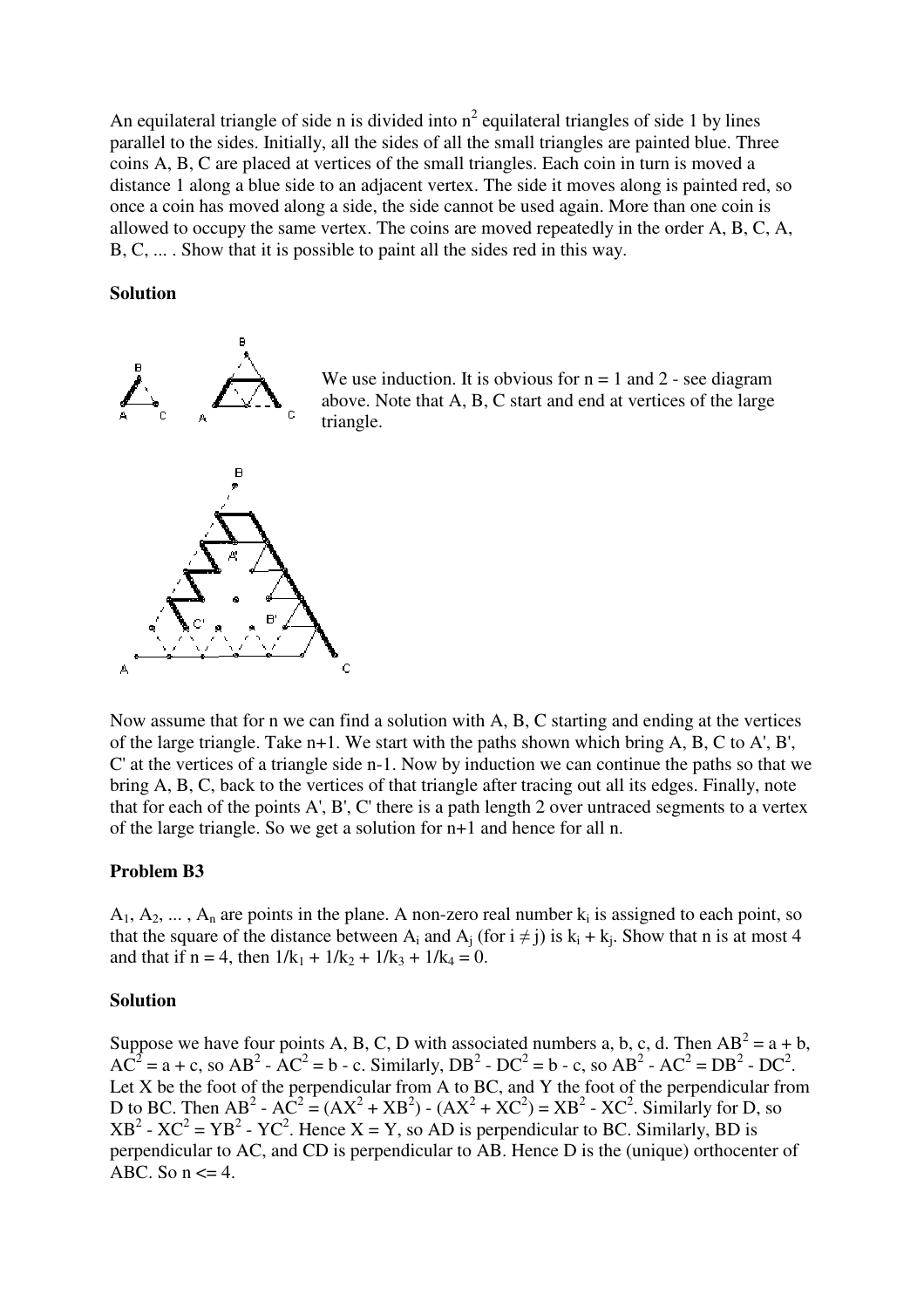Suppose  $n = 4$ , so we have four points A, B, C, D with associated numbers a, b, c, d. We have  $AB^{2} + AC^{2} - BC^{2} = (a + b) + (a + c) - (b + c) = 2a$ . But by the cosine formula it is also 2 AB AC cos BAC. Hence  $a = AB$  AC cos BAC. Similarly for A, B, D etc. Hence  $ab/cd = (AB AC)$  $\cos BAC$ )(BA BD  $\cos ABD$ )/( (CA.CD  $\cos ACD$ )(DB DC  $\cos BDC$ ) ) = (AB<sup>2</sup>/CD<sup>2</sup>) ( $\cos$ BAC/cos BDC) (cos ABD/cos ACD).

Take ABC to be acute with D inside. Then angle ABD = angle ACD ( =  $90^{\circ}$  - angle BAC), and angle BDC =  $90^{\circ}$  + angle ACD =  $180^{\circ}$  - angle BAC. So cos BAC/cos BDC = -1. Thus ab/cd = - AB<sup>2</sup>/CD<sup>2</sup> = - (a + b)/(c + d). Hence ab(c + d) + cd(a + b) = 0, so 1/a + 1/b + 1/c +  $1/d = 0$ .

# **12th Iberoamerican 1997**

## **Problem A1**

 $k \geq 1$  is a real number such that if m is a multiple of n, then [mk] is a multiple of [nk]. Show that k is an integer.

### **Solution**

Suppose k is not an integer. Take an integer n such that  $nk > 1$ , but nk is not an integer. Now take a positive integer c such that  $1/(c+1) \leq nk - \lfloor nk \rfloor < 1/c$ . Then  $1 \leq (c+1)nk - (c+1) \lfloor nk \rfloor <$  $1 + 1/c$ . Hence  $[(c+1)nk] = (c+1)$  [nk] + 1. Put m =  $(c+1)$ n. Then m is a multiple of n. But if [mk] is a multiple of [nk], then  $[mk] - (c+1)$  [nk] = 1 is a multiple of [nk], which is impossible since  $nk > 1$ . So we have a contradiction. So k must be an integer.

# **Problem 2**

I is the incenter of the triangle ABC. A circle with center I meets the side BC at D and P, with D nearer to B. Similarly, it meets the side CA at E and Q, with E nearer to C, and it meets AB at F and R, with F nearer to A. The lines EF and QR meet at S, the lines FD and RP meet at T, and the lines DE and PQ meet at U. Show that the circumcircles of DUP, ESQ and FTR have a single point in common.

### **Solution**



D and P are the reflections of Q and E respectively in the line CI. Hence PQ and DE meet at a point on CI. So U lies on CI. So  $\angle$ PIU = 1/2  $\angle$ PIE =  $\angle$ PDE (I is center of circle through D, P,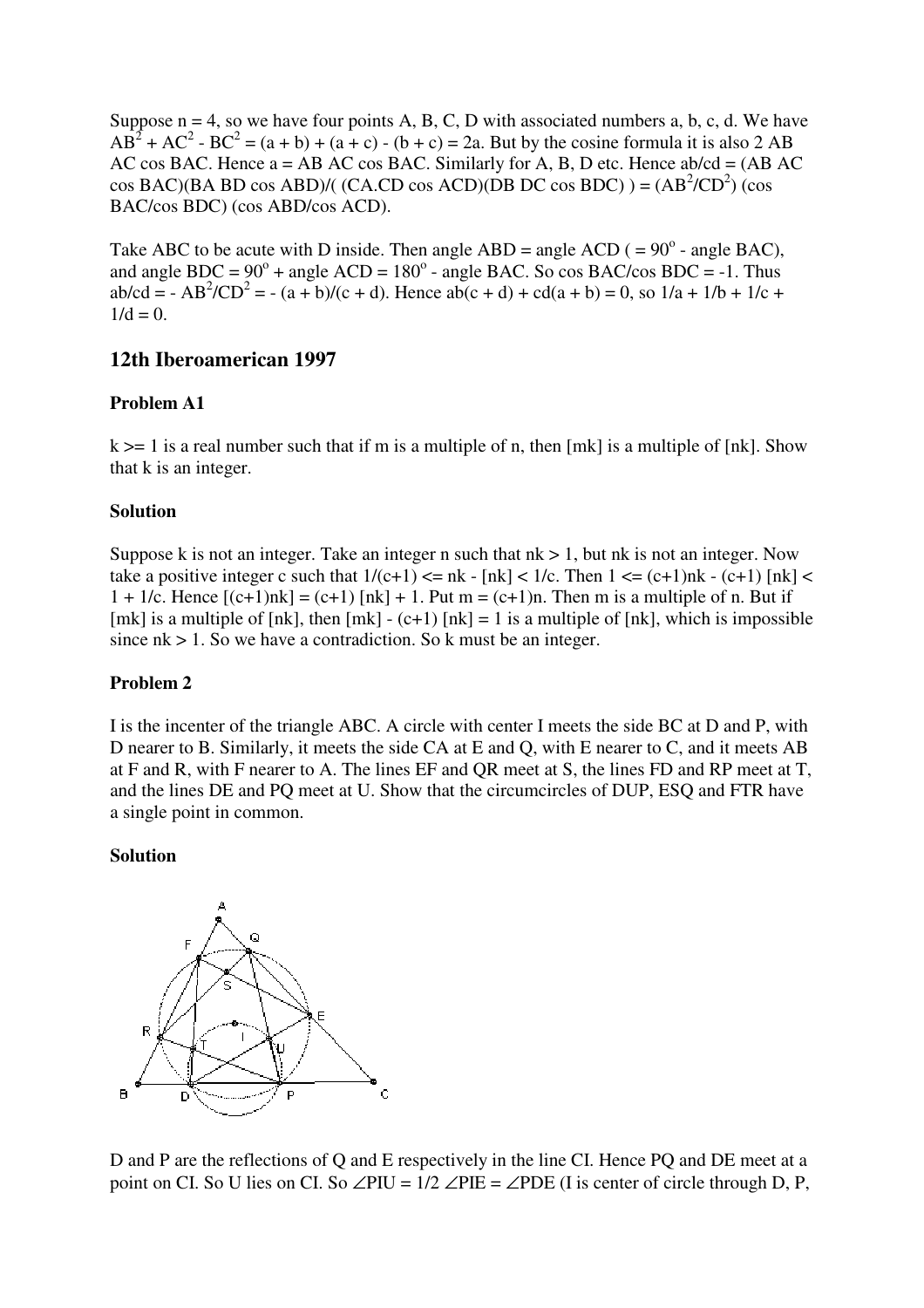$E$ ) = ∠PDU (same angle). Hence PDIU is cyclic. In other words, I lies on the circumcircle of DUP. Similarly, it lies on the circumcircles of ESQ and FTR.

But the same argument shows that  $\angle$ DPT =  $\angle$ DIT, so DPIT is cyclic. So T lies on the circle through D, P and I and hence on the circumcircle of DUP. Similarly, for the other circles. So the circumcircles of CUP and FTR meet at T and I. Similarly, the circumcircles of FTR and ESQ meet at S and I, and the circumcircles of ESQ and DUP meet at U and I. So the three circumcircles have just one point in common, namely I.

## **Problem A3**

 $n > 1$  is an integer.  $D_n$  is the set of lattice points  $(x, y)$  with  $|x|, |y| \le n$ . If the points of  $D_n$  are colored with three colors (one for each point), show that there are always two points with the same color such that the line containing them does not contain any other points of  $D_n$ . Show that it is possible to color the points of  $D_n$  with four colors (one for each point) so that if any line contains just two points of  $D_n$  then those two points have different colors.

### **Solution**



Consider the 4 points shown in the diagram. In each case the segment joining them is the diagonal of an m x 1 parallelogram or rectangle, so it cannot contain any other lattice points. The next points along each line are obviously outside set  $D_n$ . That proves the first part.

The second part is the standard parity argument. Color  $(x, y)$  with color 1 if x and y are both even, 2 if x is even and y is odd, 3 if x is odd and y is even, and 4 if x and y are both odd. Then if two points are the same color, that means the first coordinates are the same parity and their second coordinates are the same parity. Hence the midpoint of the segment joining them is also a lattice point and they are not the only two points of  $D_n$  on the line.

### **Problem B1**

Let  $o(n)$  be the number of 2n-tuples  $(a_1, a_2, ..., a_n, b_1, b_2, ..., b_n)$  such that each  $a_i, b_j = 0$  or 1 and  $a_1b_1 + a_2b_2 + ... + a_nb_n$  is odd. Similarly, let  $e(n)$  be the number for which the sum is even. Show that  $o(n)/e(n) = (2^n - 1)/(2^n + 1)$ .

# **Solution**

We prove by induction that  $o(n) = 2^{2n-1} - 2^{n-1}$ . For  $n = 1$ , this reads  $o(1) = 2^1 - 2^0 = 1$ , which is obviously true - the only such 2-tuple is (1, 1). Suppose it is true for n.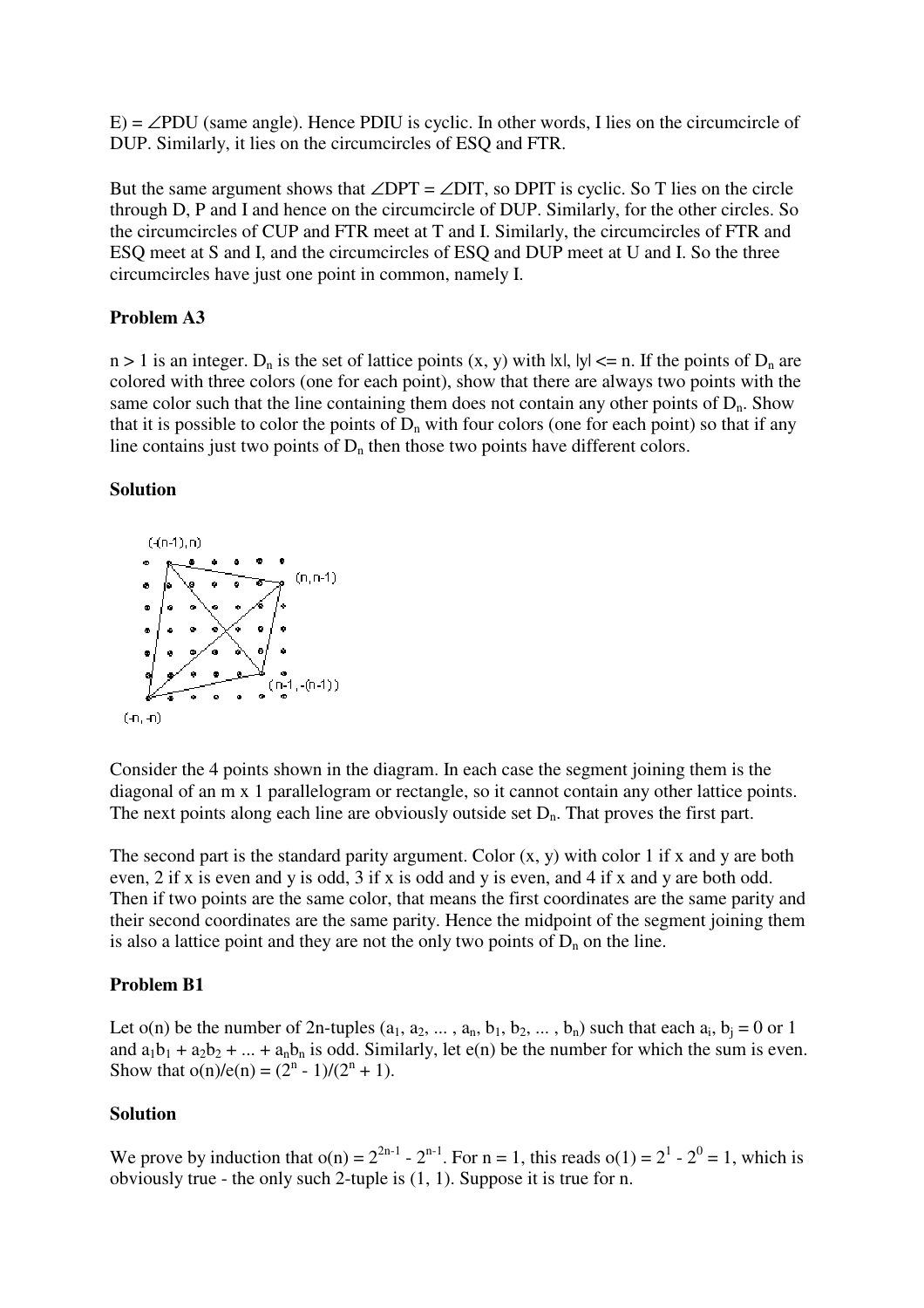If  $(a_1, a_2, \ldots, a_n, b_1, b_2, \ldots, b_n)$  gives an odd sum, then we can take  $(a_{n+1}, b_{n+1})$  to be any of  $(0, b_1, b_2, \ldots, b_n)$ 0), (0, 1), (1, 0) and still get an odd sum for  $(a_1, a_2, ..., a_{n+1}, b_1, b_2, ..., b_{n+1})$ . On the other hand if  $(a_1, a_2, ..., a_n, b_1, b_2, ..., b_n)$  is even, then we must have  $a_{n+1} = b_{n+1} = 1$  to get an odd sum. Thus  $o(n+1) = 3 o(n) + e(n)$ . But  $o(n) = 2_{2n-1} - 2_{n-1}$  and  $e(n) = (o(n) + e(n)) - o(n) = 2^{2n} - 2^{2n-1}$  $+ 2^{n-1} = 2^{2n-1} + 2^{n-1}$ . So  $o(n+1) = 4 \cdot 2^{2n-1} - 2 \cdot 2^{n-1} = 2^{2(n+1)-1} - 2^{(n+1)-1}$ , which establishes the result for n+1 and hence for all n.

Hence  $e(n) = 2^{2n} - o(n) = 2^{2n-1} + 2^{n-1}$  and  $o(n)/e(n) = (2^n - 1)/(2^n + 1)$ .

## **Problem B2**

ABC is an acute-angled triangle with orthocenter H. AE and BF are altitudes. AE is reflected in the angle bisector of angle A and BF is reflected in the angle bisector of angle B. The two reflections intersect at O. The rays AE and AO meet the circumcircle of ABC at M and N respectively. P is the intersection of BC and HN, R is the intersection of BC and OM, and S is the intersection of HR and OP. Show that AHSO is a parallelogram.

#### **Solution**



We show first that O is the circumcenter of ABC.  $\angle$ ABF = 90<sup>°</sup> - A. The line BC is the reflection in BD of the line BA and the line BF' is the refection of BF, so angle CBF' =  $90^{\circ}$ . A. But if O' is the circumcenter, then  $\angle BOC = 2 \angle BAC = 2 A$ , so  $\angle O'BC = 90^\circ$  - A. Hence O' lies on BF'. Similarly, it lies on AE' (the reflection of AE in the angle bisector of A). Hence  $O = O'$ .



 $\angle$ MBC =  $\angle$ MAC = 90<sup>o</sup> - C (since AH is an altitude) =  $\angle$ FBC (since BF is an altitude) =  $\angle$ HBC (same angle). So triangles HBE and MBE are congruent and HE = EM. [Note: this should be a familiar result.].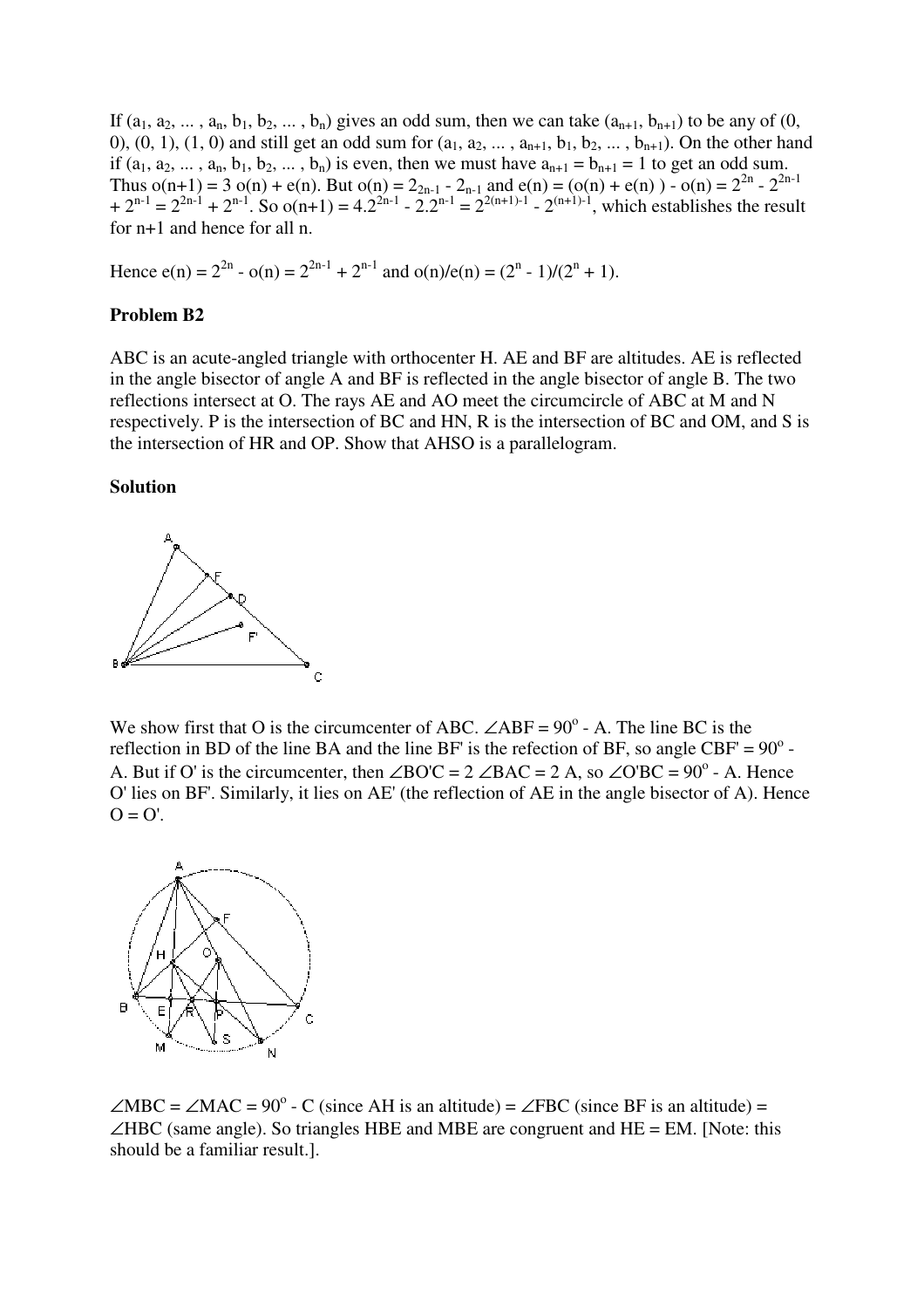AN is a diameter, so angle  $AMN = 90^\circ$  = angle AEC, so BC and MN are parallel. Hence P is the midpoint of HN and of BC. So OP is perpendicular to BC. So AH and OS are parallel.

Since R lies on BC, triangles HER and MER are congruent, so ∠EHR = ∠EMR = ∠AMO  $(same \ angle) = \angle MAO$ . Hence HS and AO are parallel. So AHSO is a parallelogram.

# **Problem B3**

Given 1997 points inside a circle of radius 1, one of them the center of the circle. For each point take the distance to the closest (distinct) point. Show that the sum of the squares of the resulting distances is at most 9.

# **Solution**

Let the points be  $P_i$  for  $i = 1, 2, ..., 1997$ . Take  $P_1$  to be the center of the given unit circle. Let  $x_i$  be the distance from  $P_i$  to the closest of the other 1996 points. Let  $C_i$  be the circle center  $P_i$ radius  $x_i/2$ . Then  $C_i$  and  $C_j$  cannot overlap by more than one point because  $x_i$  and  $x_j \leq P_iP_j$ . Also  $x_i \le 1$ , since  $P_1P_i \le 1$ . Thus  $C_i$  is entirely contained in the circle center  $P_1$  radius 3/2. Since the circles C<sub>i</sub> do not overlap, their total area cannot exceed the area of the circle radius 3/2. Hence  $(x_1^2 + x_2^2 + ... + x_{1997}^2)/4 \le 9/4$ .

# **13th Iberoamerican 1998**

# **Problem A1**

There are 98 points on a circle. Two players play alternately as follows. Each player joins two points which are not already joined. The game ends when every point has been joined to at least one other. The winner is the last player to play. Does the first or second player have a winning strategy?

# **Solution**

Answer: the first player has a winning strategy.

Assume there are n points. The first to play so that n-2 points each have at least one segment loses, because the other player simply joins the last two points and the game ends. But there are N =  $(n-3)(n-4)/2$  possible plays amongst the first n-3 points to get a segment. For n = 1 or 2 mod 4, N is odd and for  $n = 0$  or 3 it is even. So the first player wins for  $n = 1$  or 2 mod 4 (and in particular for  $n = 98$ ) and the second player for  $n = 0$  or 3 mod 4.

# **Problem A2**

The incircle of the triangle ABC touches BC, CA, AB at D, E, F respectively. AD meets the circle again at Q. Show that the line EQ passes through the midpoint of  $AF$  iff  $AC = BC$ .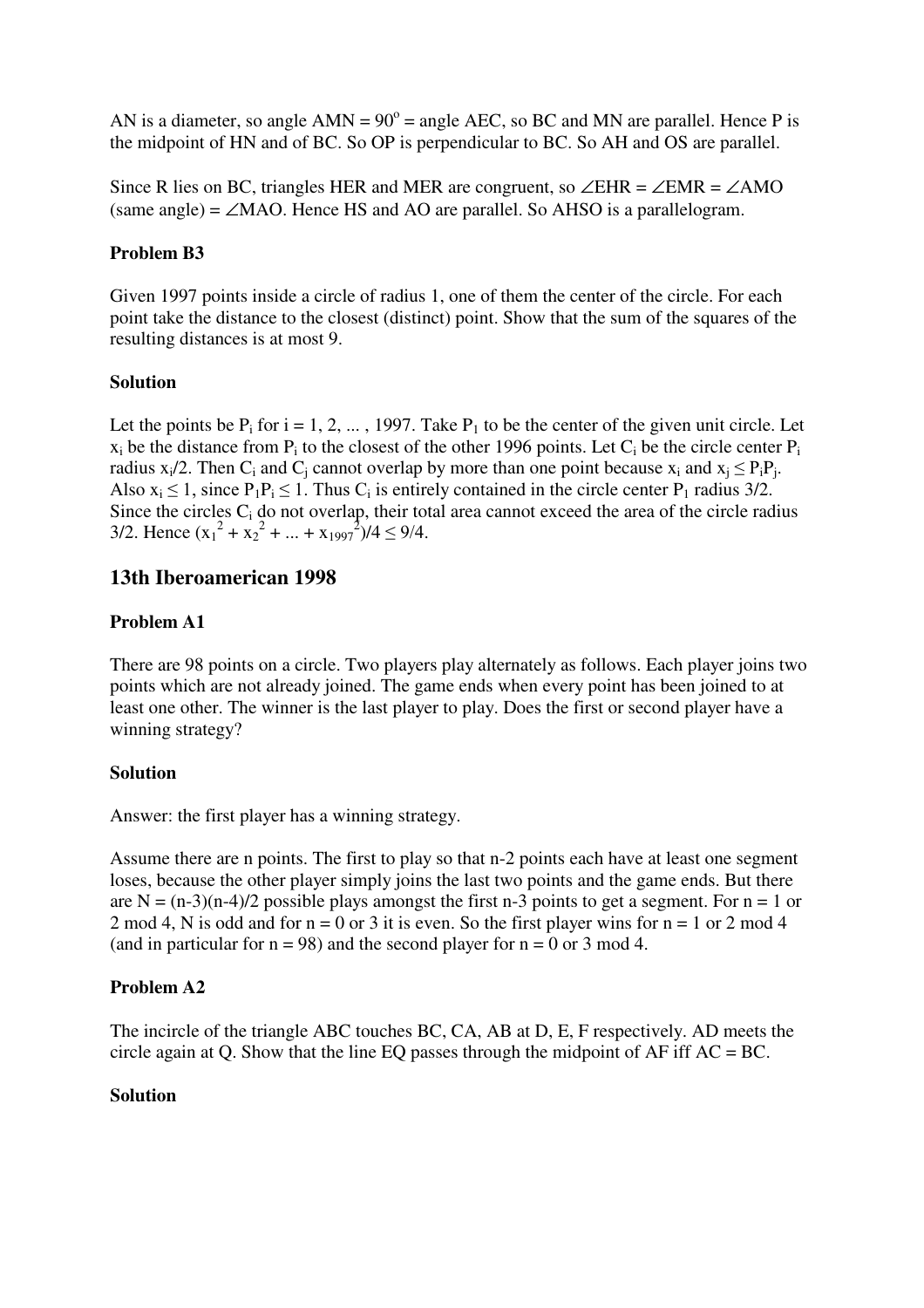

 $\angle AQM = \angle EQD$  (opposite angle) =  $\angle EDC$  (CD tangent to circle EQD) = (180<sup>o</sup> -  $\angle C$ )/2 =  $∠A/2 + ∠B/2$  (\*).

 $MF^2 = MQ.ME$  (MF tangent to circle FQE). So AM = AF is equivalent to AM<sup>2</sup> = MQ.ME or  $AM/MO = ME/AM$ . But since triangles AMO and EMA have a common angle M,  $AM/MO =$ ME/AM iff they are similar, and hence iff  $\angle AQM = \angle A$ . Using (\*) AM = AF iff  $\angle A = \angle B$ .

#### **Problem A3**

Find the smallest number n such that given any n distinct numbers from  $\{1, 2, 3, \ldots, 999\}$ , one can choose four different numbers a, b, c, d such that  $a + 2b + 3c = d$ .

#### **Solution**

Answer:  $n = 835$ .

Consider the set  $S = \{166, 167, \ldots, 999\}$ . The smallest possible value for  $a + 2b + 3c$ , for distinct a, b, c in S is  $168 + 2.167 + 3.166 = 1000$ . So we cannot find distinct a, b, c, d in S with  $a + 2b + 3c = d$ . So the smallest  $n > 834$ .

Now suppose S is any subset of 835 elements which satisfies the condition. Take it elements to be m =  $a_1 < a_2 < ... < a_{835} = M$ . Obviously M > m + 834 > 835, so -3m > 3.834 - 3M and hence M -  $3m \ge 2502$  -  $2M \ge 2502$  -  $2.999 = 504$ . Put k = M -  $3m$ .

There are at least 167 disjoint pairs (a, b) of numbers taken from  $\{1, 2, ..., 999\}$  with a + 2b = k, namely

```
(k - 2, 1)(k - 4, 2)(k - 6, 3)...
(k-334, 167) - note that in the extreme case k = 504 this is (170, 167)
```
At least one number from each pair must either (1) be M or m or (2) not belong to S - or otherwise we would have  $a + 2b + 3m = M$  for distinct elements a, b, m and M in S. None of the numbers can be M and at most one of them can be m, so we have at least 166 numbers which are not in S. That means S contains at most 999 - 166 = 833 numbers. Contradiction.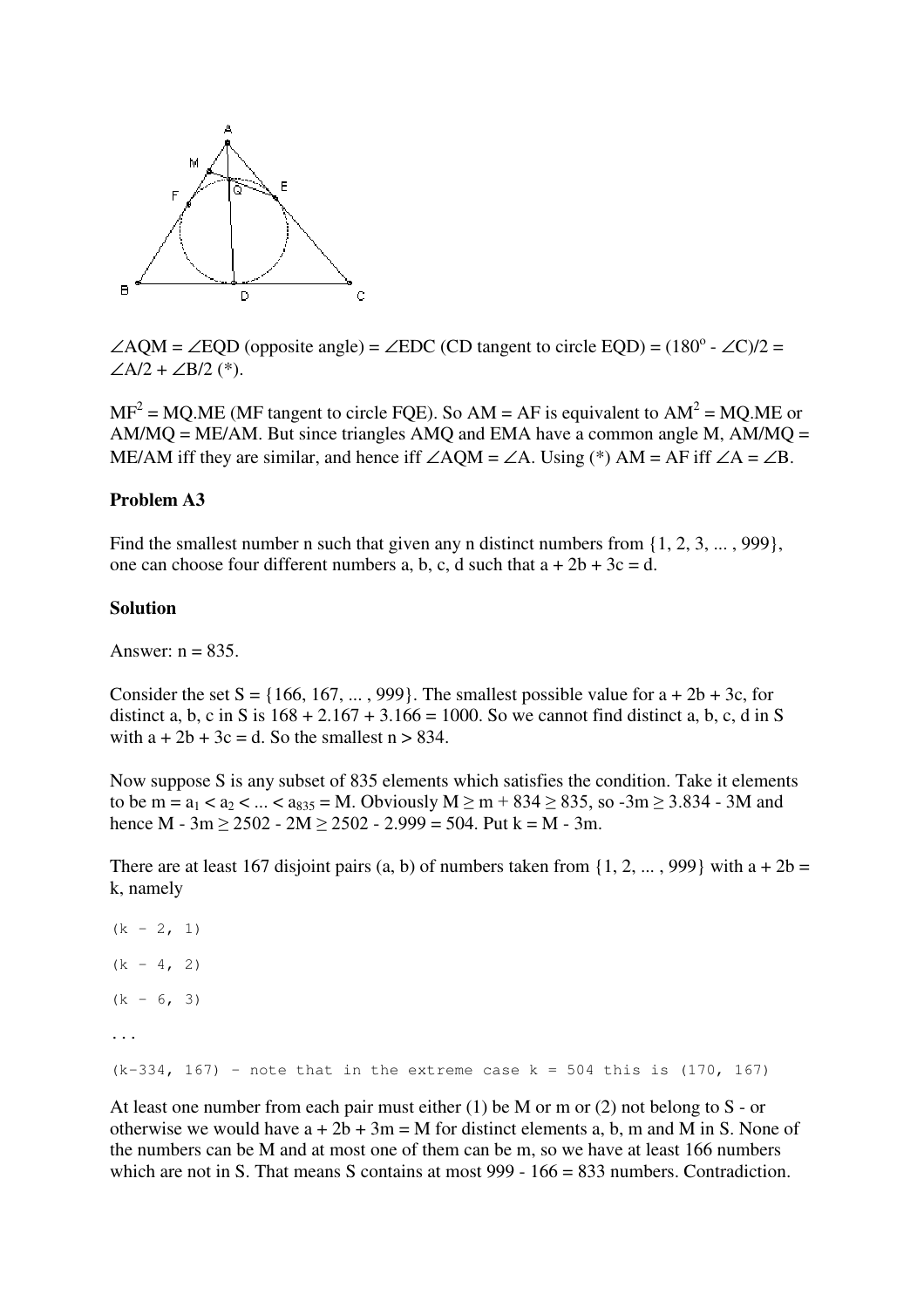So S cannot have 835 elements. Nor can it have more than 835 elements (or we just take a subset of 835 elements, which must also satisfy the condition, and get a contradiction).

## **Problem B1**

Representatives from n > 1 different countries sit around a table. If two people are from the same country then their respective right hand neighbors are from different countries. Find the maximum number of people who can sit at the table for each n.

# **Solution**

Answer:  $n^2$ .

Obviously there cannot be more than  $n^2$  people. For if there were, then at least one country would have more than n representatives. But there are only n different countries to choose their right-hand neighbours from. Contradiction.

Represent someone from country i by i. Then for  $n = 2$ , the arrangement 1122 works. [It] wraps round, so that the second 2 is adjacent to the first 1.] Suppose we have an arrangement for n. Then each of 11, 22, ... , nn must occur just once in the arrangement. Replace 11 by  $1(n+1)11$ , 22 by  $2(n+1)22$ , ..., and  $(n-1)(n-1)$  by  $(n-1)(n+1)(n-1)$ . Finally replace nn by  $n(n+1)(n+1)$ nn. It is easy to check that we now have an arrangement for n+1. We have added one additional representative for each of the countries 1 to n and n+1 representatives for country n+1, so we have indeed got  $(n+1)^2$  people in all. We have also given a representative of each country 1 to n a neighbour from country  $n+1$  on his right and we have given the  $(n+1)$ representatives from country n+1 neighbours (on their right) from each of the other countries. Otherwise we have left the seating unchanged.

# **Problem B2**

 $P_1, P_2, \ldots, P_n$  are points in the plane and  $r_1, r_2, \ldots, r_n$  are real numbers such that the distance between  $P_i$  and  $P_j$  is  $r_i + r_j$  (for i not equal to j). Find the largest n for which this is possible.

### **Solution**

Answer:  $n = 4$ .

Draw a circle radius  $r_i$  at  $P_i$ . Then each pair of circles must touch. But that is possible iff  $n \leq 4$ .



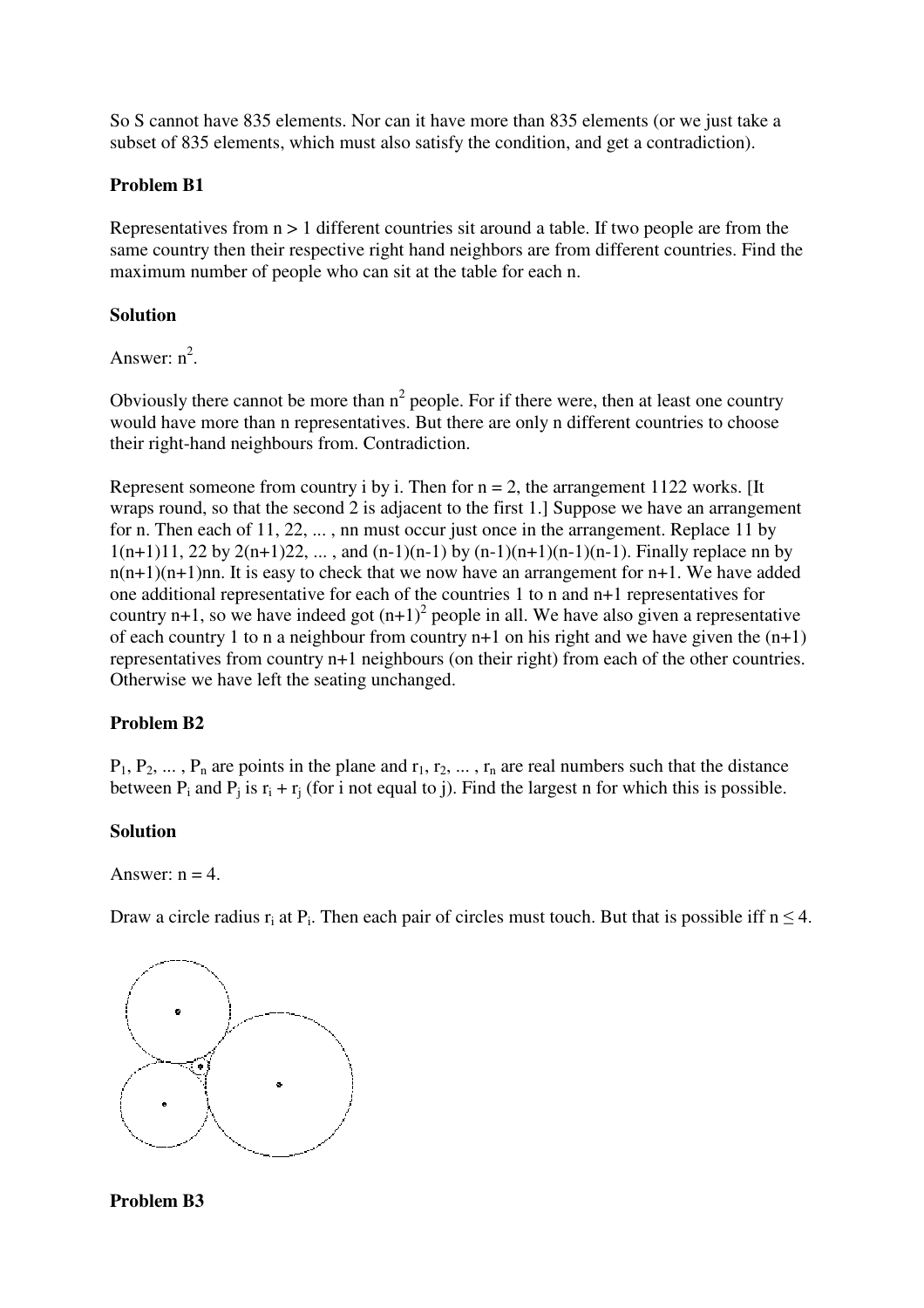k is the positive root of the equation  $x^2 - 1998x - 1 = 0$ . Define the sequence  $x_0, x_1, x_2, ...$  by  $x_0$  $= 1$ ,  $x_{n+1} = [k x_n]$ . Find the remainder when  $x_{1998}$  is divided by 1998.

### **Solution**

Put  $p(x) = x^2 - 1998x - 1$ . Then  $p(1998) = -1$ ,  $p(1999) = 1998$ , so  $1998 < k < 1999$ . Also k is irrational (using the formula for the root of a quadratic). We have  $x_n = [k x_{n-1}]$ , so  $x_n < k x_{n-1}$ and > k x<sub>n-1</sub> - 1. Hence  $x_n/k < x_{n-1} < x_n/k + 1/k$ , so  $[x_n/k] = x_{n-1} - 1$ .

 $k = (1998k + 1)/k = 1998 + 1/k$ . Hence  $kx_n = 1998x_n + x/k$ . Hence  $x_{n+1} = [kx_n] = 1998x_n +$  $[x_n/k] = 1998x_n + x_{n-1} - 1$ . Hence  $x_{n+1} = x_{n-1} - 1$  mod 1998. So  $x_{1998} = 1 - 999 = 1000$  mod 1998.

# **14th Iberoamerican 1999**

## **Problem A1**

Find all positive integers  $n < 1000$  such that the cube of the sum of the digits of n equals  $n^2$ .

## **Solution**

 $n < 1000$ , so the sum of the digits is at most 27, so  $n^2$  is a cube not exceeding 27<sup>3</sup>. So we are looking for  $m<sup>3</sup>$  which is also a square. That implies m is a square. So the only possibilities are  $m = 1, 4, 9, 16, 25$ . Giving  $n = 1, 8, 27, 64, 125$ . The corresponding cubes of the digit sums are 1, 512, 729, 1000, 512, whereas the corresponding squares are 1, 64, 729, 4096, 15625. Thus the only solutions are  $n = 1, 27$ .

### **Problem A2**

Given two circles C and C' we say that C *bisects* C' if their common chord is a diameter of C'. Show that for any two circles which are not concentric, there are infinitely many circles which bisect them both. Find the locus of the centers of the bisecting circles.

### **Solution**

Let C, C' have center O, O' respectively and radius r, r' respectively. Let a circle center P bisect C. Suppose it meets C at A and B. Then AB is perpendicular to OP and is a diameter of C. Hence  $PA^2 = OP^2 + r^2$ . Conversely, the circle center P, radius  $\sqrt{(OP^2 + r^2)}$  bisects C. So P will bisect C and C' iff  $OP^2 + r^2 = OP'^2 + r'^2$ .

It is well-known that the locus of points P' with equal tangents to C and C' is the *radical axis*. Call the radical axis R. For a point P' on the radical axis we have  $P'O^2 - r^2 = P'O'^2 - r'^2$ . If we reflect P' in the perpendicular bisector of OO' to get P, then  $PO = PO'$  and  $PO' = PO$ , so  $PO'^2$  $-r^2 = PO^{2-r^2}$  and hence  $PO^2 + r^2$ . Call the reflection of the R in the perpendicular bisector of OO' the line R'. We have established that points on R' form part of the locus. Conversely, if P' is such that there is a circle center P' bisecting both circles, then  $OP^{2} + r^{2} = OP^{2} + r^{2}$ , so if P is the reflection of P' then OP<sup>2</sup> -  $r^2 = OP^2 - r^2$  and hence P lies on the radical axis R. Hence P' must lie on R'.

*Radical axis*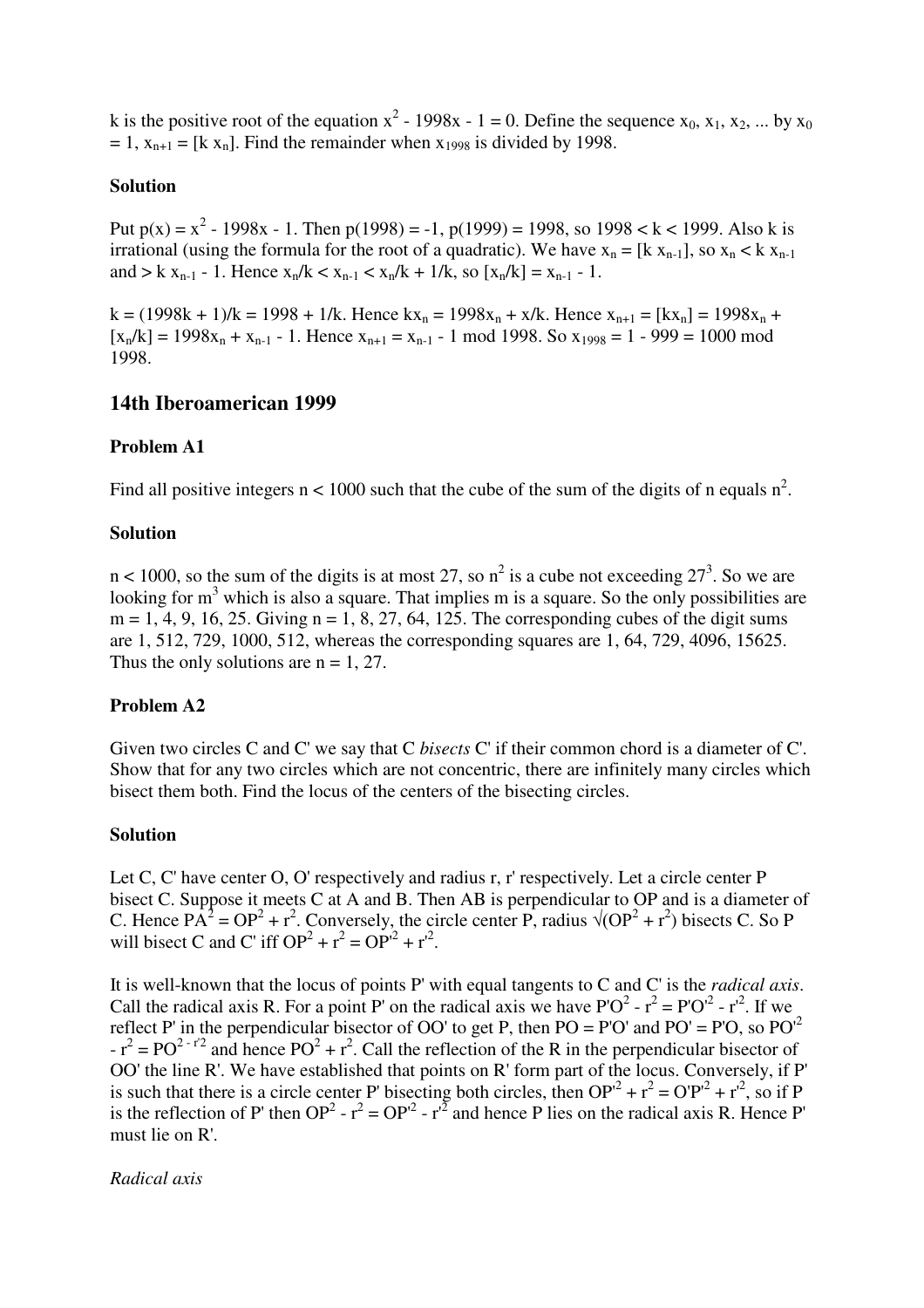

We have PT<sup>2</sup> = PO<sup>2</sup> - r<sup>2</sup> = PX<sup>2</sup> + OX<sup>2</sup> - r<sup>2</sup>, and similarly PT<sup>2</sup> = PX<sup>2</sup> + O'X<sup>2</sup> - r<sup>2</sup>. So PT = PT' iff OX<sup>2</sup> -  $r^2 = O'X^2 - r'^2$ . There is evidently a unique point X for which that is true, so the locus of such P is the line through X perpendicular to OO'



If the circles intersect, then the point  $X$  evidently lies on the line joining the two common points, because OX<sup>2</sup> -  $r^2 = -XY^2 = O'X^2 - r^2$ . In any case the midpoint of each common tangent evidently lies on the line, so that provides a way of constructing it.

#### **Problem A3**

Given points  $P_1, P_2, \ldots, P_n$  on a line we construct a circle on diameter  $P_iP_i$  for each pair i, j and we color the circle with one of k colors. For each k, find all n for which we can always find two circles of the same color with a common external tangent.

### **Solution**

Answer:  $n > k+1$ .

There are n-1 circles with diameter  $P_iP_{i+1}$ . Obviously, each pair has a common tangent. If n-1 > k, then two of them must have the same color.

If n-1  $\leq$  k, then color all circles with diameter  $P_iP_i$  and  $i < j$  with color i. Then if two circles have the same color, then both have a tangent at one of the points. Hence one lies inside the other and they do not have a common external tangent.

#### **Problem B1**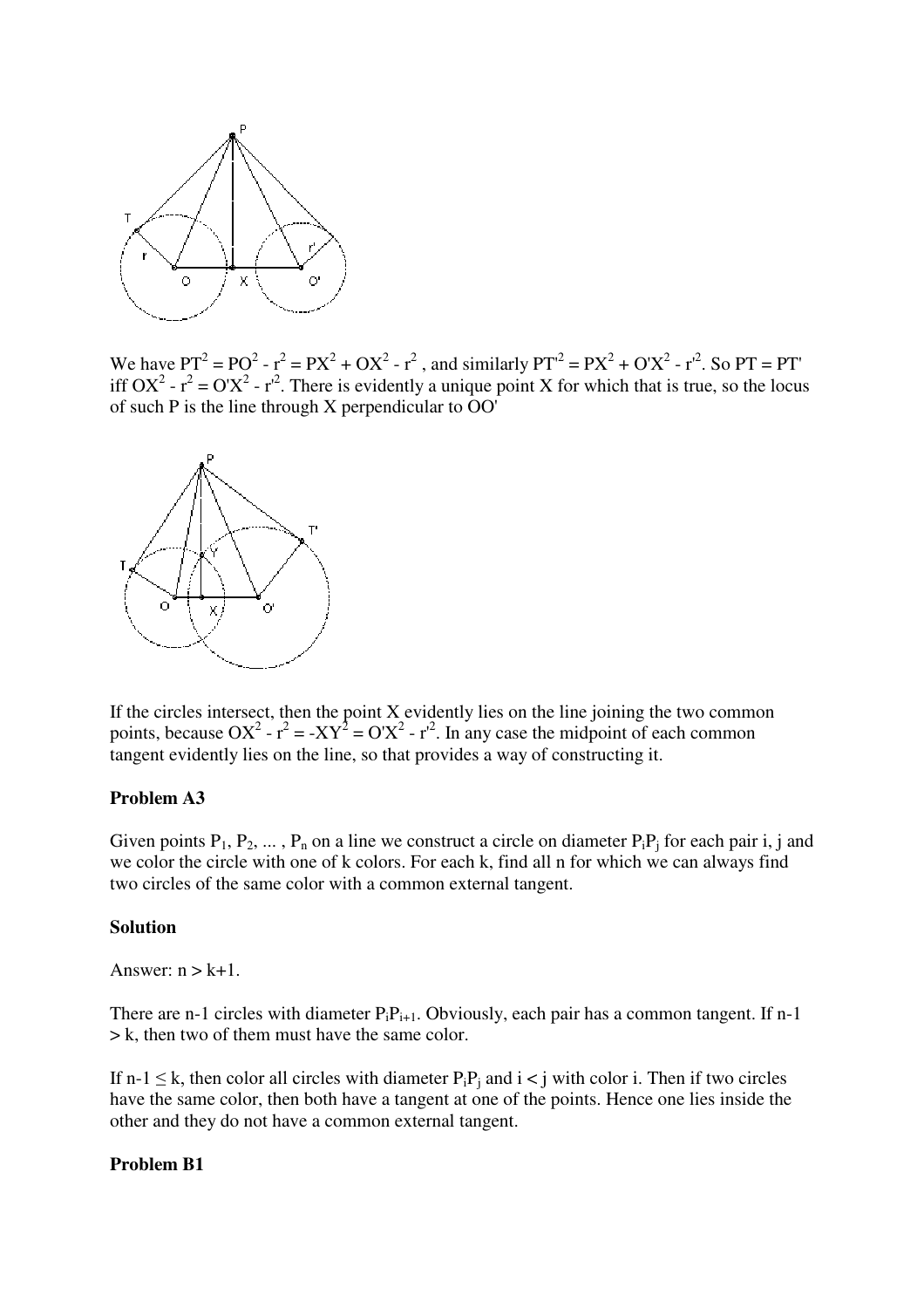Show that any integer greater than 10 whose digits are all members of {1, 3, 7, 9} has a prime factor  $> 11$ .

### **Solution**

Such a number cannot be divisible by 2 (or its last digit would be even) or by 5 (or its last digit would be 0 or 5). So if the result is false then the number must be of the form  $3<sup>m</sup>7<sup>n</sup>$  for non-negative integers m, n. But we claim that a number of this form must have even 10s digit.

It is easy to prove the claim by induction. It is true for 3 and 7 (the digit is 0 in both cases). But if we multiply such a number by 3 or 7, then the new 10s digit has the same parity as the carry from the units digit. But multiplying 1, 3, 7, 9 by 3 gives a carry of 0, 0, 2,  $\overline{6}$ respectively, which is always even, and multiplying by 7 gives a carry of 0, 2, 4, 6, which is also always even. So the new number also has an even 10s digit.

### **Problem B2**

O is the circumcenter of the acute-angled triangle ABC. The altitudes are AD, BE and CF. The line EF cuts the circumcircle at P and Q. Show that OA is perpendicular to PQ. If M is the midpoint of BC, show that  $AP^2 = 2 AD \cdot OM$ .

#### **Solution**



Let OA and PQ meet at T.  $\angle$ AEH =  $\angle$ AFH = 90<sup>°</sup>, so AEHF is cyclic, so  $\angle$ AFT =  $\angle$ AFE  $(same angle) = \angle AHE = 90^\circ$ - $\angle HAE = 90^\circ$ - $\angle DAC$  (same angle) =  $\angle C$ . But  $\angle TAF = \angle OAF$ (same angle) =  $90^{\circ}$  - (1/2)  $\angle$ AOB =  $90^{\circ}$  -  $\angle$ C. Hence  $\angle$ AFT =  $90^{\circ}$ , which establishes that OA and PQ are perpendicular.

Let the circumradius be R and let AA' be a diameter. We have  $AF = AC \cos A = 2R \sin B \cos A$ A. Hence  $AT = AF \cos OAB = AF \sin C = 2R \cos A \sin B \sin C$ . Now  $PT^2 = PT$  TQ = AT.A'T = AT(2R - AT). Hence  $AP^2 = 2R$  · AT =  $4R^2 \cos A \sin B \sin C$ .

We have  $AD = AC \sin C = 2R \sin B \sin C$ , and  $OM = OC \cos COM = R \cos A$ . Hence 2 AD $\cdot$  OM = AP<sup>2</sup>.

#### **Problem B3**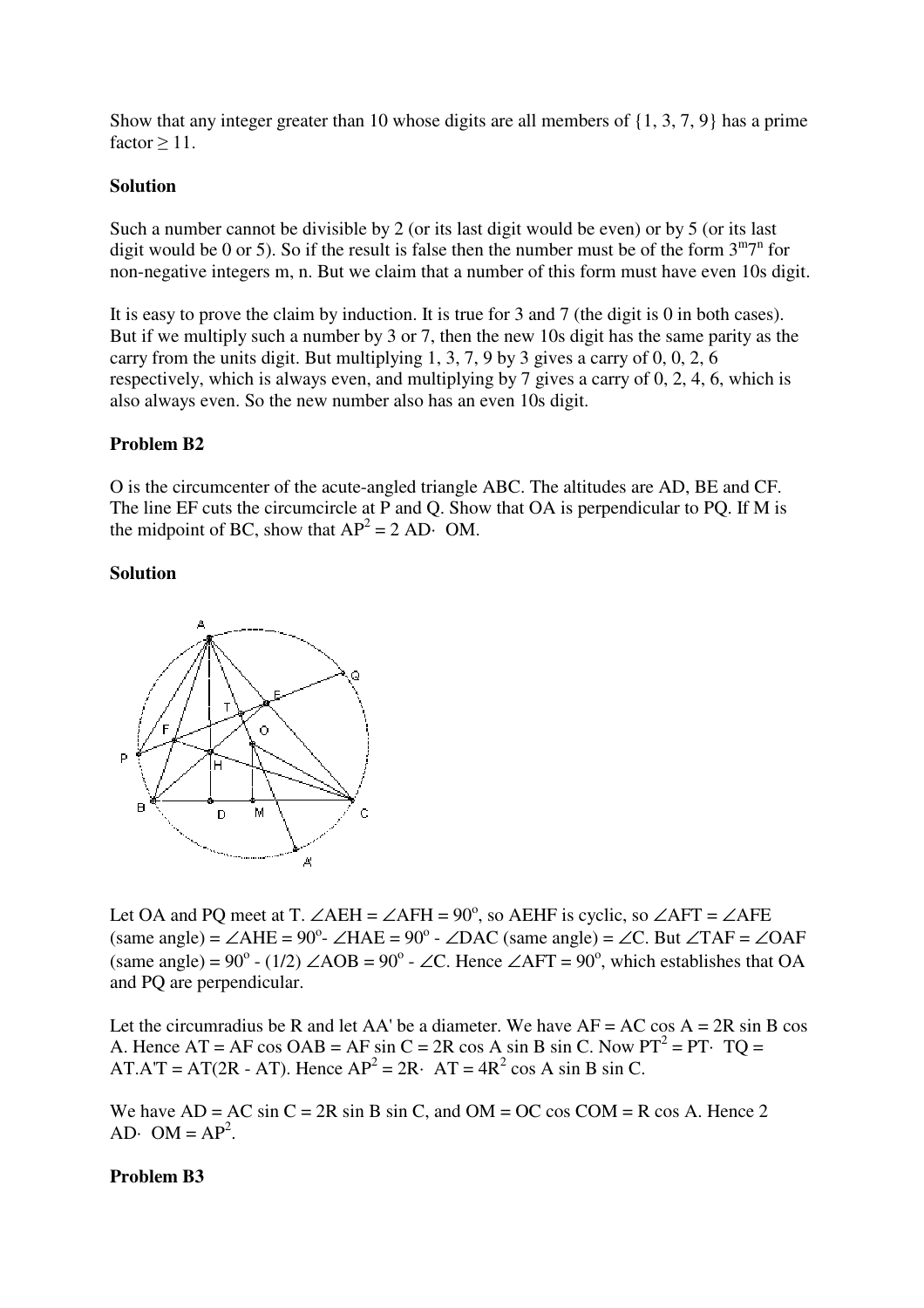Given two points A and B, take C on the perpendicular bisector of AB. Define the sequence  $C_1, C_2, C_3, ...$  as follows.  $C_1 = C$ . If  $C_n$  is not on AB, then  $C_{n+1}$  is the circumcenter of the triangle ABC<sub>n</sub>. If C<sub>n</sub> lies on AB, then C<sub>n+1</sub> is not defined and the sequence terminates. Find all points C such that the sequence is periodic from some point on.

## **Solution**

Answer: any C such that  $\angle ACB = 180^\circ$  r/s, with r and s relatively prime integers and s not a power of 2.

Let ∠AC<sub>n</sub>B = x<sub>n</sub>, where the angle is measured clockwise, so that x<sub>n</sub> is positive on one side of AB and negative on the other side. Then  $x_n$  uniquely identifies  $C_n$  on the perpendicular bisector.

We have  $x_{n+1} = 2x_n$ . To make this work in all cases we have to take it mod 180<sup>o</sup> (so that if  $AC<sub>n</sub>B$  is obtuse, then  $C<sub>n+1</sub>$  lies on the other side of AB). If  $x<sub>n</sub>$  is eventually periodic then  $x<sub>m+1</sub>$  $x_0 = x_{n+1}$ , for some  $n > m$ , so  $(2^n - 2^m)x_1 = 0 \text{ mod } 180$ . Hence  $x_1 = 180$  r/s for some relatively prime integers r, s. Also s cannot be a power of 2 for then we would have  $x_k = 180r$  for some k, in which case the sequence would terminate rather than be periodic.

Conversely, suppose  $x_1 = 180$  r/s, with r and s relatively prime and s not a power of 2. Then  $x_{n+1} = 180$  2<sup>n</sup> t/s cannot be 0 mod 180, so the sequence does not terminate. Put s = 2<sup>b</sup>c, with c odd. Let  $d = \varphi(c)$ , where  $\varphi(m)$  is Euler's phi function, so that  $2^d = 1$  mod c. Then  $x_{b+1} = 180$  r/c mod 180 and  $2^{b+d} = 2^b \mod c$ , so  $x_{b+d+1} = 180$  r/c mod 180. Hence the sequence is periodic.

# **15th Iberoamerican 2000**

# **Problem A1**

Label the vertices of a regular n-gon from 1 to  $n > 3$ . Draw all the diagonals. Show that if n is odd then we can label each side and diagonal with a number from 1 to n different from the labels of its endpoints so that at each vertex the sides and diagonals all have different labels.

### **Solution**

Labeling the diagonal/side between i and j as  $i+j$  (reduced if necessary mod n) almost works. The labels for all the lines at a given vertex will be different. But the line between i and n will have label i, the same as one endpoint. However, we are not using the label 2i for the lines from vertex i. So for the line between i and n we use 2i instead of i+n. The only points that need checking are (1) whether a line from i to n has a label different from n, and (2) whether all the lines at n have different labels. Both points are ok because n is odd.

# **Problem A2**

Two circles C and C' have centers O and O' and meet at M and N. The common tangent closer to M touches C at A and C' at B. The line through B perpendicular to AM meets the line OO' at D. BO'B' is a diameter of C'. Show that M, D and B' are collinear.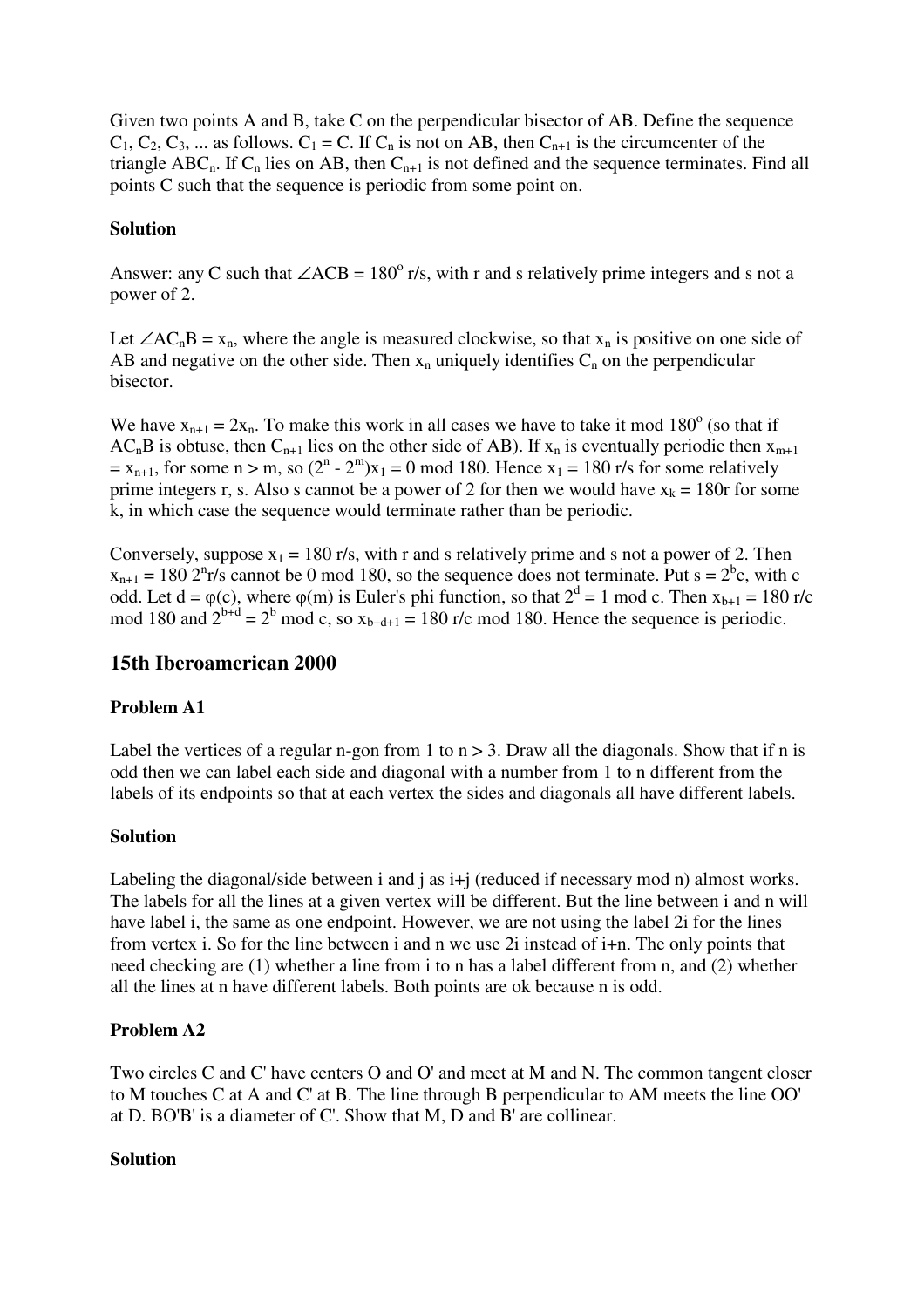

*A neat coordinate solution by Massaki Yamamoto (a competitor) is as follows.*

Take AB as the x-axis and the perpendicular line through M as the y-axis. Choose the unit of length so that M has coordinates  $(0, 1)$ . Let A be  $(-m, 0)$  and B be  $(n, 0)$ . Then considering the right-angled triangle O'MK, where K is  $(n, 1)$  we find that O' is  $(n, (n^2+1)/2)$ . Similarly, O is  $(-m, (m^2+1)/2)$ ).

The gradient of the lie AM is 1/m, so the gradient of the line BD is -m and hence its equation is  $mx + y = mn$ . The gradient of the line OO' is  $(n-m)/2$ , so its equation is  $2y - x(n-m) = mn+1$ . These intersect at ( $(mn-1)/(m+n)$ ,  $(mn^2+m)/(m+n)$ ). B' is  $(n, n^2+1)$ . It is now easy to check that the lines MB' and MD both have gradient n, so M, D, B' are collinear.

# **Problem A3**

Find all solutions to  $(m + 1)^a = m^b + 1$  in integers greater than 1.

### **Answer**

 $(m, a, b) = (2, 2, 3).$ 

### **Solution**

Taking equation mod m+1 we get  $(-1)^b = -1$ , so b is odd. Hence we can divide the rhs by m+1 to get  $m^{b-1}$  -  $m^{b-2}$  + ... - m + 1. This has an odd number of terms. If m is odd, then each term is odd and so the total is odd, but  $(m+1)^{a-1}$  is even (note that a > 1). Contradicton, so m is even.

We have  $m^b = (m+1)^a - 1$ . Expanding the rhs by the binomial theorem, and using  $b > 1$ , we see that m must divide a. So a is even also. Put  $a = 2A$ ,  $m = 2M$ . We can factorise  $(m+1)^{a}$  - 1 as (  $(m+1)^{A} + 1$ ) ( $(m+1)^{A} - 1$ ). The two factors have difference 2, so their gcd divides 2, but both factors are even, so their gcd is exactly 2.

If M = 1 or a power of 2, then the smaller factor  $3^A$  - 1 must be 2, so A = 1 and we have  $3^A$  +  $1 = 4$ , so  $(2M)^{b} = 8$ . Hence M = 1 and b = 3 and we have the solution (m, a, b) = (2, 2, 3).

If M is not a power of 2, then  $M^b > 2^b$ , so we must have the larger factor 2 $\cdot$  M<sup>b</sup> and the smaller factor  $2^{b-1}$ . But the larger factor is now  $> 2^{b+1}$ , so the difference between the factors is at least  $3\cdot 2^{b-1} > 2$ . Contradiction.

### **Problem B1**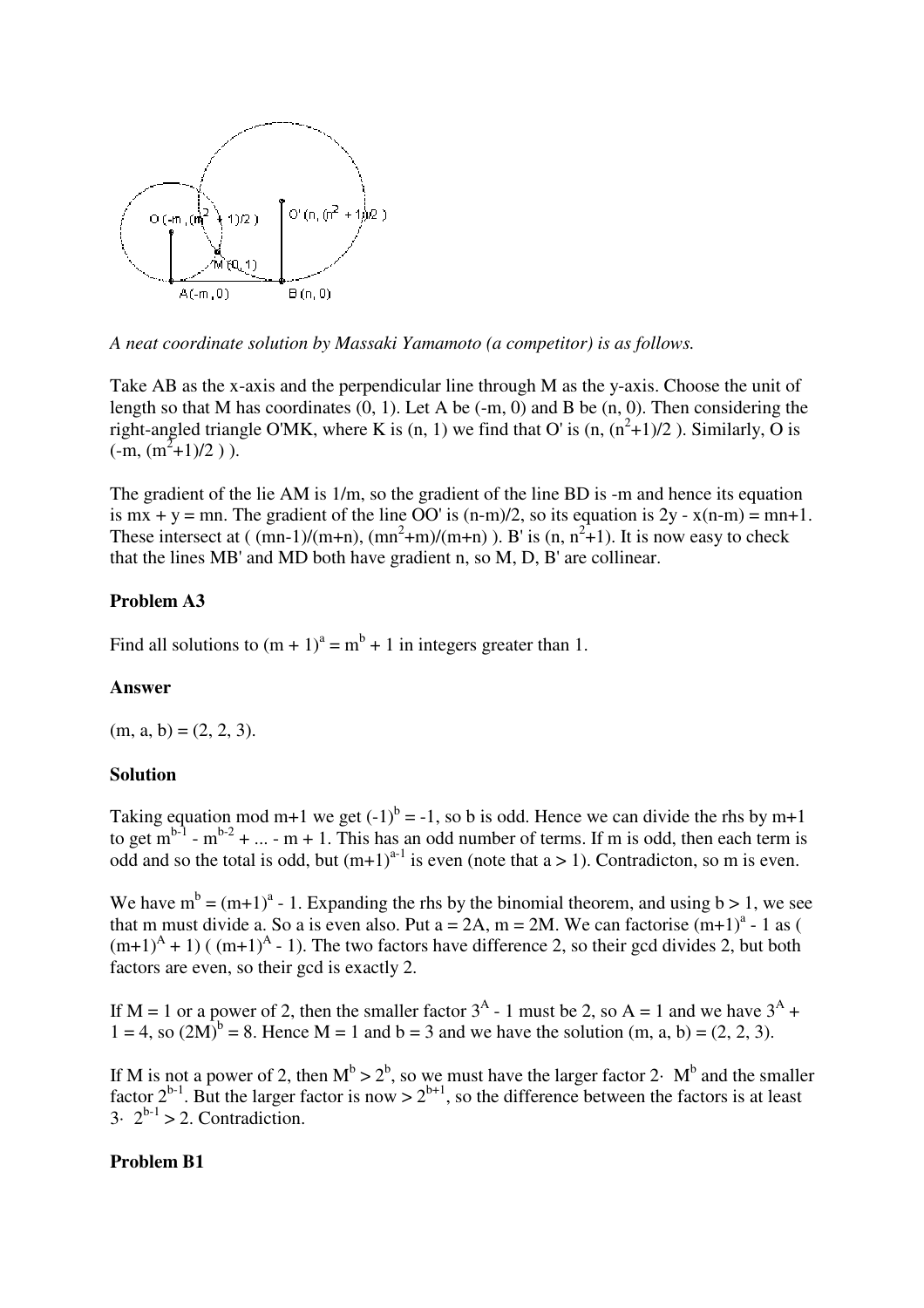Some terms are deleted from an infinite arithmetic progression 1, x, y, ... of real numbers to leave an infinite geometric progression 1, a, b, ... . Find all possible values of a.

# **Solution**

Answer: the positive integers.

If a is negative, then the terms in the GP are alternately positive and negative, whereas either all terms in the AP from a certain point on are positive or all terms from a certain point on are negative. So a cannot be negative. If a is zero, then all terms in the GP except the first are zero, but at most one term of the AP is zero, so a cannot be zero. Thus a must be positive, so the AP must have infinitely many positive terms and hence  $x \ge 1$ .

Let  $d = x - 1$ , so all terms of the AP have the form 1+nd for some positive integer n. Suppose  $a = 1 + md$ ,  $a^2 = 1 + nd$ , then  $(1 + md)^2 = 1 + nd$ , so  $d = (n - 2m)/m^2$ , which is rational. Hence a is rational. Suppose  $a = b/c$ , where b and c are relatively prime positive integers and  $c > 1$ . Then the denominator of the nth term of the GP is  $c<sup>n</sup>$ , which becomes arbitrarily large as n increases. But if  $d = h/k$ , then all terms of the AP have denominator at most k. So we cannot have  $c > 1$ . So a must be a positive integer.

On the other hand, it is easy to see that any positive integer works. Take  $x = 2$ , then the AP includes all positive integers and hence includes any GP with positive integer terms.

# **Problem B2**

Given a pile of 2000 stones, two players take turns in taking stones from the pile. Each player must remove 1, 2, 3, 4, or 5 stones from the pile at each turn, but may not take the same number as his opponent took on his last move. The player who takes the last stone wins. Does the first or second player have a winning strategy?

### **Solution**

The first player has a winning strategy. He takes 4 on his first move leaving 7 mod 13 (2000 =  $153.13 + 7 + 4$ ). Now we claim that the first player can always leave: (1) 0 mod 13, (2) 3 mod 13 by taking away 3, (3) 5 mod 13 by taking away 5, or (4) 7 mod 13, and that the second player can never leave 0 mod 13.

Let us look at each of these in turn. If the first player leaves 0 mod 13, then the second player can take 3 and leave 10. In that case the first player takes 5 (a type (3) move). If the second player takes 1, 2, 4 or 5, leaving 12, 11, 9 or 8 mod 13, then the first player takes 5, 4, 2, 1 (respectively) and leaves 7 mod 13 (a type (4) move).

If the first player leaves 3 mod 13 by taking away 3, then the second player cannot leave 0 mod 13, because he cannot take 3 stones. If he takes 1, 2 leaving 2, 1 mod 13 respectively, then the first player takes 2, 1 leaving 0 mod 13 (a type (1) move). If the second player takes 4, 5 leaving 12, 11 mod 13, then the first player takes 5, 4 leaving 7 mod 13 (a type (4) move).

If the first player leaves 5 mod 13 by taking 5, then the second player cannot leave 0 mod 13, because he cannot take 5 stones. If he takes 1, 2, 3, 4 stones, leaving 4, 3, 2, 1 mod 13, then the first player takes 4, 3, 2, 1 stones leaving 0 mod 13 (a type (1) move).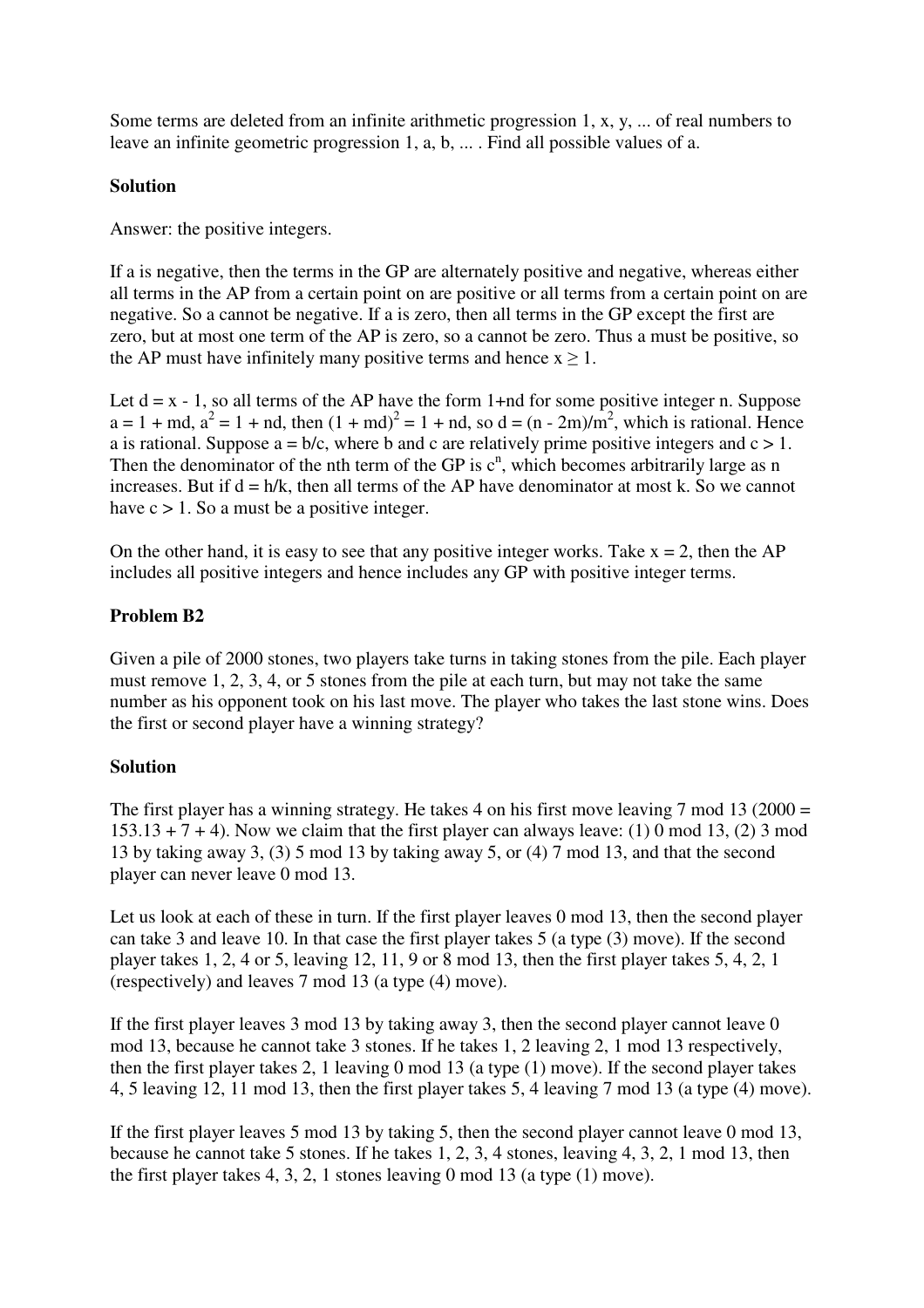Finally, if the first player leaves 7 mod 13, and the second player takes 1 stone, then the first player takes 3 stones leaving 3 mod 13 (a type (2) move). If the second player takes 2, 3, 4, or 5 stones leaving 5, 4, 3, 2 mod 13, then the first player takes 5, 4, 3, 2 stones leaving 0 mod 13  $(a type (1) move).$ 

So the second player can never leave 0 mod 13 and hence, in particular, can never take the last stone. But we have shown that the first player can always make a move of one of the four types, so can always move and hence must win (since after less than 2000 moves there will be no stones left).

## **Problem B3**

A convex hexagon is called a *unit* if it has four diagonals of length 1, whose endpoints include all the vertices of the hexagon. Show that there is a unit of area k for any  $0 < k < 1$ . What is the largest possible area for a unit?

### **Solution**

Answer: We can get arbitrarily close to (but not achieve)  $(3\sqrt{3})/4$  (approx 1.3) by:



To prove the first part, consider the diagram below. Take  $AB = AC = 1$  and angle  $BAC = 2\theta$ . Take  $DE = DF = 1$  and take the points of intersection X and Y such that  $AX = DX = AY =$  $DY = 2/3$ . It is easy to check that the area of the hexagon is sin 2 $\theta$ . So by taking  $\theta$  in the interval (0,  $\pi/4$ ] we can get any area  $0 < k \le 1$ .



It is easy to check that there are six possible configurations for the unit diagonals, as shown in the diagram below.

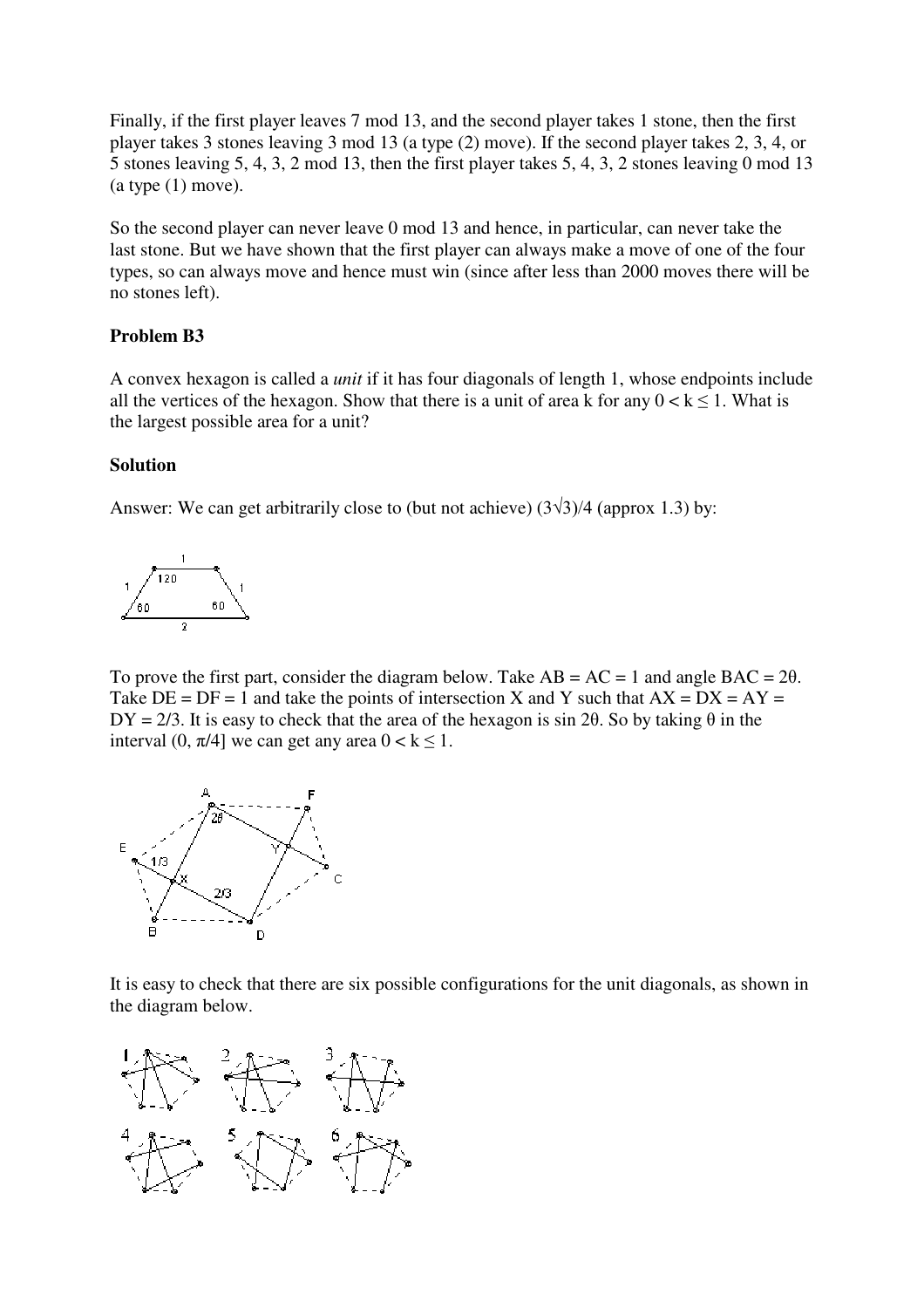Consider case 1.



The area of the hexagon is area AEDC + area AFE + area BAC. The part of the segment BF that lies inside AEDC is wasted. The rest goes to provide height for the triangles on bases AE and AC. So area AFE + area BAC can be maximised by taking F close to A and ∠BAC as close to a right angle as possible, so that the height of the triangle BAC (on the base AC) is as large as possible. We can then get arbitrarily close to the area of:



We obviously make AEB a straight line. Now area  $ADE + area$  ADC = area ACE + area CDE. So if we regard every point except D as fixed, then we maximise the area by taking  $\angle$ EAD =  $\angle$ CAD, so that D is the maximum distance from CE. Thus a maximal configuration must have ∠AED = ∠CAD. Similarly, it must have ∠CAD = ∠CAB, so all three angles must be equal. That disposes of case 1.

In cases 2 and 6 we find by a similar (but more tedious argument) the same maximum, although in one case we have to use the argument at the end for the final optimisation. In the other cases the maximum is smaller.



*However, all these details would take an already long solution way over length. Does anyone have a better approach?*

No. 6 (second case) can be made arbitrarily close to the figure below (with  $AB = AC = BD =$ 1). To optimise it, suppose  $\angle ACB = \theta$ . Area ABDC = area ABC + area BCD. If we fix  $\theta$ , then BC is fixed, so to maximise area BCD we must take  $\angle$ CBD = 90<sup>°</sup>. But  $\theta$  cannot be optimal unless also ∠CAD = 90<sup>o</sup>. We have BA = BD and hence ∠BAD = ∠BDA = 45<sup>o</sup> -  $\theta$ /2. Hence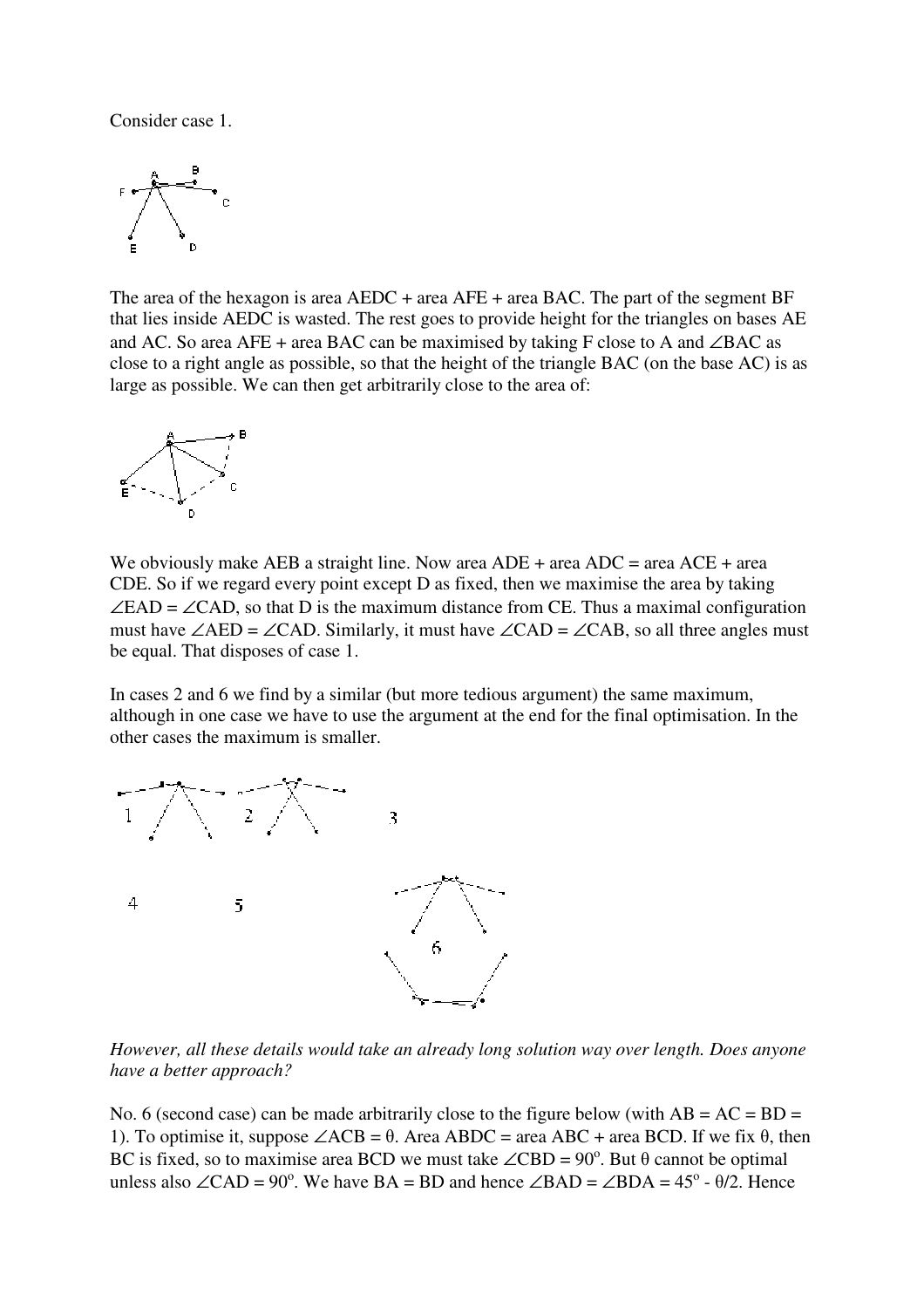$90^\circ = \angle$ CAD =  $\angle$ BAC -  $\angle$ BAD = (180<sup>o</sup> - 2 $\theta$ ) - (45<sup>o</sup> -  $\theta$ /2). Hence  $\theta = 30^\circ$ . So  $\angle$ ACD =  $\angle BDC = 60^{\circ}$  and  $\angle CAB = \angle ABD = 120^{\circ}$ . It is easy to check that this has area (3 $\sqrt{3}$ )/4.



# **16th Iberoamerican 2001**

### **Problem A1**

Show that there are arbitrarily large numbers n such that: (1) all its digits are 2 or more; and (2) the product of any four of its digits divides n.

#### **Solution**

 $3232 = 16 \times 202$  and  $10000 = 16 \times 625$ . So any number with 3232 as its last 4 digits is divisible by 16. So consider  $N = 22223232$ . Its sum of digits is 18, so it is divisible by 9. Hence it is divisible by  $9.16 = 144$ . But any four digits have at most four 2s and at most two 3s, so the product of any four digits divides 144 and hence N. But now we can extend N by inserting an additional 9m 2s at the front. Its digit sum is increased by 18m, so it remains divisible by 144 and it is still divisible by the product of any four digits.

### *Alternative solution*

The number 111111111 with nine 1s is divisible by 9. Hence the number with twenty-seven 1s which equals 111111111 x 1000000001000000001 is divisible by 27. So N, the number with twenty-seven 3s, is divisible by  $3^4$ . Now the number with 27n 3s is divisible by N and hence by  $3^4$ .

### **Problem A2**

ABC is a triangle. The incircle has center I and touches the sides BC, CA, AB at D, E, F respectively. The rays BI and CI meet the line EF at P and Q respectively. Show that if DPQ is isosceles, then ABC is isosceles.

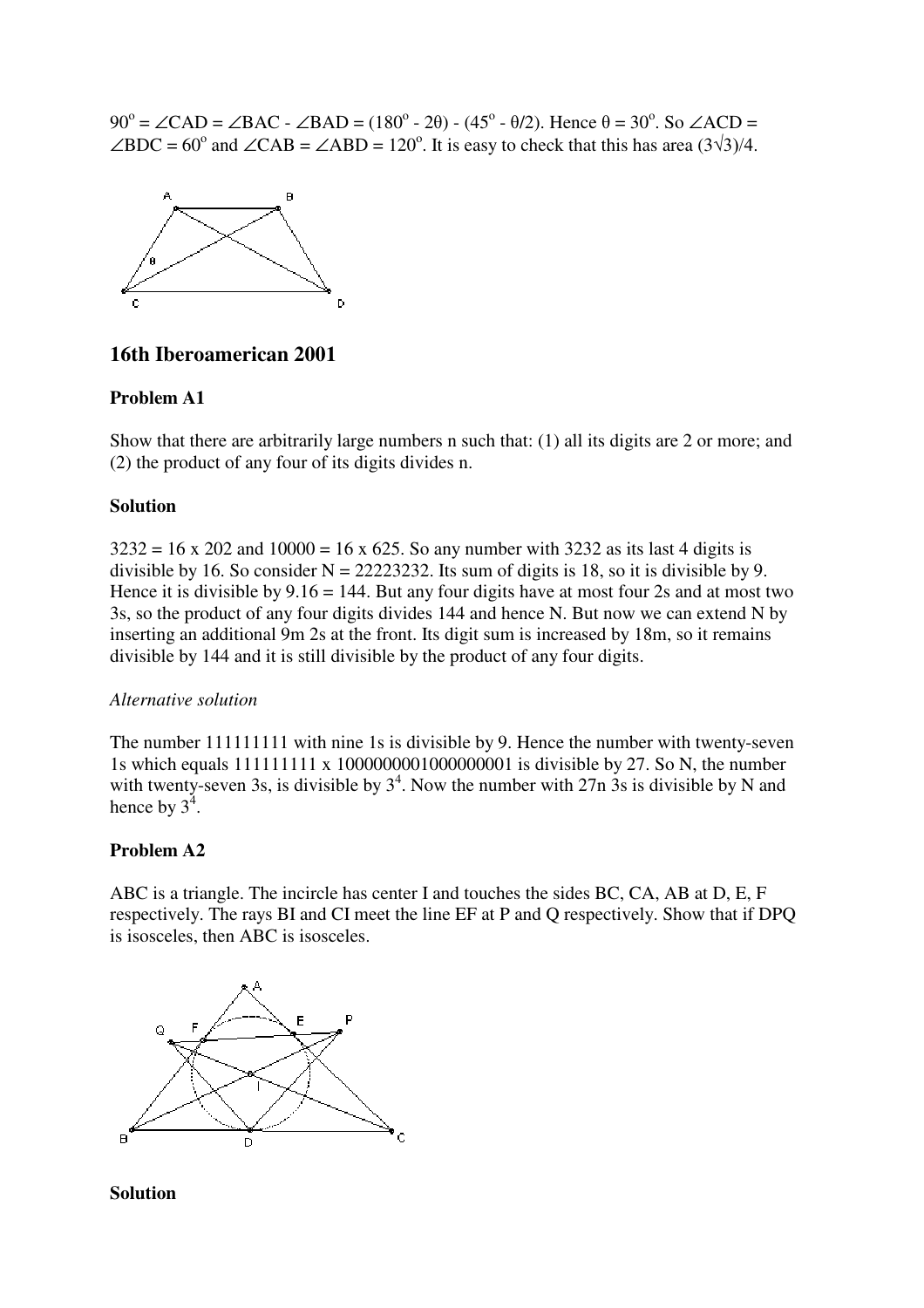$AF = AE$ , so  $\angle AFE = 90^\circ - A/2$ . Hence  $\angle BFP = 90^\circ + A/2$ . But  $\angle FBP = B/2$ , so  $\angle FPB = C/2$ . But BFP and BDP are congruent (BF = BD, BP common,  $\angle$ FBP =  $\angle$ FDP), so  $\angle$ DPB = C/2 and ∠DPO = C. Similarly, ∠DOP = B. Hence ∠PDO = A. So DOP and ABC are similar. So if one is isosceles, so is the other.

### **Problem A3**

Let X be a set with n elements. Given  $k > 2$  subsets of X, each with at least r elements, show that we can always find two of them whose intersection has at least r - nk/(4k - 4) elements.

## **Problem B1**

Call a set of 3 distinct elements which are in arithmetic progression a *trio*. What is the largest number of trios that can be subsets of a set of n distinct real numbers?

## **Answer**

 $(m-1)m$  for  $n = 2m$  $m^2$  for  $n = 2m+1$ 

## **Solution**

Let  $X$  be one of the elements. What is the largest number of trios that can have  $X$  as middle element? Obviously, at most max(b,a), where b is the number of elements smaller than X and a is the number larger. Thus if  $n = 2m$ , the no. of trios is at most  $0 + 1 + 2 + ... + m-1 + m-1 +$  $m-2 + ... + 1 + 0 = (m-1)m$ . If  $n = 2m+1$ , then the no. is at most  $0 + 1 + 2 + ... + m-1 + m + m$  $1 + ... + 1 + 0 = m^2$ .

These maxima can be achieved by taking the numbers 1, 2, 3, ... , n.

# **Problem B2**

Two players play a game on a 2000 x 2001 board. Each has one piece and the players move their pieces alternately. A *short move* is one square in any direction (including diagonally) or no move at all. On his first turn each player makes a short move. On subsequent turns a player must make the same move as on his previous turn followed by a short move. This is treated as a single move. The board is assumed to wrap in both directions so a player on the edge of the board can move to the opposite edge. The first player wins if he can move his piece onto the same square as his opponent's piece. For example, suppose we label the squares from (0, 0) to (1999, 2000), and the first player's piece is initially at (0, 0) and the second player's at (1996, 3). The first player could move to (1999, 2000), then the second player to (1996, 2). Then the first player could move to (1998, 1998), then the second player to (1995, 1). Can the first player always win irrespective of the initial positions of the two pieces?

# **Problem B3**

Show that a square with side 1 cannot be covered by five squares with side less than 1/2.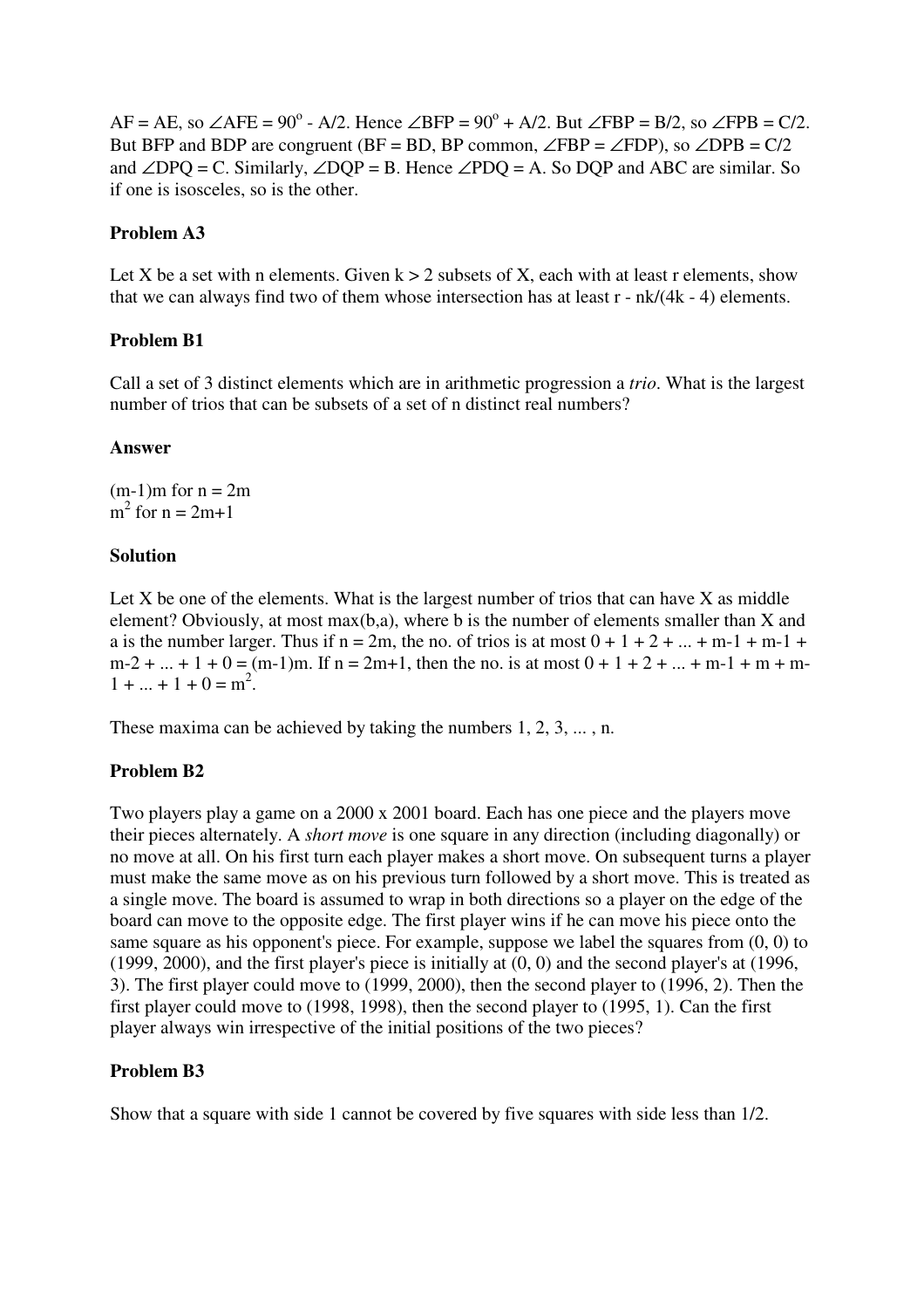# **17th Iberoamerican 2002**

# **Problem A1**

The numbers 1, 2, ..., 2002 are written in order on a blackboard. Then the 1st, 4th, 7th, ..., 3k+1th, ... numbers in the list are erased. Then the 1st, 4th, 7th, ... 3k+1th numbers in the remaining list are erased (leaving 3, 5, 8, 9, 12, ... ). This process is carried out repeatedly until there are no numbers left. What is the last number to be erased?

## **Solution**

Answer: 1598.

Let  $a_n$  be the first number remaining after n iterations, so  $a_0 = 1$ ,  $a_1 = 2$ ,  $a_3 = 3$ ,  $a_4 = 5$  etc. We claim that:

 $a_{n+1} = 3/2$   $a_n$  if  $a_n$  is even, and  $3/2$   $(a_n + 1) - 1$  if  $a_n$  is odd.

We use induction on n. Suppose  $a_n = 2N$ . Consider the number 3N. There are initially N smaller numbers = 1 mod 3. So after the first iteration, it will lie in 2Nth place. Hence, it will lie in first place after n+1 iterations. Similarly, suppose  $a_n = 2N+1$ . Consider  $3N+2$ . There are initially N+1 smaller numbers = 1 mod 3. So after the first iteration, it will lie in  $2N+1st$ place. Hence, it will lie in first place after n+1 iterations. That completes the induction.

We may now calculate successively the members of the sequence: 1, 2, 3, 5, 8, 12, 18, 27, 41, 62, 93, 140, 210, 315, 473, 710, 1065, 1598, 2397. Hence 1598 is the last surviving number from 1, 2, ... , 2002.

# **Problem A2**

Given a set of 9 points in the plane, no three collinear, show that for each point P in the set, the number of triangles containing P formed from the other 8 points in the set must be even.

### **Solution**

Join each pair of points, thus dividing the plane into polygonal regions. If a point P moves around within one of the regions then the number of triangles it belongs to does not change. But if it crosses one of the lines then it leaves some triangles and enters others. Suppose the line is part of the segment joining the points Q and R of the set. Then it can only enter or leave a triangle QRX for some X in the set. Suppose x points in the set lie on the same side of the line QR as P. Then there are 6 - x points on the other side of the line QR. So P leaves x triangles and enters 6-x. Thus the net change is even. Thus if we move P until it is in the outer infinite region (outside the convex hull of the other 8 points), then we change the number of triangles by an even number. But in the outside region it belongs to no triangles.

# **Problem A3**

ABC is an equilateral triangle. P is a variable interior point such that  $\Box$ APC = 120<sup>o</sup>. The ray CP meets AB at M, and the ray AP meets BC at N. What is the locus of the circumcenter of the triangle MBN as P varies?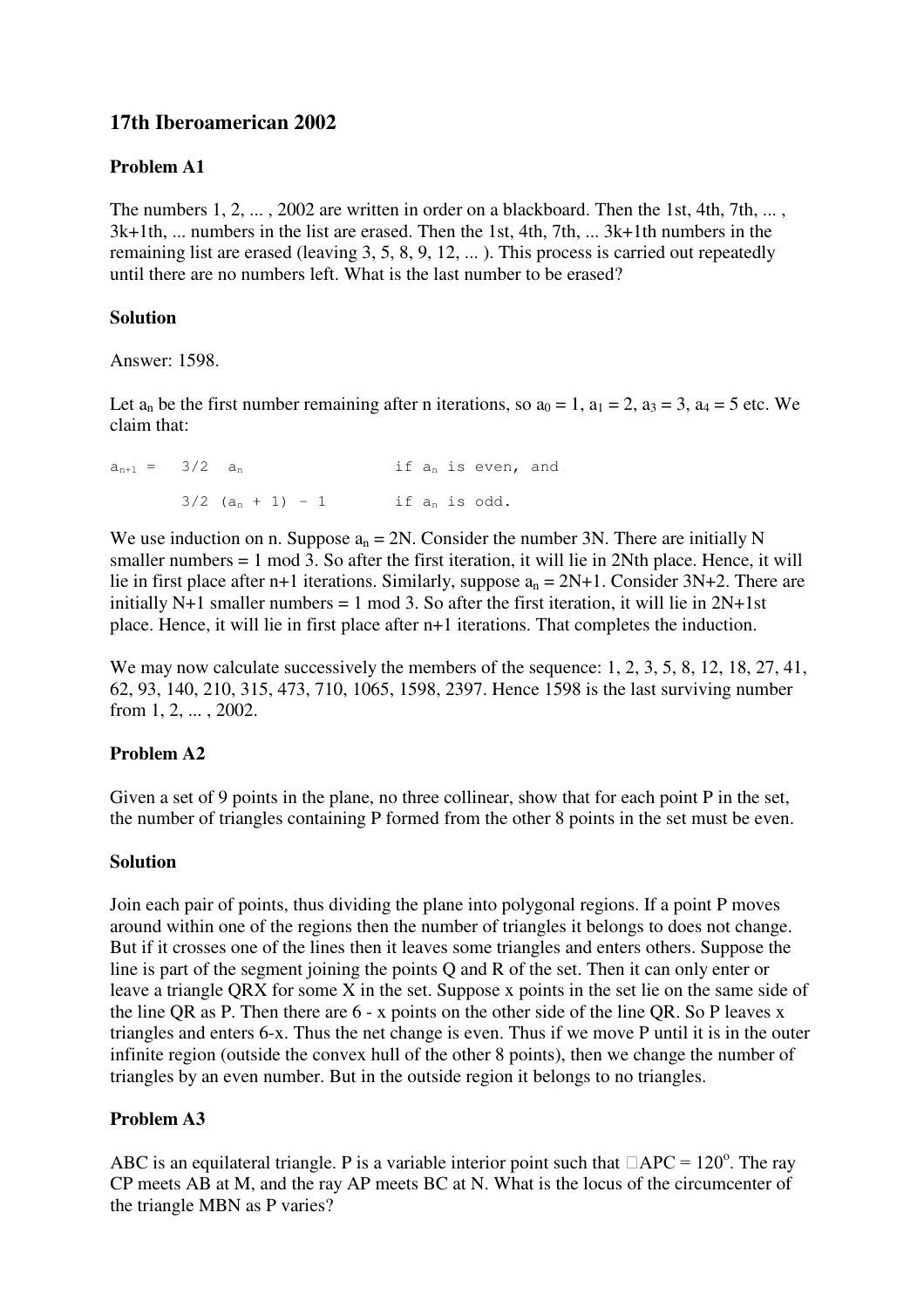## **Solution**

Answer: the segment of the perpendicular bisector of BG (where G is the center of the triangle) which forms a rectangle with AC.



 $\angle MPN = \angle APC = 120^{\circ}$  and  $\angle MBN = 60^{\circ}$ , so MBNP is cyclic, in other words, P lies on the circumcircle of BMN.

P also lies on the circle AGC, so ∠CPG = ∠CAG (if P is on the same side of AG as A) =  $30^{\circ}$ = ∠MBG. So PMBG is cyclic. In other words, G also lies on the circumcircle of BMN. If P lies on the other side, the same conclusion follows from considering ∠APG.

Since B and G lie on the circumcircle, the center O must lie on the perpendicular bisector of BG. But it is clear that the extreme positions of O occur when P is at A and B and that these are the feet of the perpendiculars from A and B to the perpendicular bisector.

### **Problem B1**

ABC is a triangle. BD is the an angle bisector. E, F are the feet of the perpendiculars from A, C respectively to the line BD. M is the foot of the perpendicular from D to the line BC. Show that  $∠DME = ∠DMF$ .

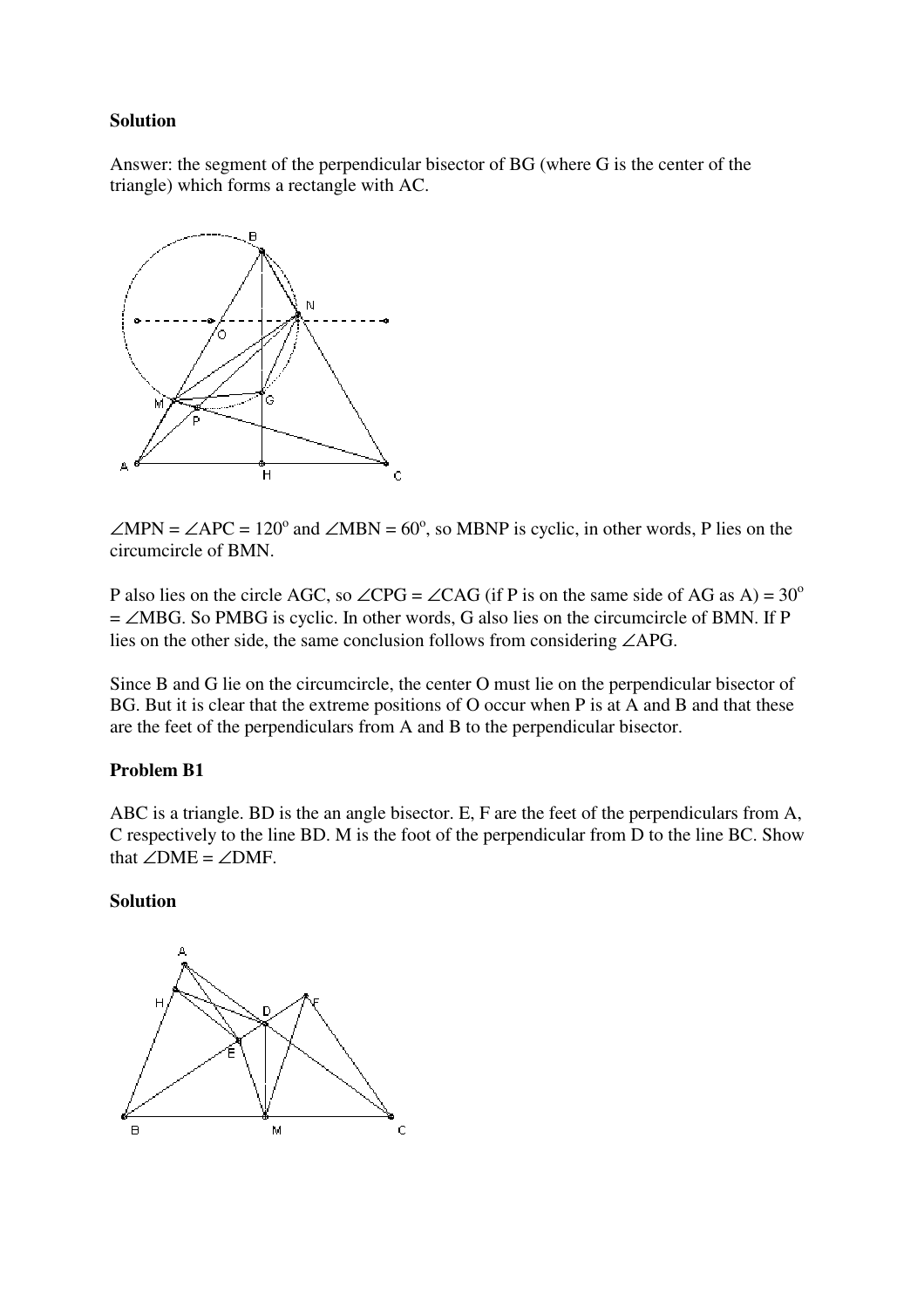Let H be the foot of the perpendicular from D to AB.  $\angle AHD = \angle AED = 90^\circ$ , so AHED is cyclic. Hence ∠DAE = ∠DHE. But M is the reflection of H is the line BD, so ∠DME = ∠DAE.

AE is parallel to CD, so  $\angle$ DAE =  $\angle$ DCF.  $\angle$ DFC =  $\angle$ DMC, so DMCF is cyclic. Hence  $\angle$ DCF  $=$  ∠DMF. Hence ∠DME = ∠DMF.

#### **Problem B2**

The sequence  $a_n$  is defined as follows:  $a_1 = 56$ ,  $a_{n+1} = a_n - 1/a_n$ . Show that  $a_n < 0$  for some n such that  $0 < n < 2002$ .

#### **Solution**

Note that whilst  $a_n$  remains positive we have  $a_1 > a_2 > a_3 > ... > a_n$ . Hence if  $a_m$  and  $a_{m+n}$  are in this part of the sequence, then  $a_{m+1} = a_m - 1/a_m$ ,  $a_{m+2} = a_{m+1} - 1/a_{m+1} < a_{m+1} - 1/a_m = a_m - 2/a_m$ . By a trivial induction  $a_{m+n} < a_m - n/a_m$ .

If we use one step then we need  $56^2 = 3136$  terms to get  $a_{1+3136} < 56 - 56^2/56 = 0$ , which is not good enough. So we try several steps.

Thus suppose that  $a_n > 0$  for all n $\leq 2002$ . Then we get successively:  $a_{337}$  < 56 - 336/56 = 50  $a_{837}$  < 50 - 500/50 = 40  $a_{1237} < 40 - 400/40 = 30$  $a_{1537}$  < 30 - 300/30 = 20  $a_{1737}$  < 20 - 200/20 = 10  $a_{1837}$  < 10 - 100/10 = 0.

Contradiction. So we must have  $a_n < 0$  for some  $n < 2002$ .

### **Problem B3**

A game is played on a 2001 x 2001 board as follows. The first player's piece is the policeman, the second player's piece is the robber. Each piece can move one square south, one square east or one square northwest. In addition, the policeman (but not the robber) can move from the bottom right to the top left square in a single move. The policeman starts in the central square, and the robber starts one square diagonally northeast of the policeman. If the policeman moves onto the same square as the robber, then the robber is captured and the first player wins. However, the robber may move onto the same square as the policeman without being captured (and play continues). Show that the robber can avoid capture for at least 10000 moves, but that the policeman can ultimately capture the robber.

#### **Solution**

Color the squares with three colors as follows:

0 1 2 0 1 2 0 ... 2 1 2 0 1 2 0 1 ... 0 2 0 1 2 0 1 2 ... 1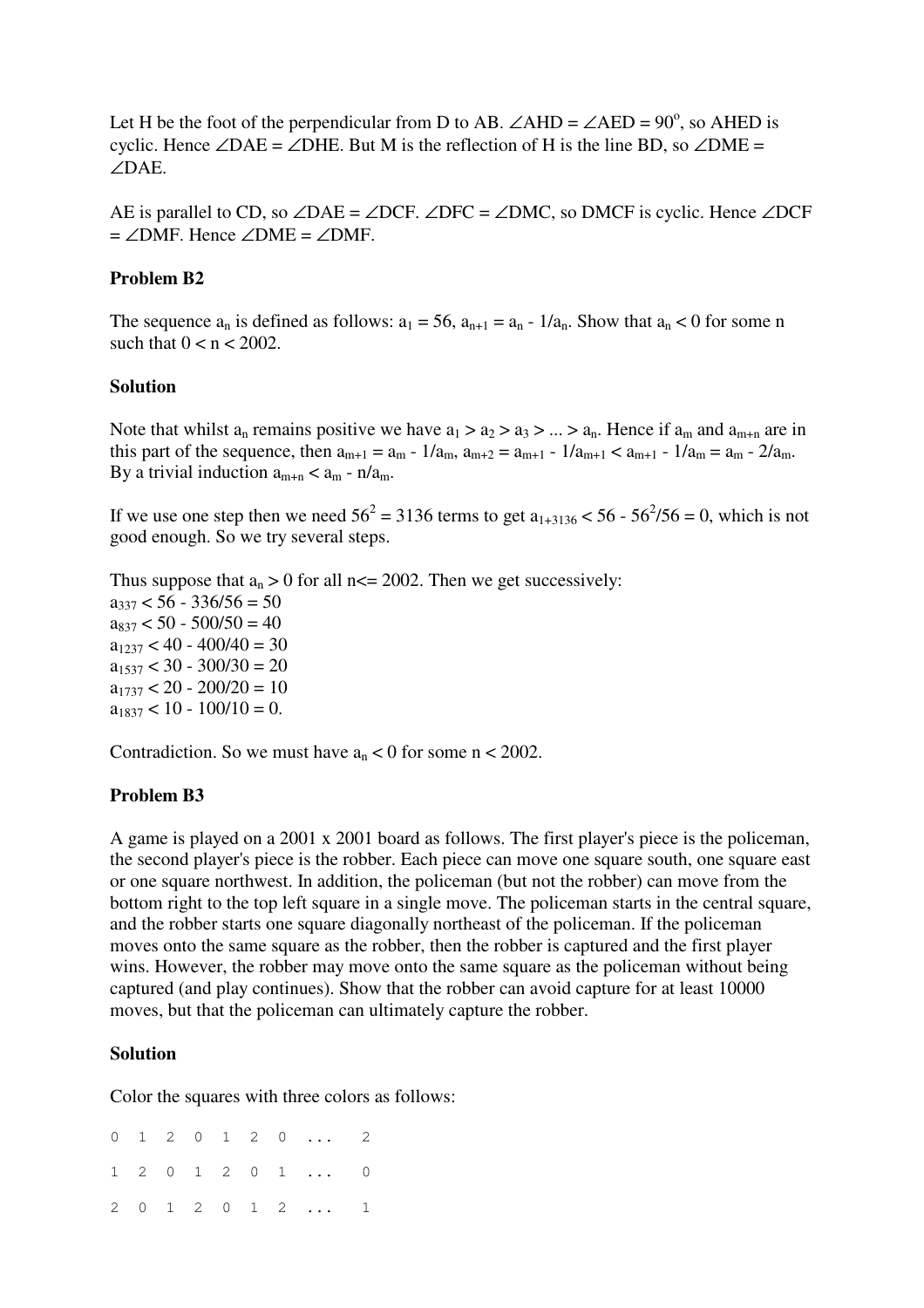0 1 2 0 1 2 0 ... 2 1 2 0 1 2 0 1 ... 0 ... 2 0 1 2 0 1 2 ... 1

The middle square is color 2 (moving 999+1 squares E from the top left increases the color by 1, then moving 999+1 S increases it by another 1) and the square immediately NE of it is also 2. So both P and R start on color 2. Note that any move increases the color by 1 mod 3, *except* for P's special move which changes the color from 1 to 0.

Until P has made this move, after each move of P, P's color is always 1 more than R's color (mod 3), so P cannot win (irrespective of the moves made by either player). Immediately after he makes the special move for the first time, P is on color 0 and R is on color 1, so immediately after his move P's color is now 1 less than R's color mod 3. Again P cannot win. But after P has made the special move for the second time, P's color is the same as R's (mod 3) immediately after P's move.

Note that it takes P at least 2001 moves to complete his special move for the first time and at least 6002 moves (in total) to complete his special move for the second time. This solves the first part of the question. Suppose R just moves down to the bottom right and then moves in small circles (one move NW, one move S, one move E) waiting for P. It takes P at least 6002  $+$  3999 (moving from top left to the capture square, one square short of the bottom right) = 10001 to capture him, so R makes at least 10000 moves before being captured.

We claim that P wins if he can get into any of the positions shown below relative to R, with R to move  $(*)$ :

x P x x x P x x P x x x R x x x P x x P x x x P x

If follows that P can also win from the four positions below  $(**)$ :

x x x P x x x x x x x x x x x x x x x x x P x x R x x P x x x x x x x x x x x x x x x x x P x x x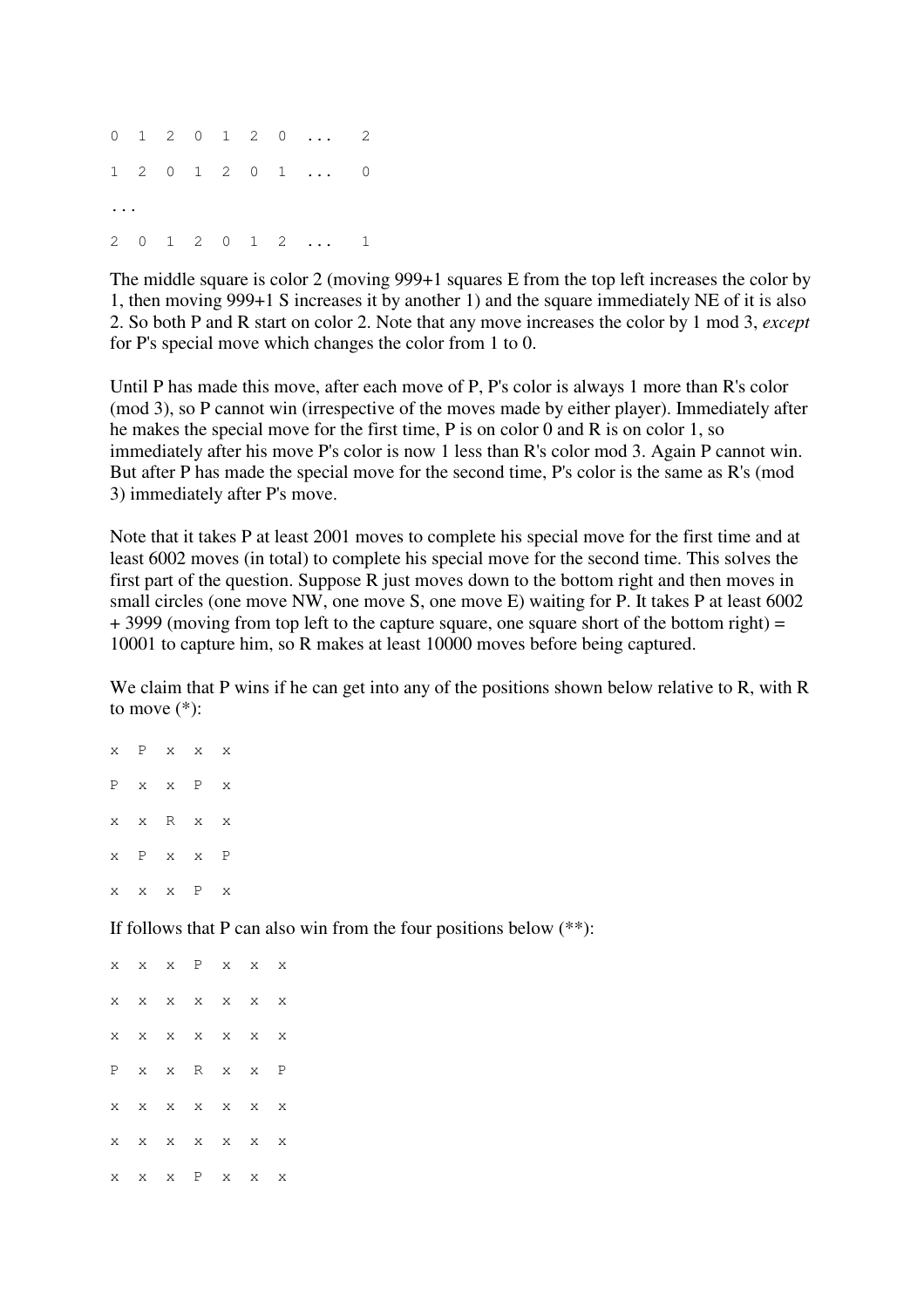For in each case at least one of R's possible moves allow P to move immediately into one of the winning positions at (\*). But R can only make the other moves a limited number of times before running into the border. [That is obvious if the other two moves are E and S. If they are NW and E, then every NW move takes R closer to the top border, but his total number of E moves can never exceed his total number of NW moves by more than 2000 because of the right border. Similarly, for NW and S.]

Now let d be the number of rows plus the number of columns that R and P are apart. It is easy to check that the positions in (\*) and (\*\*) represent the only possibilities for  $d = 2$  and 3. We show that P can always get to  $d = 2$  or 3. For P can always copy R's move, so he can certainly move so that d never increases. But one of R's moves will always allow P to decrease d by 1 or 2. There are three cases to consider:

*Case 1.* If P is east of R and R moves E, then P moving NW will decrease d by 1 or 2. That is not possible if P is in the top row, but then moving S will decrease d by 2 unless R is also in the top row. If both are in the top row, then P moves S. Now after R's next move, P moves NW which reduces d by 2.

*Case 2.* If P is south of R and R moves S, then a similar argument, shows that P can always decrease d by 1 or 2 in one or two moves.

*Case 3.* If P is not south or east or R, and R moves NW, then P can always decrease d by 1 or 2 by moving S or E.

But repeated decreases by 1 or 2 must bring d ultimately to 2 or 3 and hence to one of (\*) or (\*\*). So P can always win.

It remains to prove the claim that (\*) are winning positions. The reason is that in each case R has one move blocked off, so must make one of the other two. P then copies R's move, so next turn R has the *same* move blocked off. Repeated use of the other two moves will bring him ultimately to one of the sides.

We start with the easiest case: in the two following positions. R cannot move to z, so he must move east or south on each move. Hence he will (after at most 4000 moves) reach the bottom right corner. He then loses moving out of it.

```
x P x
P z x
x x R
```
The other cases of (\*) are slightly more complicated. Starting from either of the two positions below, we show that R must eventually reach the extreme left column.

```
w x P x
x R z x
x y x P
```
R cannot move to z, so he can only make NW and S moves. But his total number of S moves can never exceed his total number of NW moves by more than 2000 because he cannot move off the bottom of the board, so he must eventually reach the extreme left column. [If he reaches the bottom row at y, then P can always move to z to preserve the configuration. If R reaches the top row by moving to w, then P can always move to z to preserve the configuration.]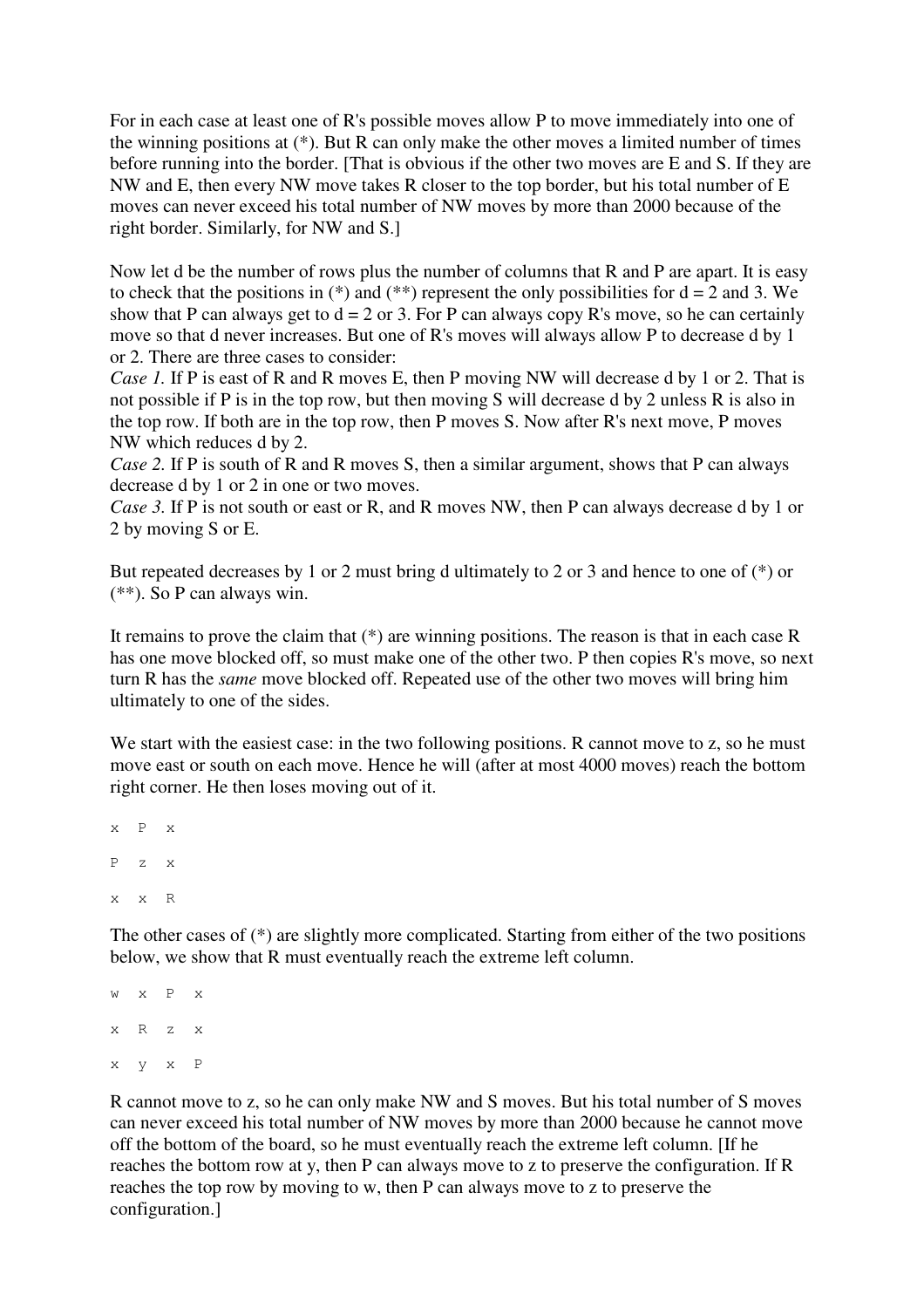Having reached the extreme left column he is forced to move south. Eventually moving to y will take him to the corner. P then moves to z and R is captured on his next move.

The final case to consider is the two positions below. R cannot move to z, so must move E or NW. A similar argument to the previous case shows that he must eventually reach the top row. Having reached it at w, P moves to z. So R is forced to move right along the top row. When he reaches the corner at y, P moves to z and R is captured when he moves out of the corner.

w x x x R y P z x x x P

# **18th Iberoamerican 2003**

# **Problem A1**

Let A, B be two sets of N consecutive integers. If  $N = 2003$ , can we form N pairs (a, b) with a  $\angle A$ ,  $\angle B$  such that the sums of the pairs are N consecutive integers? What about N = 2004?

### **Answer**

Yes, no.

### **Solution**

wlog  $A = B = \{1, 2, ..., N\}$  - if we have a solution for  $A = \{a+1, a+2, ..., a+N\}$  and  $B = \{b+1, ...$ b+2, ... , b+N}, then subtracting a from every element of A and b from every element of b gives a solution for  $A = B = \{1, 2, ..., N\}$ . Suppose the sum set is  $(m+1)$ ,  $(m+2)$ , ...,  $(m+N)$ . It has sum N(2m+N+1)/2 and A and B each have sum N(N+1)/2, so we must have  $2m = N+1$ , hence N must be odd. So we cannot do it for  $N = 2004$ .

Suppose N = 2M+1, take the pairs  $(1,M+1)$ ,  $(3,M)$ ,  $(5,M-1)$ , ...,  $(2M+1,1)$ ,  $(2,2M+1)$ ,  $(4,$ 2M), ... , (2M, M+2).

### **Problem A2**

C is a point on the semicircle with diameter AB. D is a point on the arc BC. M, P, N are the midpoints of AC, CD and BD. The circumcenters of ACP and BDP are O, O'. Show that MN and OO' are parallel.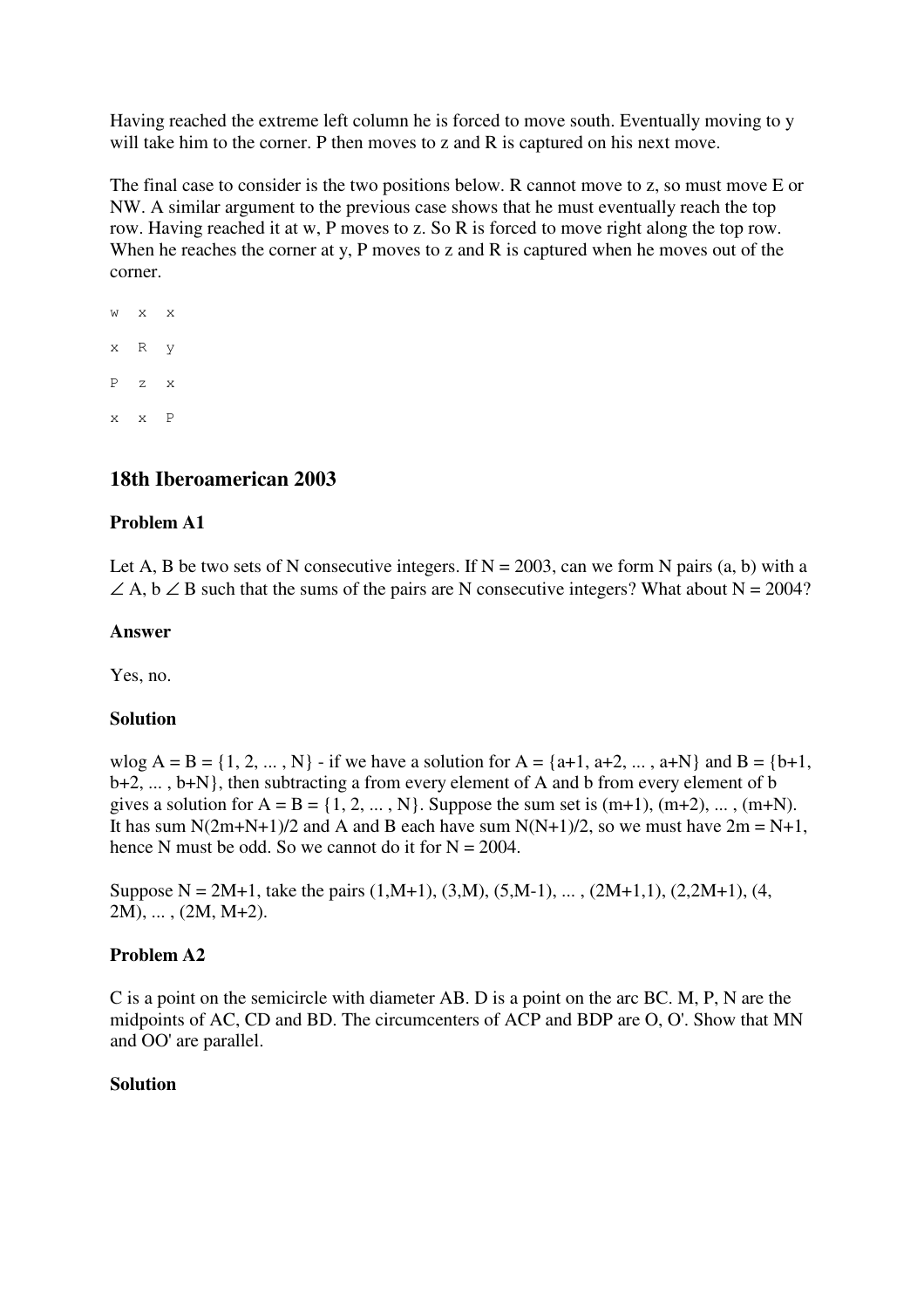

Let the center of the circle be X and the radius r. Let ∠AXM =  $\theta$ , ∠BXN =  $\varphi$ . Note that O is the intersection of XM and the perpendicular to CD at Q, the midpoint of CP. We have  $XM =$ r cos  $\theta$ . Let CD and XM meet at Y. Then ∠PYX = 90<sup>o</sup> - ∠PXY = 90<sup>o</sup> - ∠PXC - ∠CXM =  $\theta$  +  $\varphi$  -  $\varphi$  =  $\theta$ . Hence OX = PQ sec  $\varphi$ , so OX/XM = PQ/(r cos  $\theta$  cos  $\varphi$ ). Similarly, O'X/ON = PQ/(r  $\cos \theta \cos \varphi$ , so OO' and MN are parallel.

#### **Problem A3**

Pablo was trying to solve the following problem: find the sequence  $x_0, x_1, x_2, \ldots, x_{2003}$  which satisfies  $x_0 = 1$ ,  $0 \le x_i \le 2$   $x_{i-1}$  for  $1 \le i \le 2003$  and which maximises S. Unfortunately he could not remember the expression for S, but he knew that it had the form  $S = \pm x_1 \pm x_2 \pm ... \pm x_{2002}$  $+ x_{2003}$ . Show that he can still solve the problem.

#### **Solution**

For any combination of signs the maximum is obtained by taking all  $x_i$  as large as possible. Suppose we have a different set of  $x_i$ . Then for some k we must have  $x_k < 2x_{k-1}$  and  $x_i = 2x_{i-1}$ for all  $i > k$ . Suppose  $2x^{k-1} - x^k = h > 0$ . Then we can increase  $x_k$  by h,  $x_{k+1}$  by 2h,  $x_{k+2}$  by 4h, ... So the sum will be increased by h( $\pm 1 \pm 2 \pm ... \pm 2^{m-1} + 2^m$ ) for some m  $\geq 0$ . But  $\pm 1 \pm 2 \pm 2^m$ ...  $\pm 2^{m-1} \ge -(1 + 2 + ... + 2^{m-1}) = -2^m + 1$ , so the overall sum will be increased by at least 1. So the set of x<sup>i</sup> was not maximal.

### **Problem B1**

 $A \square \{1, 2, 3, \ldots, 49\}$  does not contain six consecutive integers. Find the largest possible value of |A|. How many such subsets are there (of the maximum size)?

#### **Answer**

 $max = 41$ ; no. ways 495

#### **Solution**

We must exclude at least one element of each of the 8 sets  $\{1, 2, \ldots, 6\}$ ,  $\{7, \ldots, 12\}$ ,  $\{13, \ldots,$  $18$ , ...,  $\{43, \ldots, 48\}$ . So  $|A| \leq 41$ . But a value of 41 is certainly possible, for example, exclude 2, 8, 14, ... , 44.

The largest excluded element must be at least 44 (or we have the 6 consecutive elements 44, 45, 46, 47, 48, 49). The smallest excluded element must be at most 6. If we exclude 2 and 44, then the difference between them is 7· 6 and so the other 6 excluded elements are fixed. But if we exclude 3 and 44, for example, then there are several possible choices for the other elements.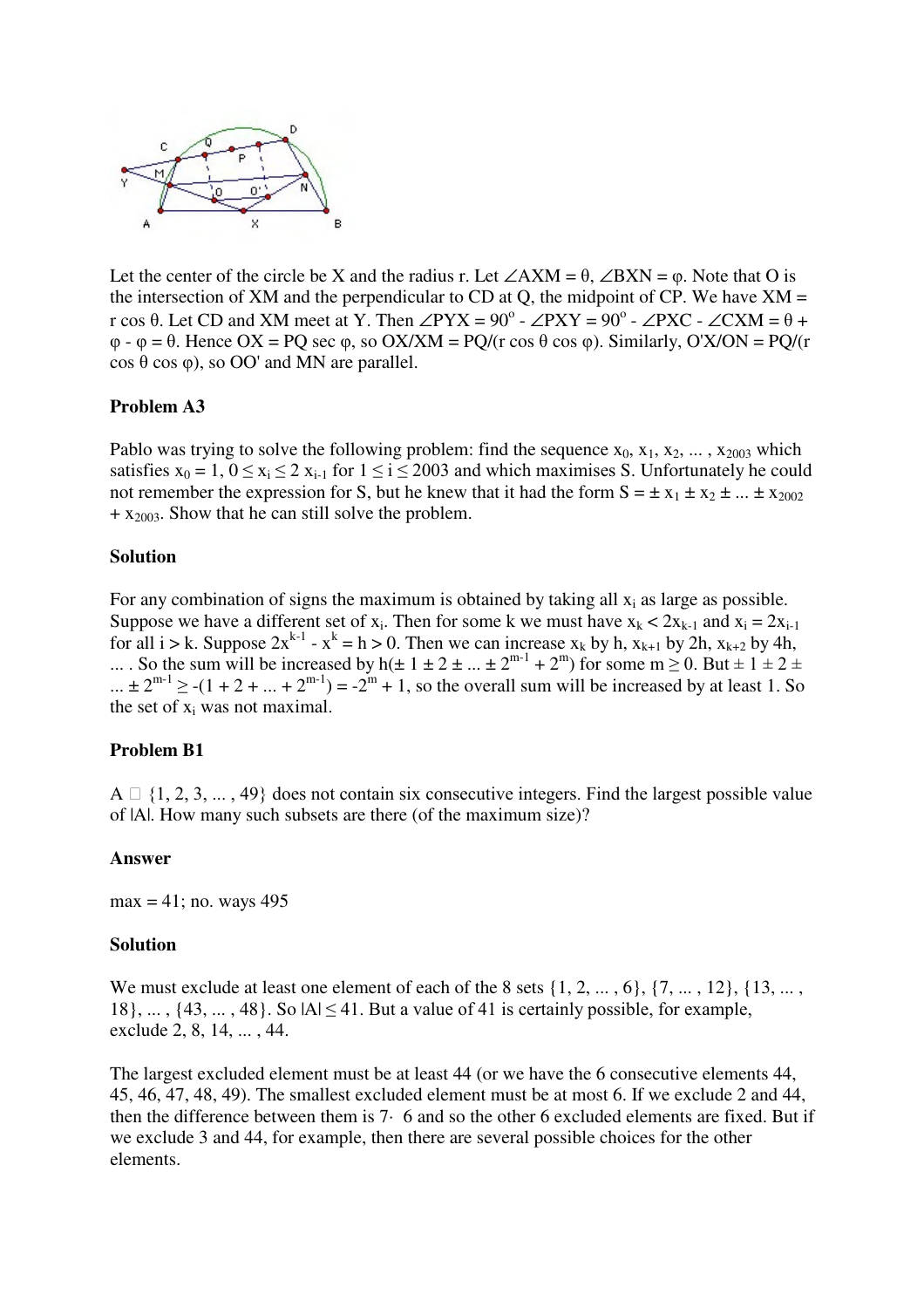There are 5 ways of choosing the smallest and largest excluded element to get a difference of 7· 6 between them (2 and 44, 3 and 45, 4 and 46, 5 and 47, 6 and 48). There are 4 ways to get a difference of  $7 \cdot 6 - 1$  (3 and 44, 4 and 45, 5 and 46, 6 and 47). There are 3 ways to get a difference of 7 $\cdot$  6 - 2 (4 and 44, 5 and 45, 6 and 46), 2 ways to get a difference of 7 $\cdot$  6 - 3 (5 and 44, 6 and 45), and 1 way to get a difference of  $7· 6 - 4$  (6 and 44).

If the difference is 7· 6 - 1, then we can shorten any of the 7 gaps, so there are 7 possibilities. For example, with 3 and 44, we could shorten the first gap, so excluding 3, 8, 14, 20, 26, 32, 38 and 44, or the second gap, so excluding 3, 9, 14, 20, 26, 32, 38 and 44, and so on.

If the difference is 7 $\cdot$  6 - 2, then we can shorten one gap by two (7 possibilities) or two gaps by one (21 possibilities), total 28. If the difference is 7· 6 - 3, then we can shorten on gap by three (7), one by two and one by one (42) or three by one (35), total 84. Finally, if the difference is 7 $\cdot$  6 - 4, we can shorten one by four (7), one by three and one by 1 (42), two by two (21), one by two and two by one (105), or four by one (35), total 210.

So the total number of possibilities is  $5 \cdot 1 + 4 \cdot 7 + 3 \cdot 28 + 2 \cdot 84 + 1 \cdot 210 = 495$ .

#### **Problem B2**

ABCD is a square. P, Q are points on the sides BC, CD respectively, distinct from the endpoints such that  $BP = CO$ . X, Y are points on AP, AO respectively. Show that there is a triangle with side lengths BX, XY, YD.

#### **Solution**



We have  $DY < BY \leq BX + XY$  (this is almost obvious, but to prove formally use the cosine formula for BAY and DAY and notice that ∠BAY > ∠DAY). Similarly,  $BX < DX \le DY$  + YX. So it remains to show that  $XY < BX + DY$ .

Take Q' on the extension of BC so that  $BQ' = DQ$ , as shown in the diagram. Take Y' on AQ' so that  $AY' = AY$ . Then  $XY' \leq BX + BY' = BX + DY$ . Now we claim that  $\angle PAQ' > \angle PAQ$ , so it follows by the same observation as above that  $XY' > XY$ . But the claim is almost obvious. Note that  $PQ' = AB$